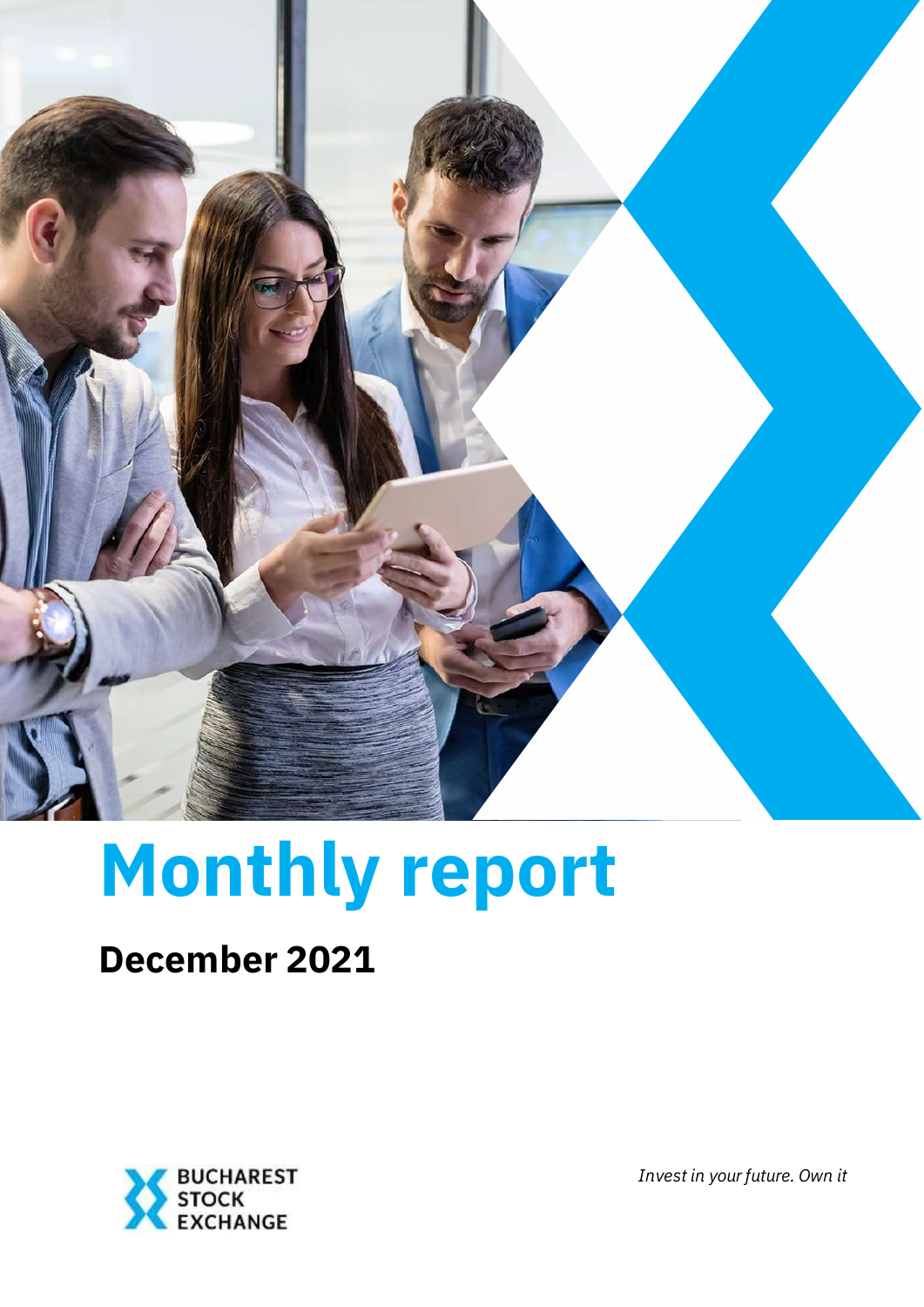**New record highs on Bucharest Stock Exchange: the total trades exceed RON 20 billion for the first time, the capital market goes up by 40% to new all-time highs, and the companies listed on BVB postthe highest market cap ever**

- **The cumulative value of transactions with all types of financial instruments on the Regulated Market of the Bucharest Stock Exchange (BVB) exceeded, for the first time, the threshold of RON 20 billion, the equivalent of over EUR 4 billion.**
- **The average daily liquidity for all types of financial instruments registered a new maximum: RON 79.4 million or EUR 16.1 million.**
- **New all-time highs for BET (over 13,000 points) and BET-TR (over 23,000 points) indices, after increases of 33% and 40%, respectively.**
- **Multiple records were also recorded on AeRO: the capitalization of listed companies increases by 136%, the total trading value by 253%, and the average daily value of transactions by 249%. The first dedicated AeRO index ends the year at 1,052 points.**
- **The capitalization of the local companies listed on the Regulated Market of BVB and AeRO reached the highest level in history and exceeded RON 160 billion.**
- **Romania's visibility in Emerging Markets indices improved significantly so that by the end of the year 7 companies were included in the indices of the global provider FTSE Russell.**
- **The number of investors on the stock exchange continued to grow: over 74,000 direct investors, FCI data show at 9 months, and 540,000 investors in mutual funds, according to AAF data at 11 months.**
- **New all-time high for the total value of net assets of privately managed pension funds, where 8.1 million Romanians contribute to Pillar II and III pensions: RON 90 billion at the end of the first 9 months of 2021, according to APAPR data.**
- **BVB has consolidated its fundamental role as a financing platform for the Romanian economy: 23 companies were listed on the stock market in 2021 and attracted financing of EUR 234 million, and the 45 bond issues listed on BVB last year exceeded EUR 1.8 billion.**

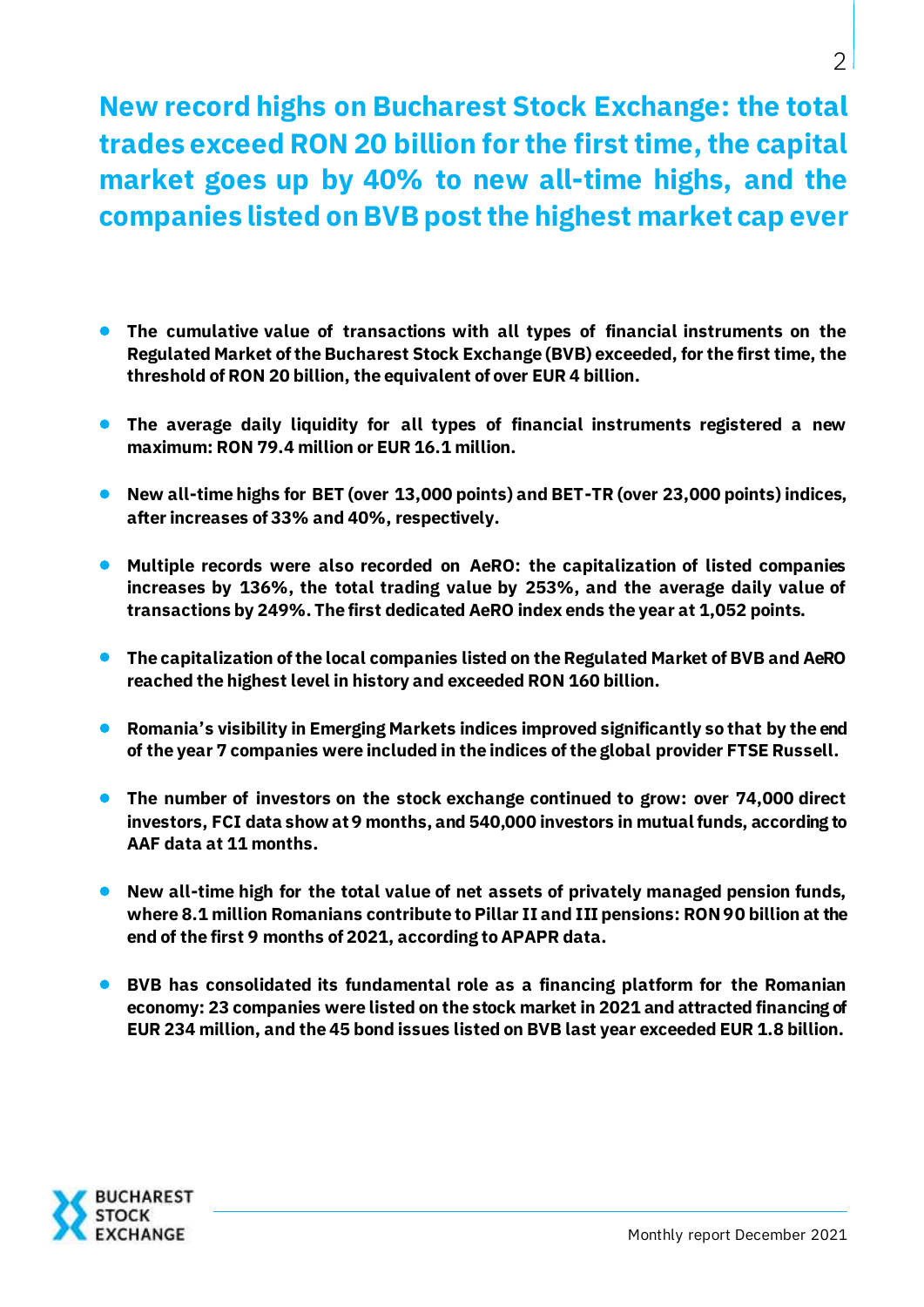#### **Radu Hanga, BVB President:**

- o *We are in a very good moment for the capital market, which recorded in 2021 multiple all-time highs on different levels, and we can say that the Romanian stock market had one of the best years in history. The results of 2021 reconfirm that our development projects are going in the right direction and that the capital market is fulfilling its essential mission as a financing platform for the Romanian economy.*
- o *Our estimate is that many of the trends reported last year will manifest in 2022. We expect the listing trend to continue and it is possible to see state-owned companies, such as Hidroelectrica, go public because the experience of the Romanian state with the market capital has been a positive one.*
- o *The excellent collaboration that BVB has with the market participants and the investment community is an important element for increasing the access of local companies to the capital market. The very good dialogue we have with the state authorities, Government, Parliament, ASF, BNR is also essential for the present and future success of the Romanian capital market.*

#### **Adrian Tănase, BVBCEO:**

- o *The priorities for 2022 are to further expand the number of private or state-owned companies on the stock exchange, increase the number of investors, consolidate the status of Emerging Market, and launch the Central Counterparty.*
- o *We want this year to materialize the approach already initiated in the Romanian Parliament on simplifying tax procedures for individual investors by introducing the withholding tax system for capital gains.*
- o *An essential element for the BVB group and for the development of the market and liquidity will be the moment when the Central Counterparty will become operational, and we want to have the first transactions with derivatives in the second half of this year.*

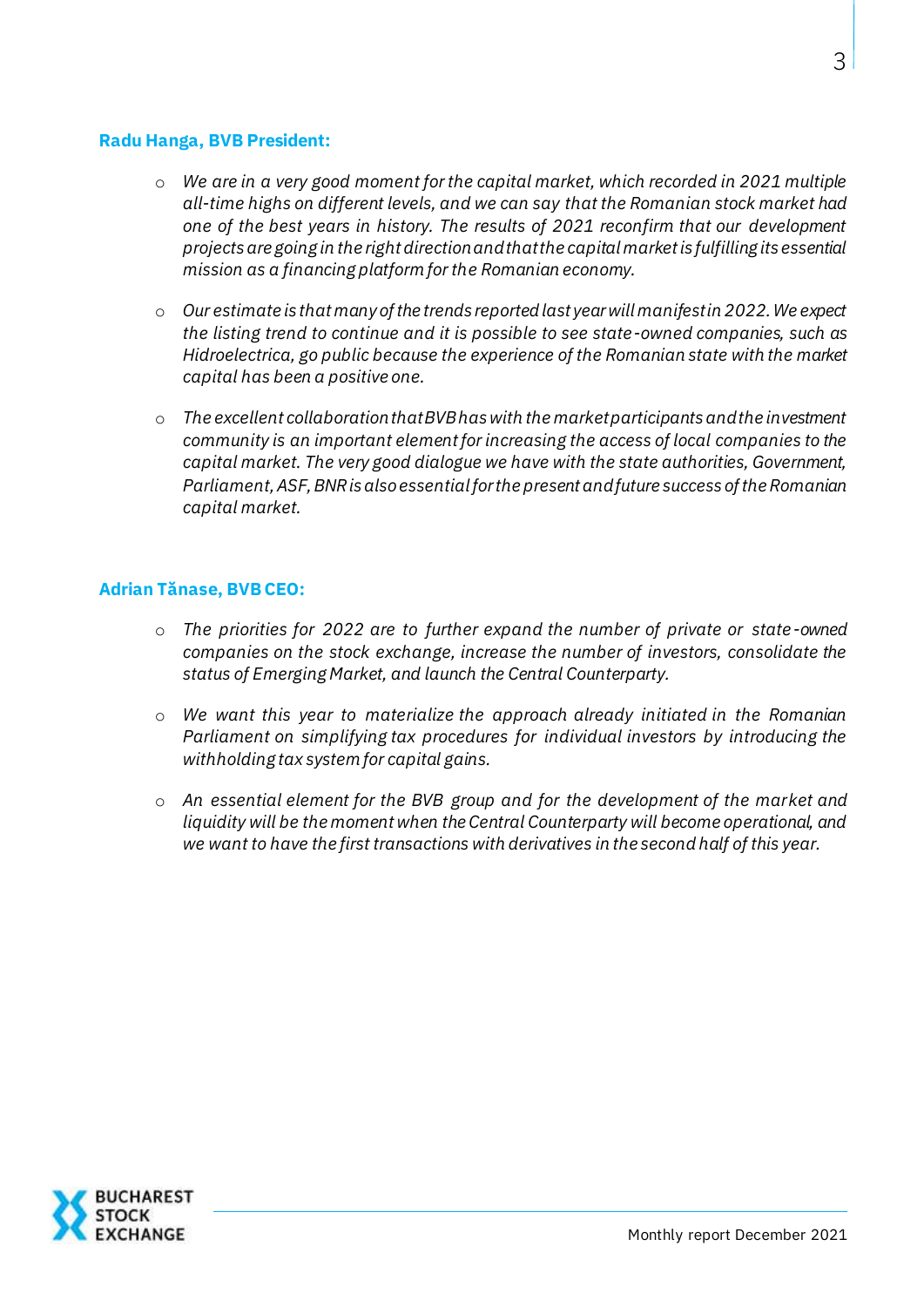The Bucharest Stock Exchange (BVB), a fundamental institution of the Romanian capital market, has successfully fulfilled its fundamental role of financing the economy in a volatile domestic and international context influenced by the evolution of the coronavirus pandemic. The Romanian capital market recorded in 2021 the best year in history and set a series of new records at the level of several development indicators.

As far as BVB's Spot Regulated Market is concerned, new highs have been reached in terms of liquidity indicators. Thus, the cumulative value of transactions with all types of financial instruments exceeded, for the first time, the threshold of RON 20 billion, the equivalent of over EUR 4 billion. This level is 9.5% higher than that posted at the end of 2020, when total transactions reached RON 18.3 billion, the equivalent of EUR 3.77 billion. The evolution of this indicator can be seen in Table 1. After one year with 252 trading sessions, the average daily liquidity for all types of financial instruments reached a new record of RON 79.4 million (EUR 16.1 million), increasing by 8.2% compared to the level of RON 73.4 million (EUR 15.1 million) achieved in 2020.



**Table 1. Yearly liquidity on BVB's Spot Regulated Market for all types of financial instruments** 

*Tabel 1: The yearly evolution of the total trading value (billion RON) for all types of financial instruments listed on BVB's Spot Regulated Market from 2000-2021. Source: BVB.*

The intensification of the investment activity on BVB made the Romanian capital market reach new highs in terms of the level registered by the BET-TR index, which also includes the dividends, after ending the year 2021 at 23,113 points, which corresponded to a 40% increase in one year. A new all-time high was also recorded for the BET index, which includes the 19 most traded companies, and which ended the year at a level of 13,061 points, up 33.2% compared to 2020. The evolution of these indices can be seen in Table 2.

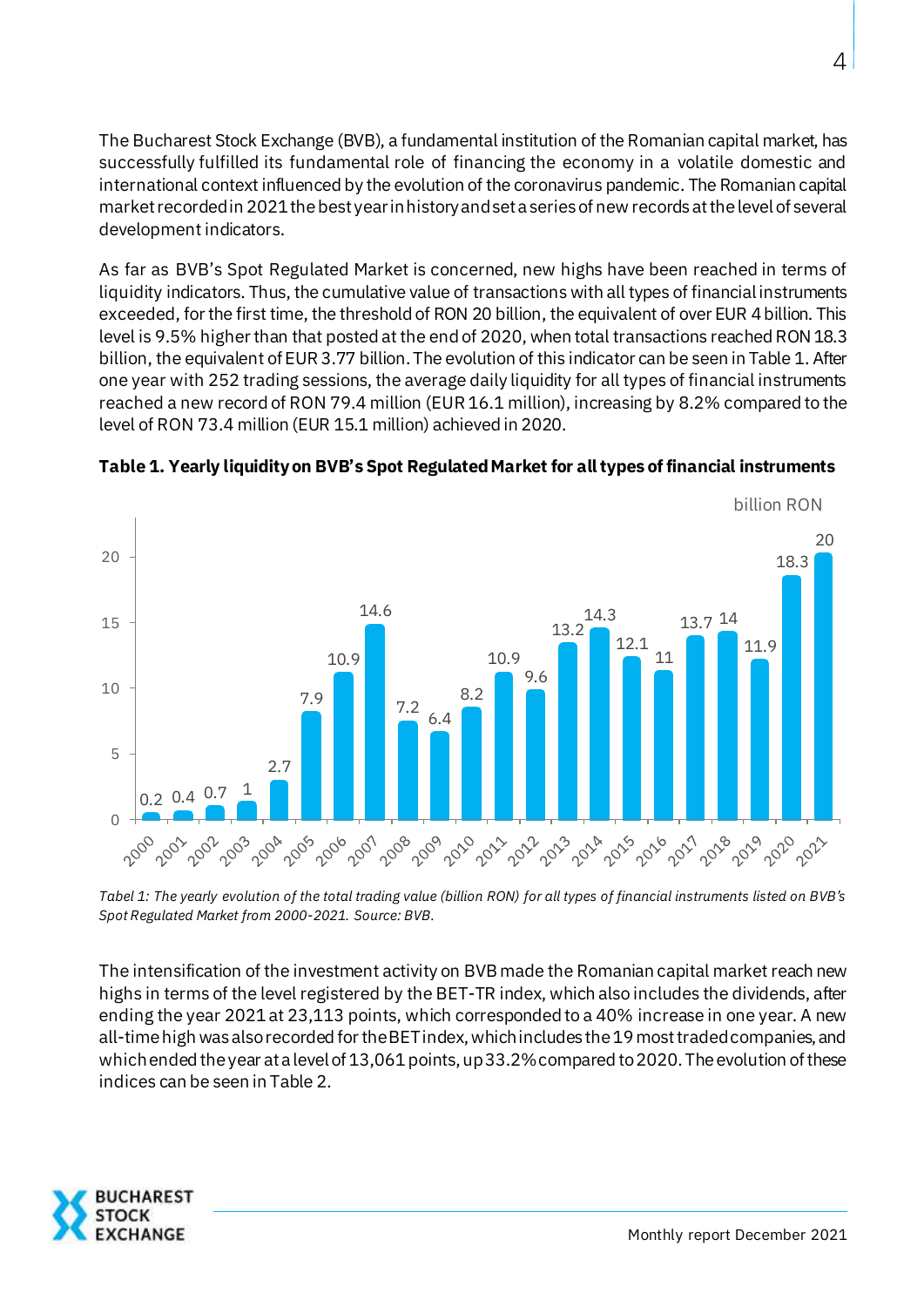

#### **Table 2. The evolution of BET and BET-TR indices**

*Table 2: The evolution of BET and BET-TR indices in 2021, expressed in local currency. Source: BVB.*

New all-time highs for liquidity indicators were also recorded on the Multilateral Trading System (SMT). The total trading value with all types of financial instruments reached RON 1.63 billion (equivalent to EUR 330 million), increasing by 253% compared to the level of RON 460 million (equivalent to EUR 95 million) in 2020. The average value daily trading value for the 252 trading sessions last year was RON 6.5 million, up 249% compared to RON 1.83 million a year prior. In October last year, BVB launched the first index dedicated to the AeRO market. Called BET AeRO, this index started at 1,000 points and ended 2021 at 1,052 points.

The Romanian companies listed on BVB have reached the highest values in history. The capitalization of domestic companies on the Regulated Market exceeded RON 141 billion, or EUR 28.5 billion, increasing by 38% compared to the level at the end of 2020, of RON 102 billion. The market value of the companies listed on SMT was RON 19.8 billion, or EUR 4 billion, up by over 200% compared to the value in 2020, of RON 9.7 billion. Cumulatively, the Romanian companies listed on BVB reached a record market value of RON 161 billion, 44% above the capitalization reported in the last trading session of 2020. The evolution of the market value of the companies listed on BVB can be seen in Table 3.

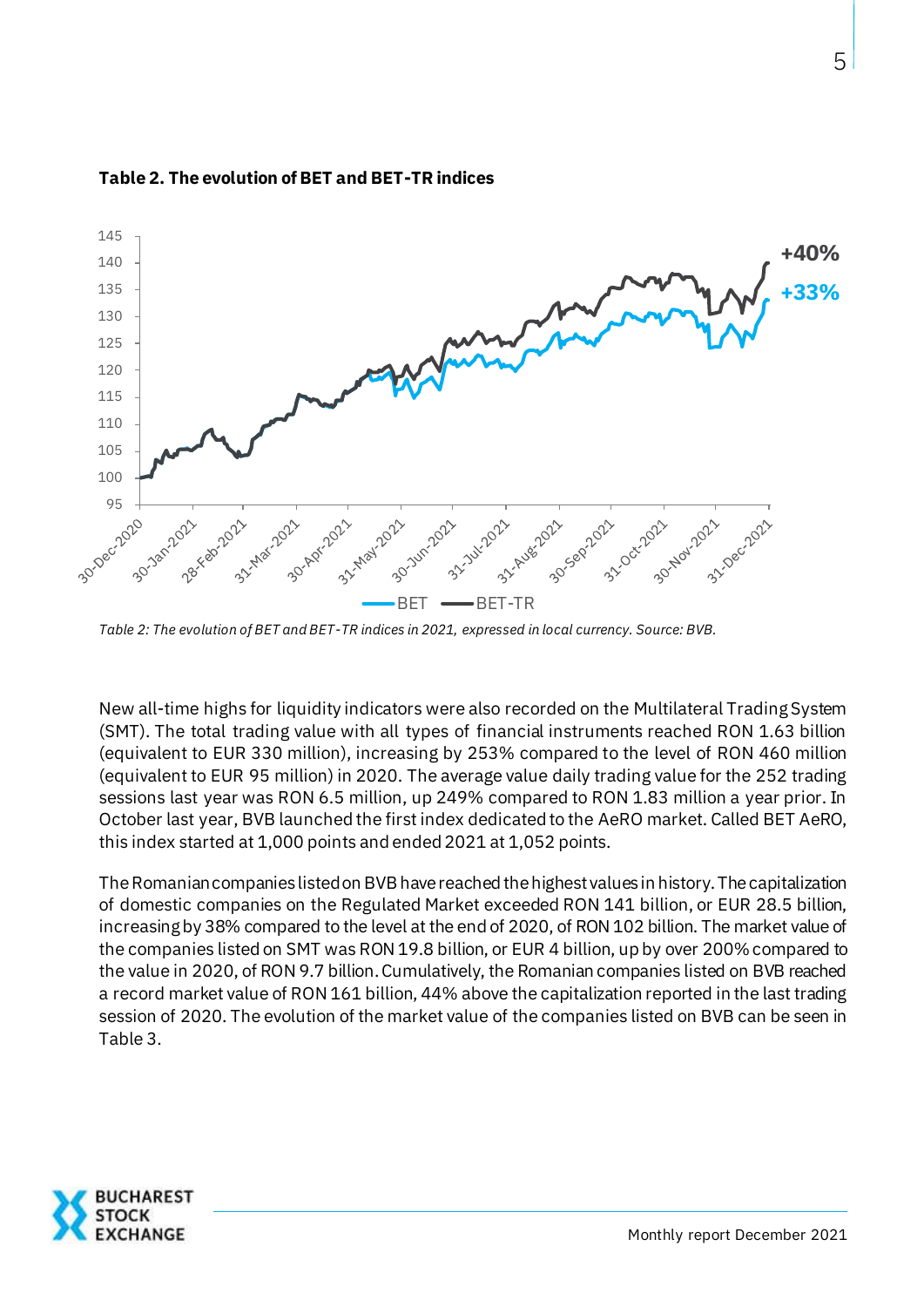

### **Table 3. Local companies listed on BVB reach their largest market cap ever**

*Table 3. The capitalization of the local companies listed on BVB's Regulated Market and SMT. Source: BVB*

"We are in a very good moment for the capital market, which recorded in 2021 multiple all-time highs on different levels, and we can say that the Romanian stock market had one of the best years in history. We are in a significant moment both in terms of performance and in terms of history because this year on December 1st we celebrate 140 years since the official opening of the stock exchange in Romania, an institution that had a role fundamental in the development of the country. The results of 2021 reconfirm that our development projects are going in the right direction and that the capital market is fulfilling its essential mission as a financing platform for the Romanian economy," said Radu Hanga, President of the Bucharest Stock Exchange.

"We have managed, through a mix of measures started in previous years and continued in 2021, to put into operation the necessary mechanisms that created the right environment to heal an older wound of the Romanian market, that of liquidity. Together with the capital market stakeholders, we have created the necessary framework that allowed the triad of liquidity-companies-investors to gain much more prominence, we have responded to market demands, we have initiated and developed new projects and partnerships, and the outstanding results of 2021 show that the efforts of BVB and those of our partners have paid off," said Adrian Tănase, CEO of the Bucharest Stock Exchange.

In 2021, the Romanian stock market consolidated its fundamental role as a financing platform for the Romanian economy: 23 companies were listed on the stock exchange in a single year, another 27 companies issued bonds, and the Romanian state attracted through primary offers of Fidelis government bonds over EUR 875 million. In total, the financing rounds attracted by the 23 companies reached EUR 234 million in 2021, and the 45 fixed income issues listed on BVB attracted financing of over EUR 1.8 billion.

The summary of the 2021 listings for the Regulated Market and for the Multilateral Trading System can be consulted in Tables 4 (equity) and 5 (fixed income).

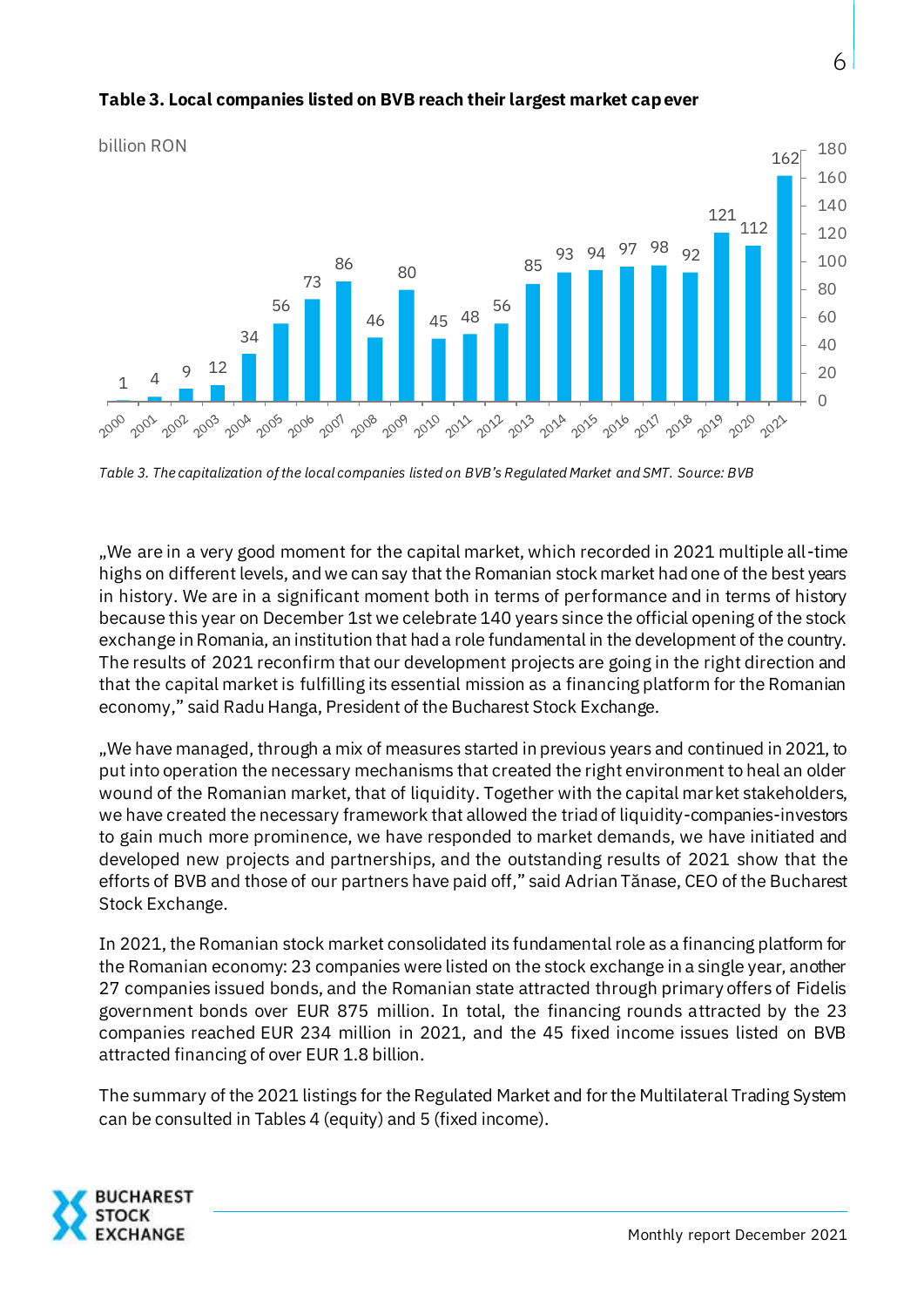|                                  | <b>Value</b> | <b>Sold</b> |                |                |                               |
|----------------------------------|--------------|-------------|----------------|----------------|-------------------------------|
| <b>Issuer</b>                    | (mln EUR)    | stake       | <b>Segment</b> | <b>Listing</b> | <b>Broker</b>                 |
| <b>MAM Bricolaj</b>              | 1.74         | 25%         | <b>MTS</b>     | <b>PP</b>      | TradeVille                    |
| <b>SafeTech Innovations</b>      | 0.51         | 20%         | <b>MTS</b>     | PP             | TradeVille                    |
| <b>Agroland</b>                  | 1.62         | 15%         | <b>MTS</b>     | <b>PP</b>      | TradeVille                    |
| <b>Star Residence Invest</b>     | 1.66         | 77%         | <b>MTS</b>     | <b>PP</b>      | <b>BRK Financial Group</b>    |
| <b>Firebyte Games</b>            | 1.00         | 25%         | <b>MTS</b>     | PP             | <b>BRK Financial Group</b>    |
| <b>Raiko Transilvania</b>        | 0.39         | 11%         | <b>MTS</b>     | <b>PP</b>      | TradeVille                    |
| <b>Vifrana</b>                   | 1.93         | 31%         | <b>MTS</b>     | PP             | Goldring                      |
| <b>Agroserv Măriuța</b>          | 3.94         | 24.90%      | <b>MTS</b>     | PP             | <b>BT Capital Partners</b>    |
| <b>TTS (Transport Trade)</b>     |              |             | <b>RM</b>      | <b>IPO</b>     | Swiss Capital                 |
| <b>Services)</b>                 | 58.50        | 50.00%      | <b>MTS</b>     | PP             | TradeVille                    |
| <b>Agroland Agribusiness</b>     | 1.2          | 20%         |                |                |                               |
| <b>Bonas Import Export</b>       | 2.00         | 40.75%      | <b>MTS</b>     | PP             | Interdealer Capital<br>Invest |
| <b>Simtel Team</b>               | 2.78         | 14.95%      | <b>MTS</b>     | PP             | <b>BT Capital Partners</b>    |
| <b>One United Properties</b>     | 52.80        | 9.09%       | <b>RM</b>      | <b>IPO</b>     | <b>BRK Financial Group</b>    |
| <b>Air Claim</b>                 | 0.50         | 9.09%       | <b>MTS</b>     | <b>PP</b>      | Goldring                      |
| <b>Visual Fan</b>                | 3.14         | 10%         | <b>MTS</b>     | PP             | TradeVille                    |
| <b>Arctic Stream</b>             | 4.25         | 20%         | <b>MTS</b>     | PP             | TradeVille                    |
| <b>Appraisal &amp; Valuation</b> | 0.90         | 30%         | <b>MTS</b>     | PP             | TradeVille                    |
| <b>Adiss</b>                     | 1.30         | 25%         | <b>MTS</b>     | PP             | Goldring                      |
| <b>Connections Consult</b>       | 2.02         | 13.40%      | <b>MTS</b>     | PP             | TradeVille                    |
| Aquila                           | 74.06        | 33%         | <b>RM</b>      | <b>IPO</b>     | Swiss Capital                 |
| <b>Arobs</b>                     | 14.99        | 12%         | <b>MTS</b>     | PP             | <b>BRK Financial Group</b>    |
| <b>GoCab</b>                     | 1.5          | 20.40%      | <b>MTS</b>     | PP             | <b>BRK Financial Group</b>    |
| <b>Softbinator Technologies</b>  | 1.2          | 10%         | <b>MTS</b>     | PP             | TradeVille                    |

**Table 4. 23 new companies issued equity on BVB worth EUR-equivalent 234 milion**

*Table 4: The issues of equity that were listed on the Bucharest Stock Exchange in 2021. RM = Regulated Market; MTS = Multilateral Trading System; IPO = Initial Public Offering; PP = Private Placement. Source: BVB*

#### **Table 5. 45 issues of fixed income on BVB worth EUR-equivalent 1.8 billion**

| <b>Issuer</b>              | Value<br>(mln EUR) |            |       | Currency   Interest   Segment   Listing |           | <b>Broker</b>                 |
|----------------------------|--------------------|------------|-------|-----------------------------------------|-----------|-------------------------------|
| <b>iHunt</b>               | 7                  | <b>RON</b> | 8.75% | <b>MTS</b>                              | <b>PP</b> | TradeVille                    |
| <b>Utilitech Services</b>  | 4.9                | <b>RON</b> | 8.5%  | <b>MTS</b>                              | <b>PP</b> | Intercapital<br>Invest        |
| <b>Golden Foods Snacks</b> | 4                  | <b>RON</b> | 9%    | <b>MTS</b>                              | <b>PP</b> | <b>BRK Financial</b><br>Group |

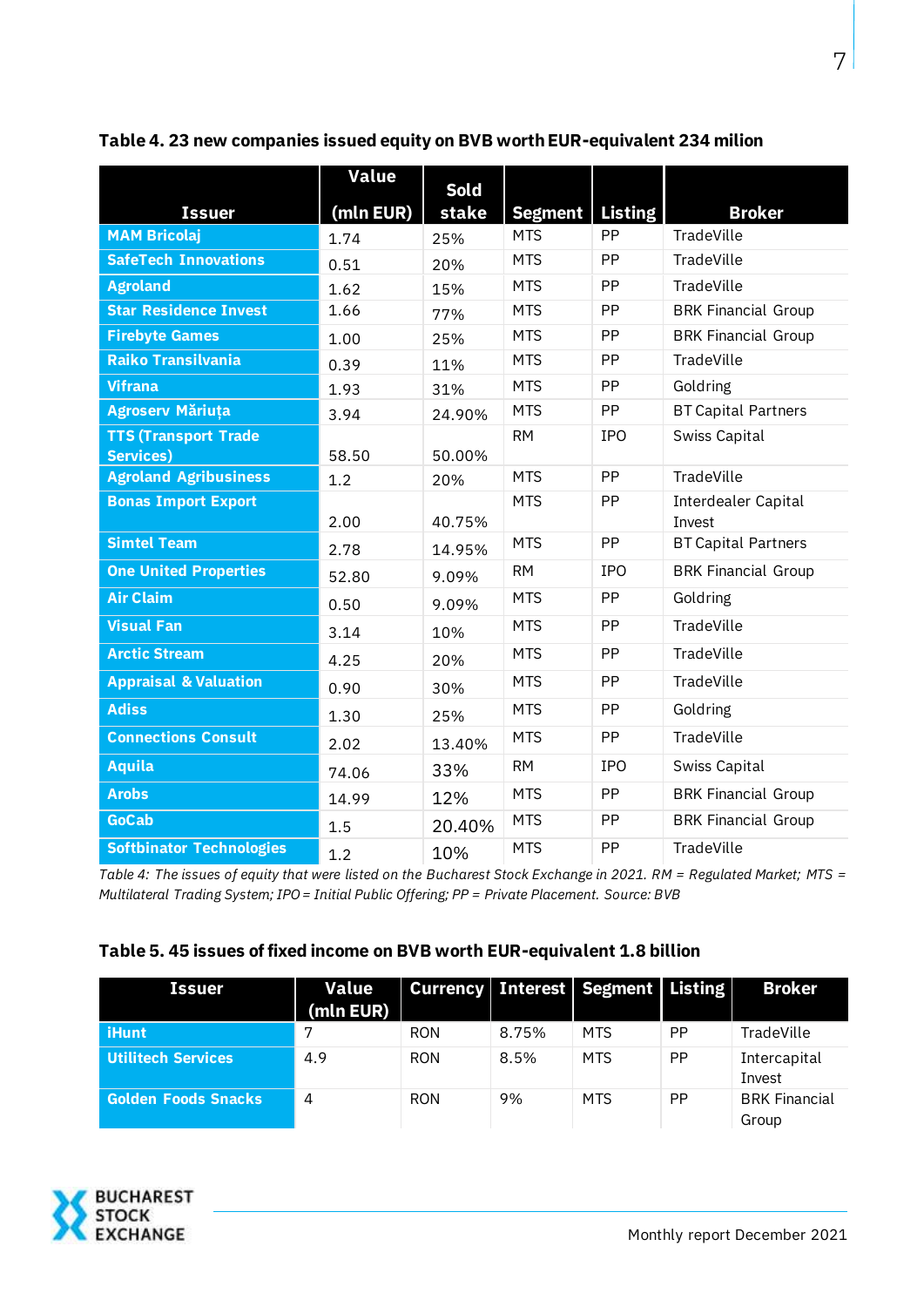| <b>Ministerul Finantelor</b><br><b>Publice</b>     | 385.6           | <b>RON</b> | 2.85%  | <b>RM</b>  | <b>IPO</b> | <b>BT Capital</b><br>Partners,<br>BCR, BRD |
|----------------------------------------------------|-----------------|------------|--------|------------|------------|--------------------------------------------|
| <b>Ministerul Finantelor</b><br><b>Publice</b>     | 323.8           | <b>RON</b> | 3.10%  | <b>RM</b>  | <b>IPO</b> | <b>BT Capital</b><br>Partners,<br>BCR, BRD |
| <b>Ministerul Finantelor</b><br><b>Publice</b>     | 140.4           | <b>EUR</b> | 1.55%  | <b>RM</b>  | <b>IPO</b> | <b>BT Capital</b><br>Partners,<br>BCR, BRD |
| <b>iHunt</b>                                       | $7\overline{ }$ | <b>RON</b> | 8.75%  | <b>MTS</b> | PP         | TradeVille                                 |
| <b>Impact Developer &amp;</b><br><b>Contractor</b> | 6.6             | <b>EUR</b> | 6.40%  | <b>RM</b>  | PP         | TradeVille                                 |
| <b>Agricover</b>                                   | 40              | <b>EUR</b> | 3.5%   | <b>RM</b>  | PP         | BRD, BCR                                   |
| <b>Restart Energy One</b>                          | 16.3            | <b>RON</b> | 9%     | <b>MTS</b> | PP         | Goldring                                   |
| <b>Qualis Properties</b>                           | 2.1             | <b>EUR</b> | 9%     | <b>MTS</b> | PP         | <b>BRK Financial</b><br>Group              |
| <b>Alive Capital</b>                               | 10              | <b>RON</b> | 8%     | <b>MTS</b> | PP         | Intercapital<br>Invest                     |
| <b>Raiffeisen Bank</b>                             | 400.5           | <b>RON</b> | 3.086% | <b>RM</b>  | PP         | Raiffeisen<br>Centrobank                   |
| <b>BCR</b>                                         | 1.000           | <b>RON</b> | 3.9%   | <b>RM</b>  | PP         | <b>BCR</b>                                 |
| <b>Raiffeisen Bank</b>                             | 1.207.5         | <b>RON</b> | 3.793% | <b>RM</b>  | PP         | Raiffeisen<br>Centrobank                   |
| <b>Nemo Expres Logistic</b>                        | 1.5             | <b>EUR</b> | 7%     | <b>MTS</b> | PP         | Intercapital<br>Invest                     |
| <b>Alser Forest</b>                                | 1.5             | <b>EUR</b> | 8%     | <b>MTS</b> | PP         | Intercapital<br>Invest                     |
| <b>Ministerul Finantelor</b><br><b>Publice</b>     | 315.43          | <b>RON</b> | 2.95%  | <b>RM</b>  | <b>IPO</b> | <b>BT Capital</b><br>Partners,<br>BCR, BRD |
| <b>Ministerul Finantelor</b><br><b>Publice</b>     | 299.14          | <b>RON</b> | 3.25%  | <b>RM</b>  | <b>IPO</b> | <b>BT Capital</b><br>Partners,<br>BCR, BRD |
| <b>Ministerul Finantelor</b><br><b>Publice</b>     | 58.93           | <b>EUR</b> | 1%     | <b>RM</b>  | <b>IPO</b> | <b>BT Capital</b><br>Partners,<br>BCR, BRD |
| <b>Vivre Deco</b>                                  | $\overline{7}$  | <b>EUR</b> | 5.5%   | <b>MTS</b> | PP         | TradeVille                                 |
| <b>ZebraPay</b>                                    | 3               | <b>EUR</b> | 5.5%   | <b>MTS</b> | PP         | <b>BT Capital</b><br>Partners              |
| <b>BestJobs</b>                                    | 3.4             | <b>EUR</b> | 5.8%   | <b>MTS</b> | PP         | TradeVille                                 |
| <b>Bit Soft</b>                                    | 1.5             | <b>EUR</b> | 5.5%   | <b>MTS</b> | PP         | <b>BT Capital</b><br>Partners              |
| <b>MW Green Power</b>                              | 4.4             | <b>RON</b> | 8%     | <b>MTS</b> | PP         | Intercapital<br>Invest                     |
| <b>Agroland Agribusiness</b>                       | 10              | <b>RON</b> | 9%     | <b>MTS</b> | PP         | TradeVille                                 |
| <b>Prefera Foods</b>                               | 5               | <b>EUR</b> | 7.5%   | <b>MTS</b> | PP         | TradeVille                                 |
| <b>Ansett Logistics</b>                            | 0.5             | <b>EUR</b> | 8%     | <b>MTS</b> | PP         | <b>BRK Financial</b><br>Group              |

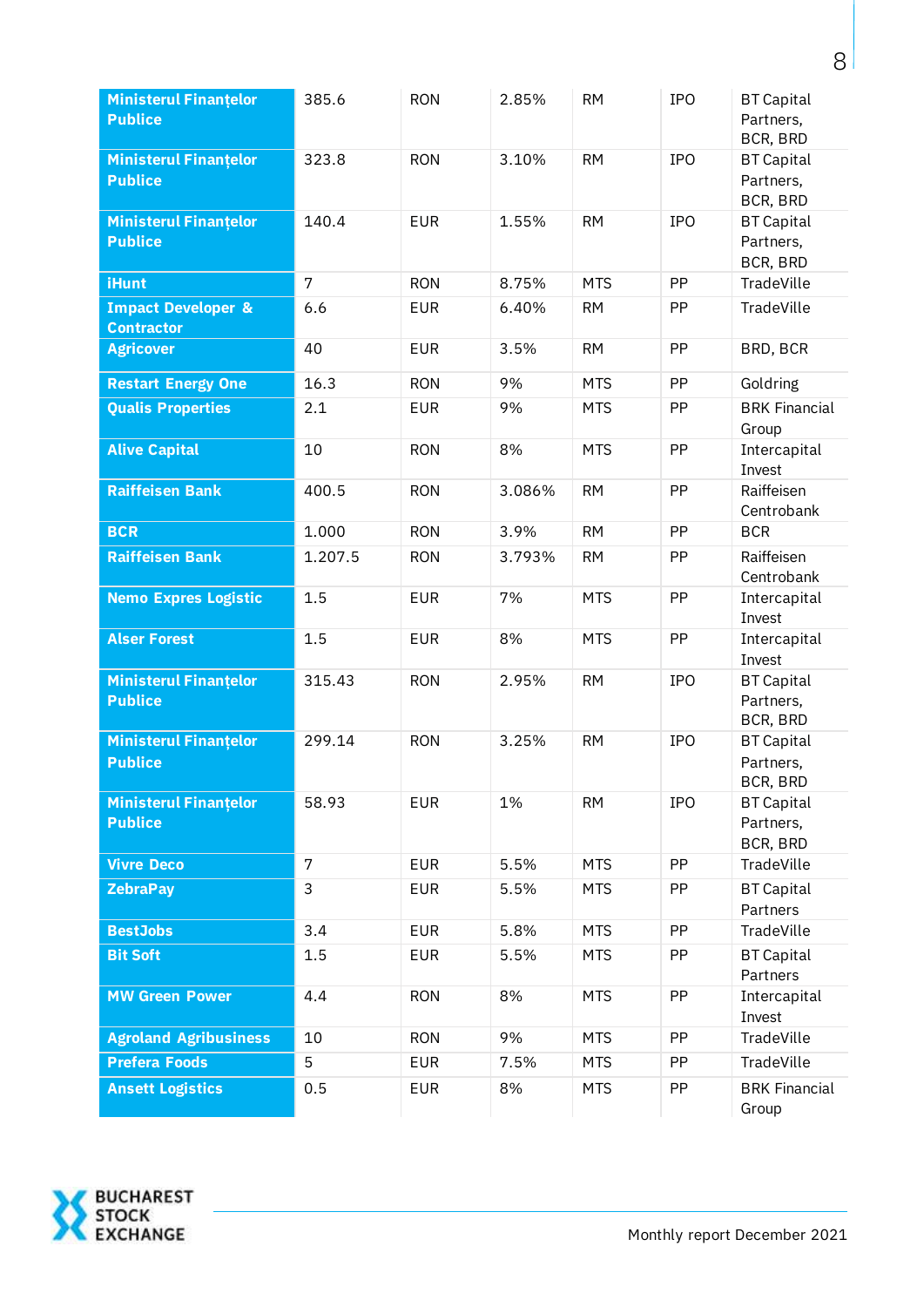| <b>Ministerul Finantelor</b><br><b>Publice</b> | 59.07          | <b>EUR</b> | 1.6%  | <b>RM</b>  | <b>IPO</b> | <b>BT Capital</b><br>Partners,<br>BCR, BRD |
|------------------------------------------------|----------------|------------|-------|------------|------------|--------------------------------------------|
| <b>Ministerul Finantelor</b><br><b>Publice</b> | 483.09         | <b>RON</b> | 3.25% | <b>RM</b>  | <b>IPO</b> | <b>BT Capital</b><br>Partners,<br>BCR, BRD |
| <b>Ministerul Finantelor</b><br><b>Publice</b> | 167.38         | <b>RON</b> | 3.75% | <b>RM</b>  | IPO        | <b>BT Capital</b><br>Partners,<br>BCR, BRD |
| Aforti Holding*                                | $\overline{2}$ | <b>RON</b> | 10%   | <b>MTS</b> | PP         | Goldring                                   |
| <b>BCR</b>                                     | 500            | <b>RON</b> | 5%    | <b>RM</b>  | PP         | <b>BCR</b>                                 |
| <b>BRK Financial Group</b>                     | 25             | <b>RON</b> | 7.6%  | <b>RM</b>  | PP         | <b>BRK Financial</b><br>Group              |
| <b>Cellini</b>                                 | 1.6            | <b>EUR</b> | 7%    | <b>MTS</b> | PP         | <b>BRK Financial</b><br>Group              |
| Ocean Credit IFN                               | 1.87           | <b>EUR</b> | 8.75% | <b>MTS</b> | PP         | Goldring                                   |
| <b>Libra Internet Bank</b>                     | 40             | <b>EUR</b> | 4.25% | <b>RM</b>  | PP         | Raiffeisen<br><b>Bank</b>                  |
| <b>Autonom</b>                                 | 48.03          | <b>EUR</b> | 4.11% | <b>RM</b>  | PP         | BRD, BT<br>Capital<br>Partners             |
| <b>BCR</b>                                     | 600            | <b>RON</b> | 5.98% | <b>RM</b>  | PP         | <b>BCR</b>                                 |
| <b>Ministerul Finantelor</b><br><b>Publice</b> | 42.12          | <b>EUR</b> | 1.8%  | <b>RM</b>  | <b>IPO</b> | <b>BT Capital</b><br>Partners,<br>BCR, BRD |
| <b>Ministerul Finantelor</b><br><b>Publice</b> | 113.07         | <b>RON</b> | 4.6%  | <b>RM</b>  | <b>IPO</b> | <b>BT Capital</b><br>Partners,<br>BCR, BRD |
| <b>Ministerul Finantelor</b><br><b>Publice</b> | 759.45         | <b>RON</b> | 4%    | <b>RM</b>  | <b>IPO</b> | <b>BT Capital</b><br>Partners,<br>BCR, BRD |
| <b>Teilor Holding</b>                          | 6.2            | <b>EUR</b> | 5.75% | <b>MTS</b> | PP         | <b>BT Capital</b><br>Partners              |
| <b>Teilor Holding</b>                          | 14             | <b>RON</b> | 8.25% | <b>MTS</b> | PP         | <b>BT Capital</b><br>Partners              |
| <b>MW Green Power Export</b>                   | 11.67          | <b>RON</b> | 8%    | <b>MTS</b> | PP         | Intercapital<br>Invest                     |

*Table 5: The issues of fixed income that were listed on the Bucharest Stock Exchange in 2021. \*Registered in Poland. RM = Regulated Market; MTS = Multilateral Trading System; IPO = Initial Public Offering; PP = Private Placement. Source: BVB*

The effervescence of the financing rounds carried out on BVB also translated into an increased interest from investors. Thus, the number of direct investors on the stock exchange exceeded 74,000 participants, according to the data of the Investor Compensation Fund (FCI) at the level of the first 9 months of last year. The number of those who invest indirectly on the stock exchange, through investment funds, reached 540,000 investors at the end of November, according to the Romanian Association of Fund Managers (AAF). An all-time high was reported in terms of the total value of the net assets of privately managed pension funds, where 8.1 million Romanians contribute to Pillar II and III pensions. This value exceeded RON 90 billion at the end of the first 9

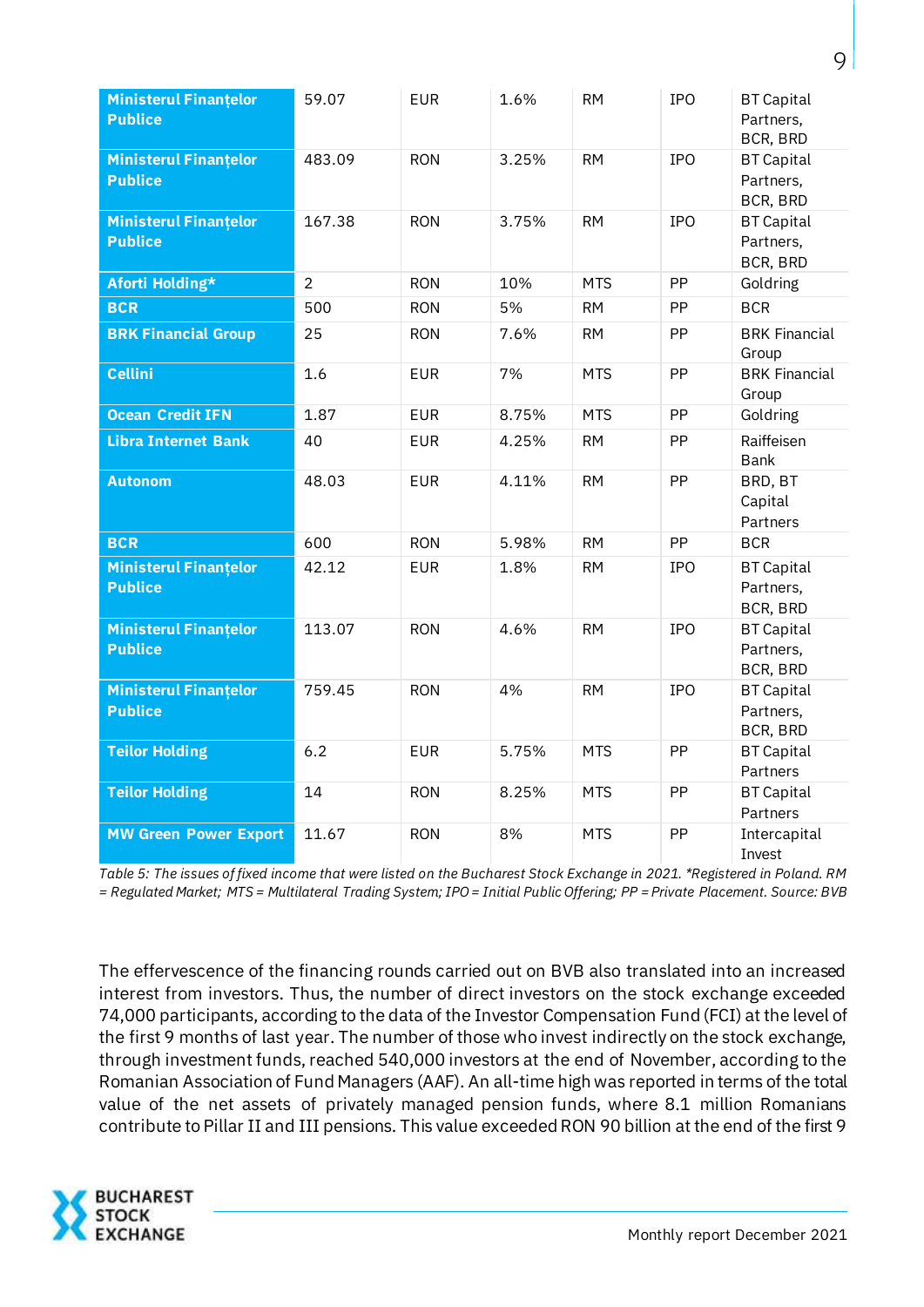months of 2021, according to APAPR data. The total Assets Under Management of privately managed pension funds and the number of participants are constantly growing, and the private pension system has evolved positively throughout its operation. Government bonds and equities are the main financial instruments in which privately managed pension funds have invested.

"The excellent collaboration that BVB has with the market participants and the investment community is an important element for increasing the access of local companies to the capital market. The very good dialogue we have with the state authorities, Government, Parliament, ASF, BNR is also essential for the present and future success of the Romanian capital market. It has become very clear that we can talk about a strong economy if we have a strong stock market. Our estimate is that many of the trends reported last year will manifest in 2022. We expect the listing trend to continue and it is possible to see state-owned companies, such as Hidroelectrica, go public pubic because the experience of the Romanian state with the market capital has been a positive one. We encourage the Romanian state and companies to continue to use capital market mechanisms to finance themselves," said Radu Hanga, President of the Bucharest Stock Exchange.

"The priorities for 2022 are to further expand the number of private or state-owned companies on the stock exchange, increase the number of investors, consolidate the status of Emerging Market, and launch the Central Counterparty. We want this year to materialize the approach already initiated in the Romanian Parliament on simplifying tax procedures for individual investors by introducing the withholding tax system for capital gains. An essential element for the BVB group and for the development of the market and liquidity will be the moment when the Central Counterparty will become operational, and we want to have the first transactions with derivatives in the second half of this year," said Adrian Tănase, CEO of the Bucharest Stock Exchange.

Romanian companies have become more visible not only domestically but also internationally after Romania increased its presence in the indices of the global provider FTSE Russell to seven companies, starting from December 20, 2021: Banca Transilvania (TLV), Nuclearelectrica (SNN), OMV Petrom (SNP), TeraPlast (TRP) and One United Properties (ONE) in the FTSE Global All-Cap indices, and Bittnet (BNET) and Transport Trade Services (TTS) in the FTSE Global Micro-Cap index.

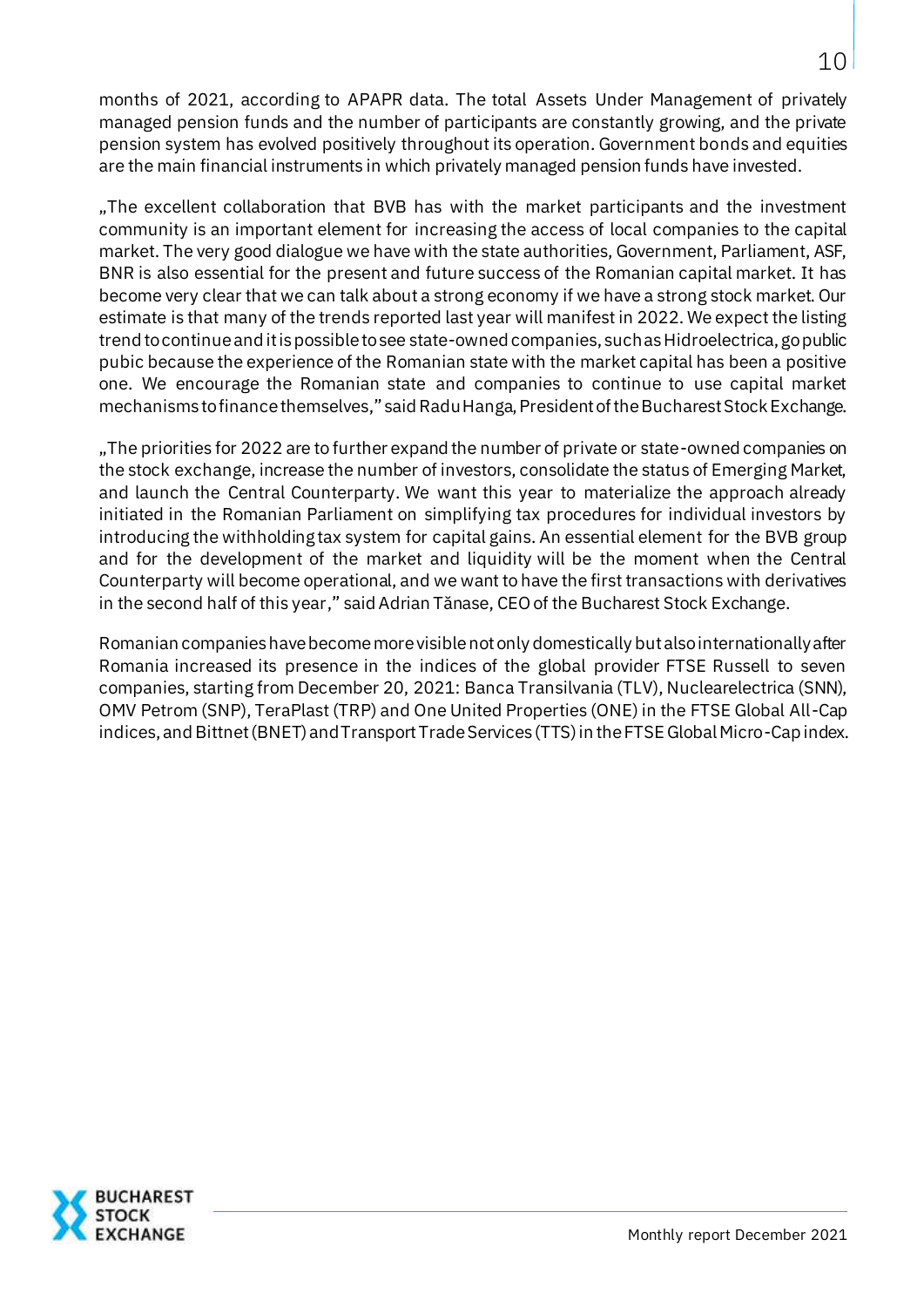# **News to investors**

### **December 2021**

- $\cdot$  Libra Internet Bank has continued the financing through the capital market and listed its second bond issue worth EUR 40mn on the  $3<sup>rd</sup>$  of December. The bonds are traded on the Bucharest Stock Exchange's Main Market. under the ticker LIBRA28E. The first Libra Internet Bank bonds issue.worth EUR 4.29mn.is traded on the Multilateral Trading System. under the ticker LIBRA30E starting from September 3rd. 2020. Further details are availabl[e here](https://bvb.ro/AboutUs/MediaCenter/PressItem/Libra-Internet-Bank-continua-finantarea-prin-bursa-si-listeaza-a-doua-emisiune-de-obligatiuni-in-valoare-de-40-milioane-de-euro/5508).
- $\cdot$  AROBS Transilvania Software. a Romanian IT company. debuted on December 6<sup>th</sup> on the AeRO market of the Bucharest Stock Exchange (BVB). The shares are traded under the ticker symbol AROBS. Founded in 1998 by Romanian entrepreneur Voicu Oprean. AROBS is today a multinational company with seven offices open in Romania and another seven abroad. The company provides software services and solutions for a wide range of customers operating in various industries in European countries. North America. and Asia. In October this year. AROBS closed. in advance. on the first day. the largest private placement in the history of the AeRO market. by attracting the amount of RON 74.2 million from investors.

Further details are availabl[e here](https://bvb.ro/AboutUs/MediaCenter/PressItem/AROBS-Transilvania-Software-a-debutat-la-Bursa-in-urma-celui-mai-mare-plasament-privat-din-istoria-pietei-AeRO/5510).

- $\clubsuit$  Autonom Services. the most important independent player on the operational leasing and renta-car markets in Romania. has continued to attract financing on Bucharest Stock Exchange (BVB) and listed on December  $8<sup>th</sup>$  the first issue of corporate bonds in Romania related to sustainability objectives. The bonds. worth over EUR 48mn. are traded on the Main Market under the stock ticker AUT26E. It is the second bond issue listed by Autonom on Bucharest Stock Exchange and the largest bond issue of a Romanian entrepreneurial company on the local capital market. Further details are availabl[e here](https://bvb.ro/AboutUs/MediaCenter/PressItem/Autonom-continua-finantarea-prin-Bursa-si-listeaza-primele-obligatiuni-corelate-cu-obiective-de-sustenabilitate-parte-a-unui-program-de-oferta-unic-in-Romania/5515).
- ❖ GoCab Software. a company that develops and operates applications used in taxi services. debuted on December 9<sup>th</sup> on the AeRO market of the Bucharest Stock Exchange under the stock ticker CAB. GoCab Software was the 22<sup>nd</sup> company that went public on the stock exchange in 2021. The listing took place following a private placement and attracting funds worth RON 7.4mn from the capital market investors. Further details are availabl[e here](https://bvb.ro/AboutUs/MediaCenter/PressItem/GoCab-Software-a-debutat-pe-piata-AeRO-a-Bursei-fiind-a-22-a-companie-care-se-listeaza-anul-acesta/5519).

 $\bullet$  Banca Comerciala Romana (BCR). one of the most important financial groups in Romania. listed on December 14<sup>th</sup> on Bucharest Stock Exchange the third bond issue from 2021. worth RON 600mn. The total value of the financing attracted by BCR in 2021. through the

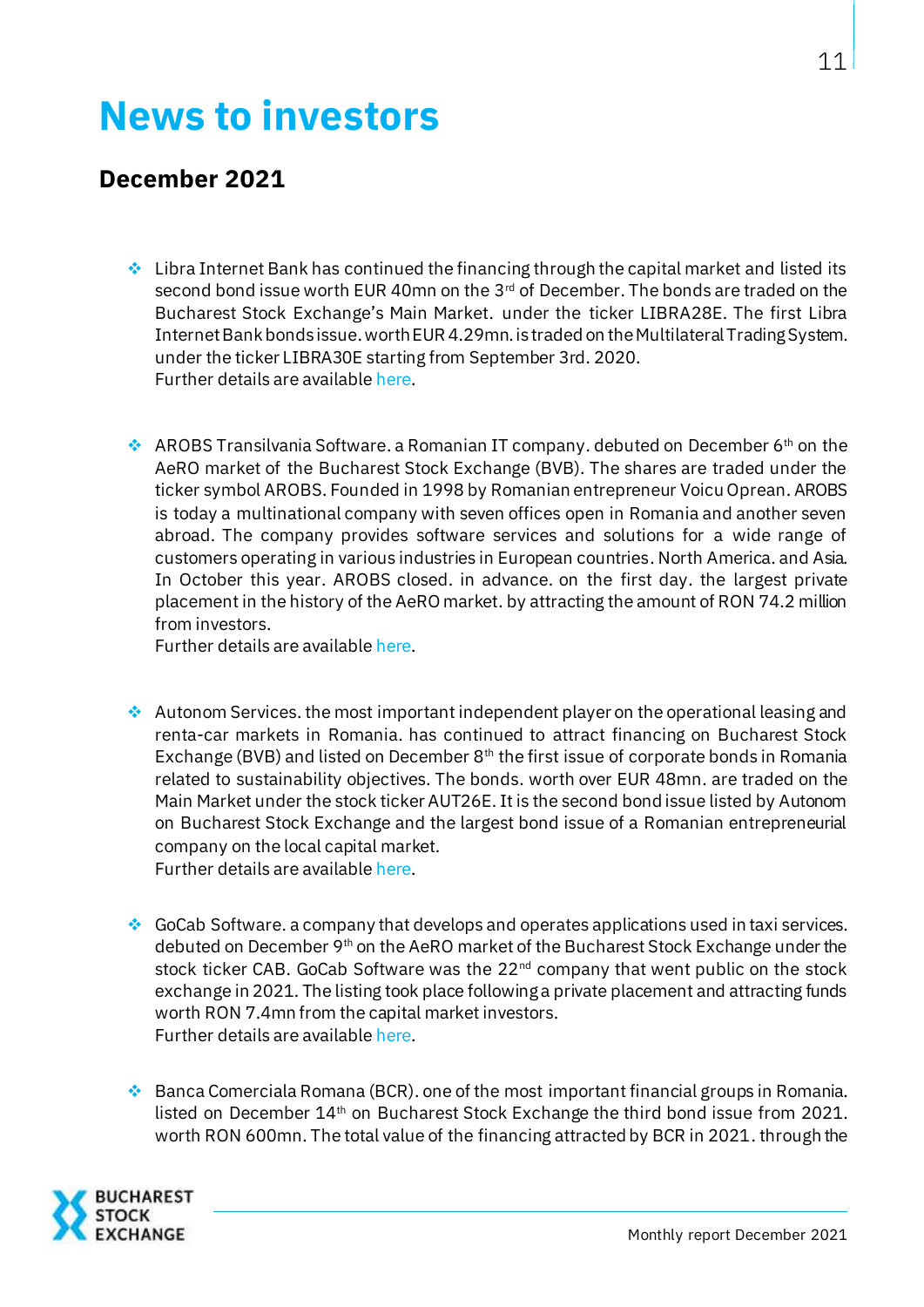capital market. amounted to over RON 2bn. The new bond issue is traded on BVB's Main Market under the stock ticker BCR28B. Further details are availabl[e here](https://bvb.ro/AboutUs/MediaCenter/PressItem/BCR-continua-finantarea-prin-Bursa-si-listeaza-a-treia-emisiune-de-obligatiuni-din-acest-an-in-valoare-de-600-milioane-de-lei/5523).

- ❖ The Ministry of Finance (MF) attracted RON 872.5mn and EUR 42.1mn. values totaling over RON 1bn. through the sixth primary offer for the sale of FIDELIS government bonds dedicated to the population carried out in the last two years through Bucharest Stock Exchange (BVB). Thus. the total value of the six rounds of financing carried out in 2020 and 2021 on BVB by the Ministry of Finance exceeds RON 9bn (EUR 1.8bn). Further details are availabl[e here](https://bvb.ro/AboutUs/MediaCenter/PressItem/Ministerul-Finantelor-listeaza-la-Bursa-de-Valori-Bucuresti-noi-titluri-de-stat-FIDELIS-in-valoare-totala-de-peste-1-miliard-de-lei/5527).
- Softbinator Technologies. a Romanian software development company. specialized in the design. development. and launch of innovative products. went public on December 17<sup>th</sup> on the AeRO market. The shares are traded under the ticker symbol CODE. Before listing. the company managed to attract RON 6mn through a private placement from capital market investors.

Further details are availabl[e here](https://bvb.ro/AboutUs/MediaCenter/PressItem/Softbinator-Technologies-debuteaza-la-Bursa-si-consolideaza-prezenta-sectorului-IT-pe-piata-de-capital-romaneasca/5529).

- ❖ TEILOR Holding. a group of companies that includes the chain of luxury jewelry stores TEILOR. Teilor Invest Exchange and financial lending company Invest Intermed GF IFN. made its debut on the BVB on December  $21<sup>st</sup>$  with its first bonds. The capital attracted from investors. of RON 45mn. will be used for the accelerated development of the three businesses in the group. The two issues of TEILOR bonds. in RON and EUR. are traded on the Multilateral Trading System under the stock tickers TEI26 and TEI26E. Further details are availabl[e here](https://bvb.ro/AboutUs/MediaCenter/PressItem/TEILOR-Holding-debuteaza-la-Bursa-de-Valori-Bucuresti-cu-primele-sale-obligatiuni-in-valoare-de-45-milioane-lei/5533).
- ❖ Aquila (AQ). the largest player on the consumer goods distribution market in Romania. benefits starting from December 29<sup>th</sup>. a month after its listing. from the Issuer Market Maker (IMM) services provided by BRK Financial Group (BRK). Aquila went public on Bucharest Stock Exchange's Main Market on November 29<sup>th</sup>. after the successful conclusion of an Initial Public Offering worth RON 367mn (EUR 74mn). Further details are availabl[e here](https://bvb.ro/AboutUs/MediaCenter/PressItem/La-o-luna-de-la-listare-Aquila-beneficiaza-de-servicii-de-Market-Maker-al-Emitentului-din-partea-BRK-Financial-Group/5535).

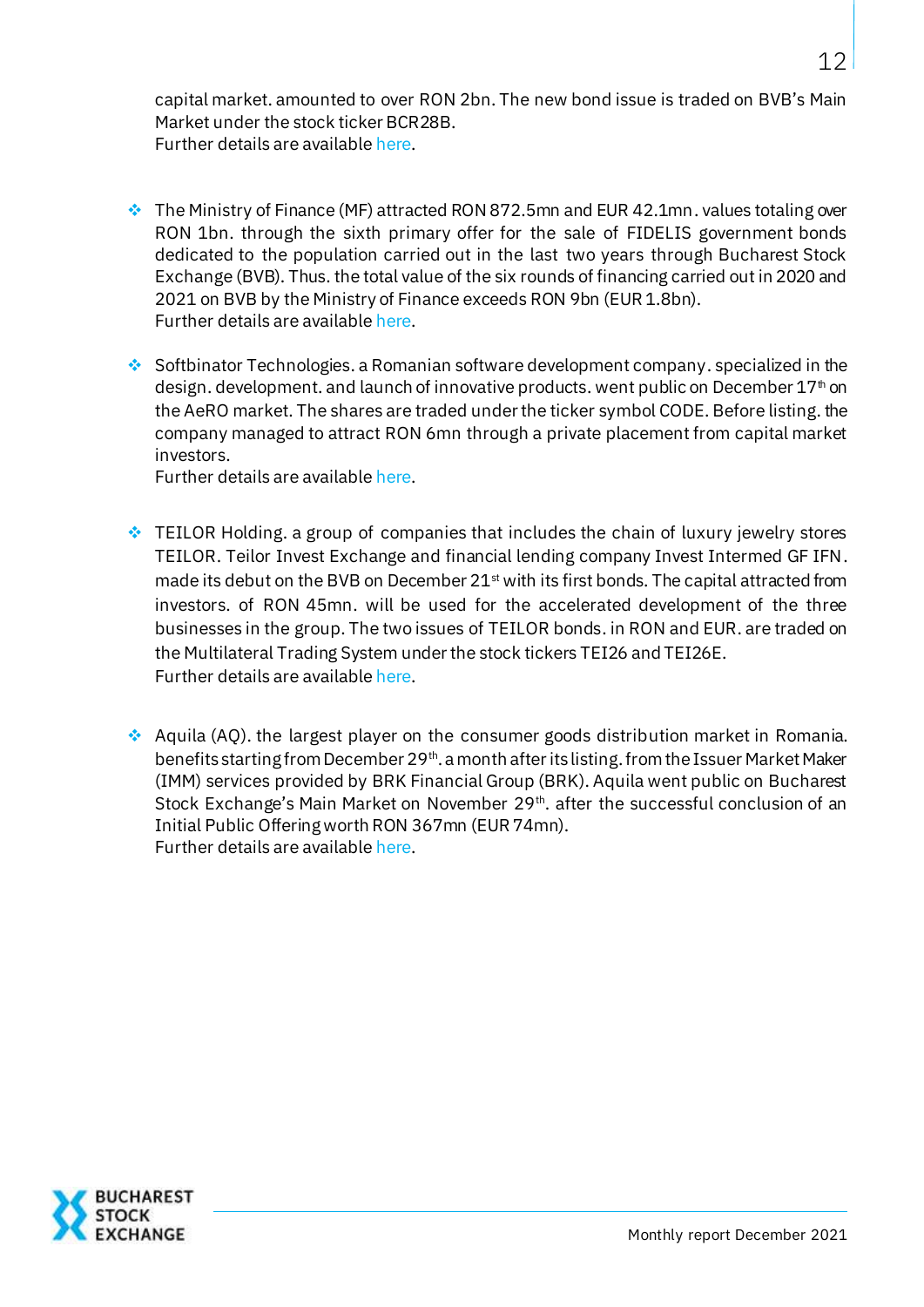# **Regulated Spot Market**

# **BVB Monthly report. December 2021**

# **A. Main indicators**

#### **1. Trading value on the BVB's Regulated Spot Market for December 2021 compared with**

**November 2021**

|                                                              | <b>Total trading value</b><br>December 2021 |          |          | <b>Total trading value</b><br><b>November 2021</b> | % Change   |            |
|--------------------------------------------------------------|---------------------------------------------|----------|----------|----------------------------------------------------|------------|------------|
|                                                              | RON mil.                                    | EUR mil. | RON mil. | EUR mil.                                           | <b>RON</b> | <b>EUR</b> |
| <b>Financial instruments already</b><br>issued / registered: | 935.06                                      | 188.94   | 1.180.50 | 238.54                                             | $-20.79$   | $-20.79$   |
| $\triangleright$ Equities                                    | 790.57                                      | 159.75   | 1.064.45 | 215.09                                             | $-25.73$   | $-25.73$   |
| $\triangleright$ Bonds                                       | 46.37                                       | 9.37     | 35.72    | 7.22                                               | 29.82      | 29.78      |
| > Unit funds. ETF                                            | 4.50                                        | 0.91     | 6.31     | 1.27                                               | $-28.68$   | $-28.35$   |
| > Structured products                                        | 93.61                                       | 18.92    | 74.01    | 14.96                                              | 26.48      | 26.47      |
| <b>New issues and further issues:</b>                        | 1.680.96                                    | 339.66   | 665.08   | 134.39                                             | 152.75     | 152.74     |
| $\triangleright$ Equities                                    |                                             |          | 366.67   | 74.09                                              |            |            |
| $\triangleright$ Bonds                                       | 1.680.96                                    | 339.66   | 298.41   | 60.30                                              | 463.31     | 463.28     |
| <b>Total Regulated Spot Market. out of</b><br>which:         | 2.616.02                                    | 528.60   | 1.845.58 | 372.93                                             | 41.75      | 41.74      |
| > Total Equities                                             | 790.57                                      | 159.75   | 1.431.12 | 289.18                                             | $-44.76$   | $-44.76$   |
| >Total Bonds                                                 | 1.727.33                                    | 349.03   | 334.13   | 67.52                                              | 416.96     | 416.93     |

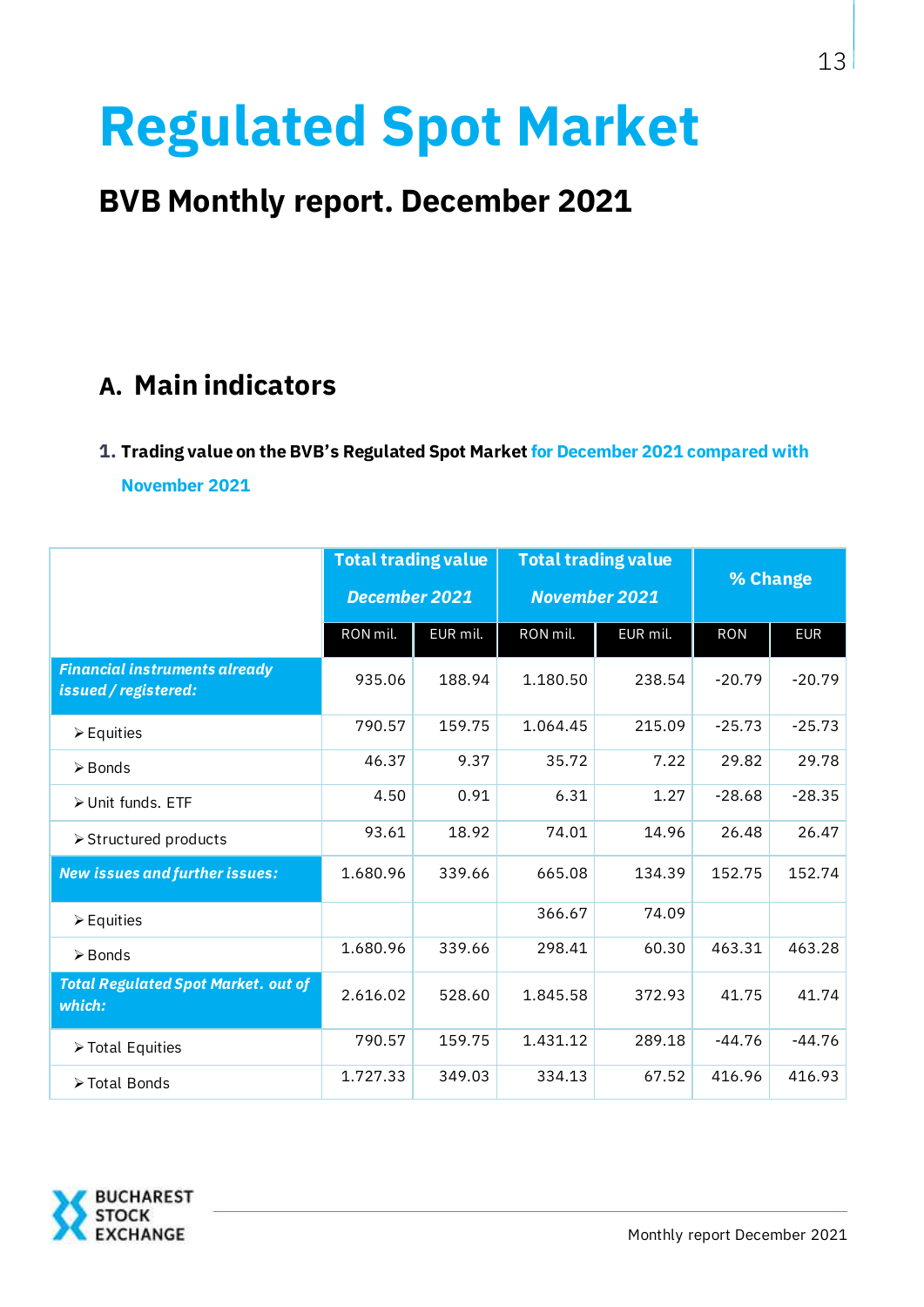#### **2. Trading value on the BVB's Regulated Spot Market**

**for December 2021 compared with December 2020 (YoY)**

|                                                              | <b>Total trading value</b> |          |               | <b>Total trading value</b> | YoY %         |
|--------------------------------------------------------------|----------------------------|----------|---------------|----------------------------|---------------|
|                                                              | December 2021              |          | December 2020 |                            | <b>Change</b> |
|                                                              | RON mil.                   | EUR mil. | RON mil.      | EUR mil.                   | <b>RON</b>    |
| <b>Financial instruments already</b><br>issued / registered: | 935.06                     | 188.94   | 1.224.65      | 251.44                     | $-23.65$      |
| $\triangleright$ Equities                                    | 790.57                     | 159.75   | 1.039.21      | 213.36                     | $-23.93$      |
| $\triangleright$ Bonds                                       | 46.37                      | 9.37     | 143.49        | 29.46                      | $-67.68$      |
| > Unit funds. ETF                                            | 4.50                       | 0.91     | 1.09          | 0.22                       | 312.84        |
| ▶ Structured products                                        | 93.61                      | 18.92    | 40.85         | 8.39                       | 129.16        |
| <b>New Issues and further issues:</b>                        | 1.680.96                   | 339.66   | 2.735.72      | 561.52                     | $-38.56$      |
| $\triangleright$ Equities                                    |                            |          |               |                            |               |
| $\triangleright$ Bonds                                       | 1.680.96                   | 339.66   | 2.735.72      | 561.52                     | $-38.56$      |
| <b>Total Regulated Spot Market. out of</b><br>which:         | 2.616.02                   | 528.60   | 3.960.37      | 812.96                     | $-33.95$      |
| > Total Equities                                             | 790.57                     | 159.75   | 1.039.21      | 213.36                     | $-23.93$      |
| > Total Bonds                                                | 1.727.33                   | 349.03   | 2.879.21      | 590.98                     | $-40.01$      |

#### **3. The value traded on the BVB's Regulated Spot Market for**

**January - December 2021 compared with January - December 2020 (YTD)**

|                                                              | <b>Total trading value</b><br><b>January - December</b><br>2021 |          | <b>January - December</b> | <b>Total trading value</b><br>2020 | YTD <sub>%</sub><br><b>Change</b> |
|--------------------------------------------------------------|-----------------------------------------------------------------|----------|---------------------------|------------------------------------|-----------------------------------|
|                                                              | RON mil.                                                        | EUR mil. | RON mil.                  | EUR mil.                           | <b>RON</b>                        |
| <b>Financial instruments already</b><br>issued / registered: | 12.013.54                                                       | 2.441.09 | 13.441.29                 | 2.776.93                           | -10.62                            |

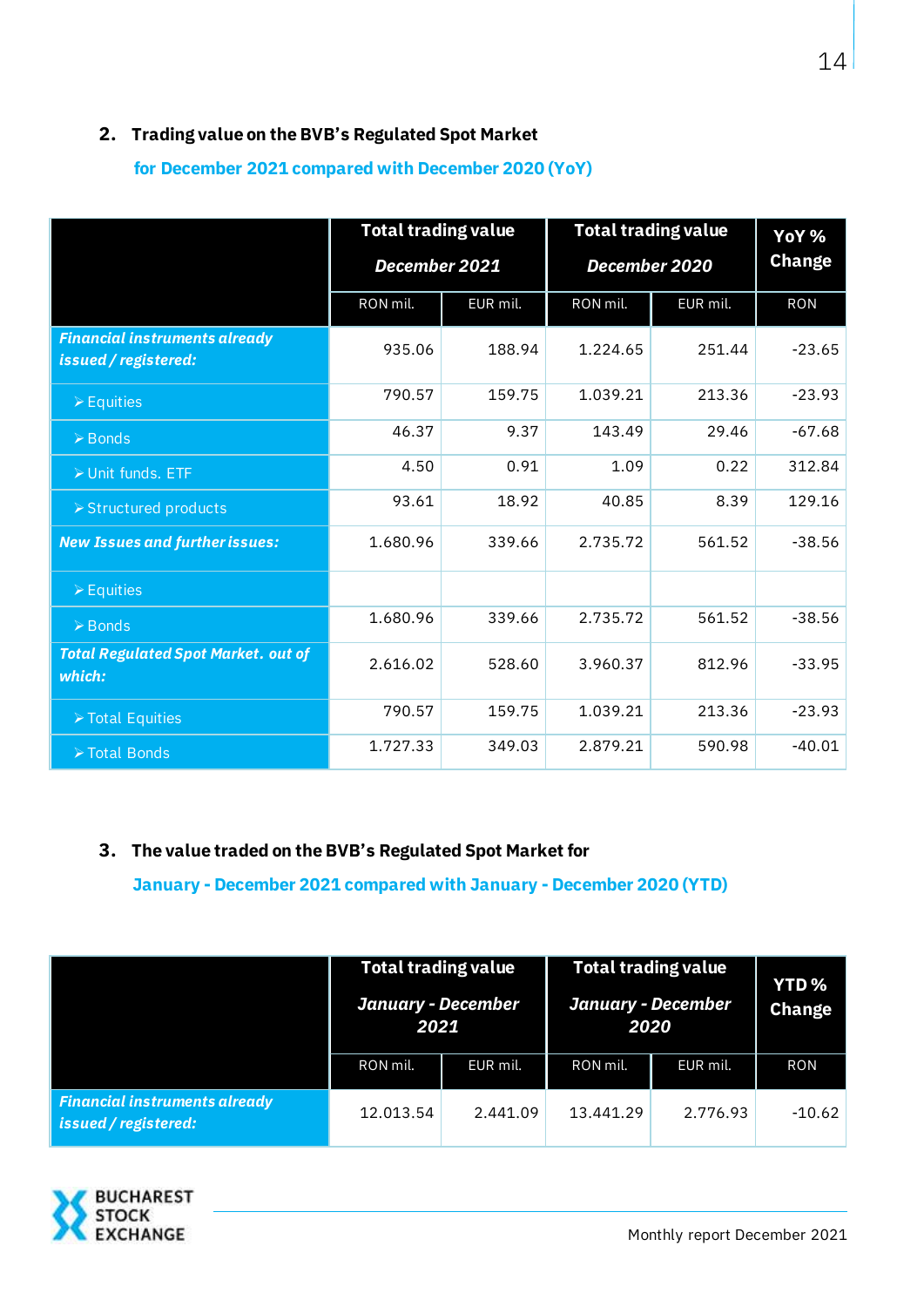| $\triangleright$ Equities                            | 10.122.13 | 2.056.27 | 12.226.99 | 2.526.54 | $-17.21$ |
|------------------------------------------------------|-----------|----------|-----------|----------|----------|
| $\triangleright$ Bonds                               | 974.43    | 198.56   | 371.09    | 76.32    | 162.59   |
| $\triangleright$ Unit funds. ETF                     | 46.20     | 9.37     | 14.42     | 2.98     | 220.39   |
| > Structured products                                | 870.79    | 176.88   | 828.80    | 171.08   | 5.07     |
| <b>New Issues and further issues:</b>                | 7.993.67  | 1.621.90 | 4.824.57  | 993.42   | 65.69    |
| $\triangleright$ Equities                            | 913.78    | 185.18   |           |          |          |
| $\triangleright$ Bonds                               | 7.079.89  | 1.436.72 | 4.824.57  | 993.42   | 46.75    |
| <b>Total Regulated Spot Market. out of</b><br>which: | 20.007.21 | 4.062.99 | 18.265.86 | 3.770.35 | 9.53     |
| $\triangleright$ Total Equities                      | 11.035.91 | 2.241.45 | 12.226.99 | 2.526.54 | $-9.74$  |
| ▶ Total Bonds                                        | 8.054.32  | 1.635.28 | 5.195.66  | 1.069.74 | 55.02    |

### **4. The average daily value on the BVB's Regulated Spot Market**

**for December 2021 compared with luna November 2021**

|                                                              | Average daily value  |       | Average daily value | % Change |            |            |
|--------------------------------------------------------------|----------------------|-------|---------------------|----------|------------|------------|
|                                                              | December 2021        |       | November 2021       |          |            |            |
|                                                              | EUR mil.<br>RON mil. |       | RON mil.            | EUR mil. | <b>RON</b> | <b>EUR</b> |
| <b>Financial instruments already</b><br>issued / registered: |                      |       |                     |          |            |            |
| $\triangleright$ Equities                                    | 39.53                | 7.99  | 50.69               | 10.24    | 22.02      | 21.97      |
| $\triangleright$ Bonds                                       | 2.32                 | 0.47  | 1.70                | 0.34     | 36.47      | 38.24      |
| ▶ Unit funds. ETF                                            | 0.22                 | 0.05  | 0.30                | 0.06     | 26.67      | 16.67      |
| > Structured products                                        | 4.68                 | 0.95  | 3.52                | 0.71     | 32.95      | 33.80      |
| <b>New Issues and further issues:</b>                        |                      |       |                     |          |            |            |
| $\triangleright$ Equities                                    |                      |       | 17.46               | 3.53     |            |            |
| $\triangleright$ Bonds                                       | 84.05                | 16.98 | 14.21               | 2.87     | 491.4<br>8 | 491.6<br>4 |

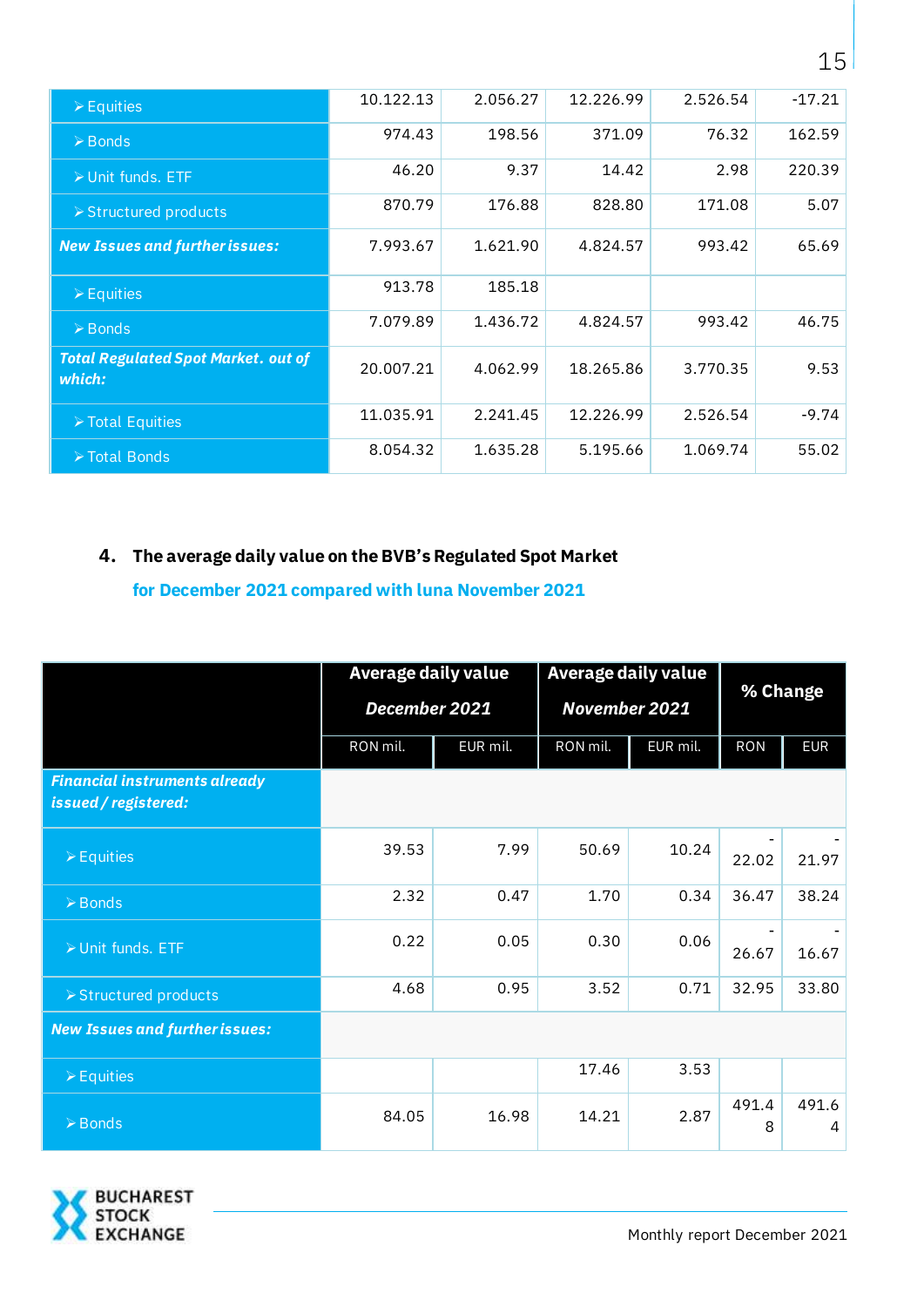#### **5. The average daily value on the BVB's Regulated Spot Market**

|                                                              | Average daily value                          |               | Average daily value | YoY %         |               |
|--------------------------------------------------------------|----------------------------------------------|---------------|---------------------|---------------|---------------|
|                                                              |                                              | December 2021 |                     | December 2020 | <b>Change</b> |
|                                                              | EUR mil.<br>RON mil.<br>EUR mil.<br>RON mil. |               | <b>RON</b>          |               |               |
| <b>Financial instruments already</b><br>issued / registered: |                                              |               |                     |               |               |
| $\triangleright$ Equities                                    | 39.53                                        | 7.99          | 54.70               | 11.23         | $-27.73$      |
| $\triangleright$ Bonds                                       | 2.32                                         | 0.47          | 7.55                | 1.55          | $-69.27$      |
| ▶ Unit funds. ETF                                            | 0.22                                         | 0.05          | 0.06                | 0.01          | 266.67        |
| ▶ Structured products                                        | 4.68                                         | 0.95          | 2.15                | 0.44          | 117.67        |
| <b>New Issues and further issues:</b>                        |                                              |               |                     |               |               |
| $\triangleright$ Equities                                    |                                              |               |                     |               |               |
| $\triangleright$ Bonds                                       | 84.05                                        | 16.98         | 143.99              | 29.55         | $-41.63$      |

#### **for December 2021 compared with December 2020 (YoY)**

#### **6. The average daily value YTD on the BVB's Regulated Spot Market**

|                                                              |                      | Average daily value | Average daily value | <b>YTD%</b>   |            |
|--------------------------------------------------------------|----------------------|---------------------|---------------------|---------------|------------|
|                                                              | <b>YTD 2021</b>      |                     | <b>YTD 2020</b>     | <b>Change</b> |            |
|                                                              | RON mil.<br>EUR mil. |                     | RON mil.            | EUR mil.      | <b>RON</b> |
| <b>Financial instruments already</b><br>issued / registered: |                      |                     |                     |               |            |
| $\triangleright$ Equities                                    | 40.17                | 8.16                | 49.10               | 10.15         | $-18.19$   |
| $\triangleright$ Bonds                                       | 3.87                 | 0.79                | 1.49                | 0.31          | 159.73     |
| ▶ Unit funds. ETF                                            | 0.18                 | 0.04                | 0.06                | 0.01          | 200.00     |
| > Structured products                                        | 3.46                 | 0.70                | 3.33                | 0.69          | 3.90       |
| <b>New Issues and further issues:</b>                        |                      |                     |                     |               |            |
| $\triangleright$ Equities                                    | 3.63                 | 0.73                |                     |               |            |
| $\triangleright$ Bonds                                       | 28.09                | 5.70                | 19.38               | 3.99          | 44.94      |

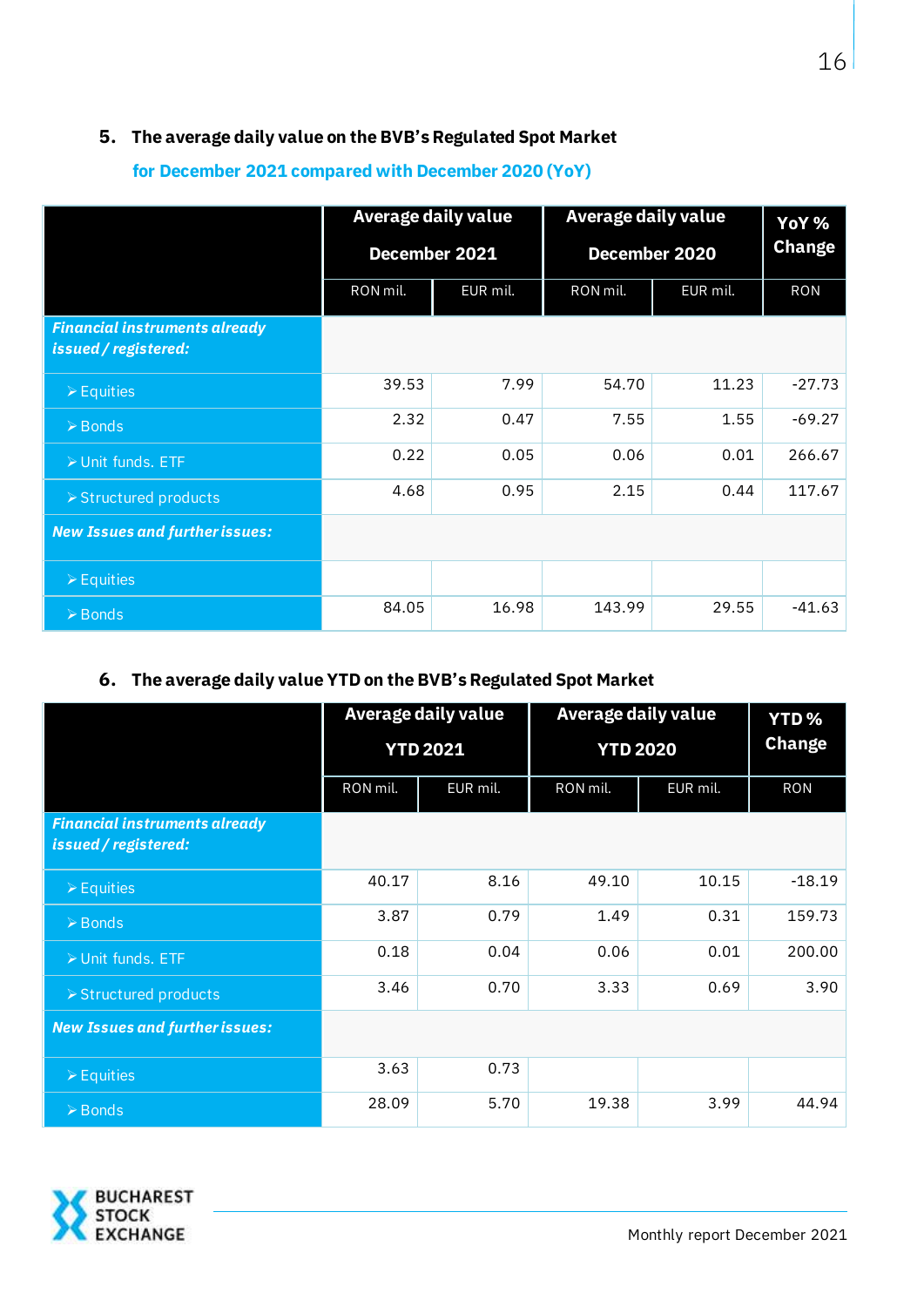#### **7. The evolution of indices**

| <b>Index</b>      | <b>Value</b> for<br>12/31/2021 |            | 2021       | % Change<br><b>December</b> | % YTD      |            | <b>Index values for</b><br>December 2021 |           |
|-------------------|--------------------------------|------------|------------|-----------------------------|------------|------------|------------------------------------------|-----------|
|                   | <b>RON</b>                     | <b>EUR</b> | <b>RON</b> | <b>EUR</b>                  | <b>RON</b> | <b>EUR</b> | minimum                                  | maximum   |
| <b>BET</b>        | 13.061.32                      | 9.190.44   | 7.10       | 7.11                        | 33.20      | 31.08      | 12.203.83                                | 13.068.03 |
| <b>BET-TR</b>     | 23.113.93                      | 21.014.69  | 7.10       | 7.11                        | 40.00      | 37.77      | 21.595.71                                | 23.125.81 |
| <b>BET-TRN</b>    | 23.113.93                      | 21.014.69  | 7.10       | 7.11                        |            |            | 21.595.71                                | 23.125.81 |
| <b>BETPlus</b>    | 1.947.85                       | 1.730.02   | 6.93       | 6.94                        | 32.98      | 30.86      | 1.821.89                                 | 1.948.83  |
| <b>BET-FI</b>     | 52.157.90                      | 22.858.26  | 1.73       | 1.74                        | 21.08      | 19.15      | 50.834.26                                | 52.157.90 |
| <b>BET-BK</b>     | 2.514.55                       | 2.161.37   | 3.80       | 3.81                        | 34.67      | 32.52      | 2.402.94                                 | 2.518.55  |
| <b>BET-XT</b>     | 1.142.52                       | 798.57     | 6.06       | 6.08                        | 31.08      | 29.00      | 1.075.64                                 | 1.142.52  |
| <b>BET-XT-TR</b>  | 2.021.26                       | 1.812.75   | 6.07       | 6.08                        | 37.08      | 34.89      | 1.902.88                                 | 2.021.26  |
| <b>BET-XT-TRN</b> | 2.021.26                       | 1.812.75   | 6.07       | 6.08                        |            |            | 1.902.88                                 | 2.021.26  |
| <b>BET-NG</b>     | 896.97                         | 627.69     | 10.75      | 10.76                       | 29.41      | 27.36      | 807.00                                   | 898.11    |
| <b>ROTX</b>       | 27.997.57                      |            | 8.50       |                             | 36.18      |            | 25.760.50                                | 27.997.57 |

#### **8. Market Indicators**

|                                                           | <b>RON mil.</b> | EUR mil.  |
|-----------------------------------------------------------|-----------------|-----------|
| $\triangleright$ Market capitalization (regulated market) | 229.078.50      | 46.291.58 |
| $\triangleright$ Market capitalization (domestic market)  | 141.102.41      | 28.513.60 |
| $\triangleright$ Turnover velocity (regulated market)     | 4.14            | 4.14      |
| > Turnover velocity (domestic market)                     | 6.64            | 6.64      |
| $\triangleright$ PER                                      | 11.64           |           |
| $\triangleright$ P/BV                                     | 1.15            |           |
| $\triangleright$ DIVY                                     | 4.47            |           |

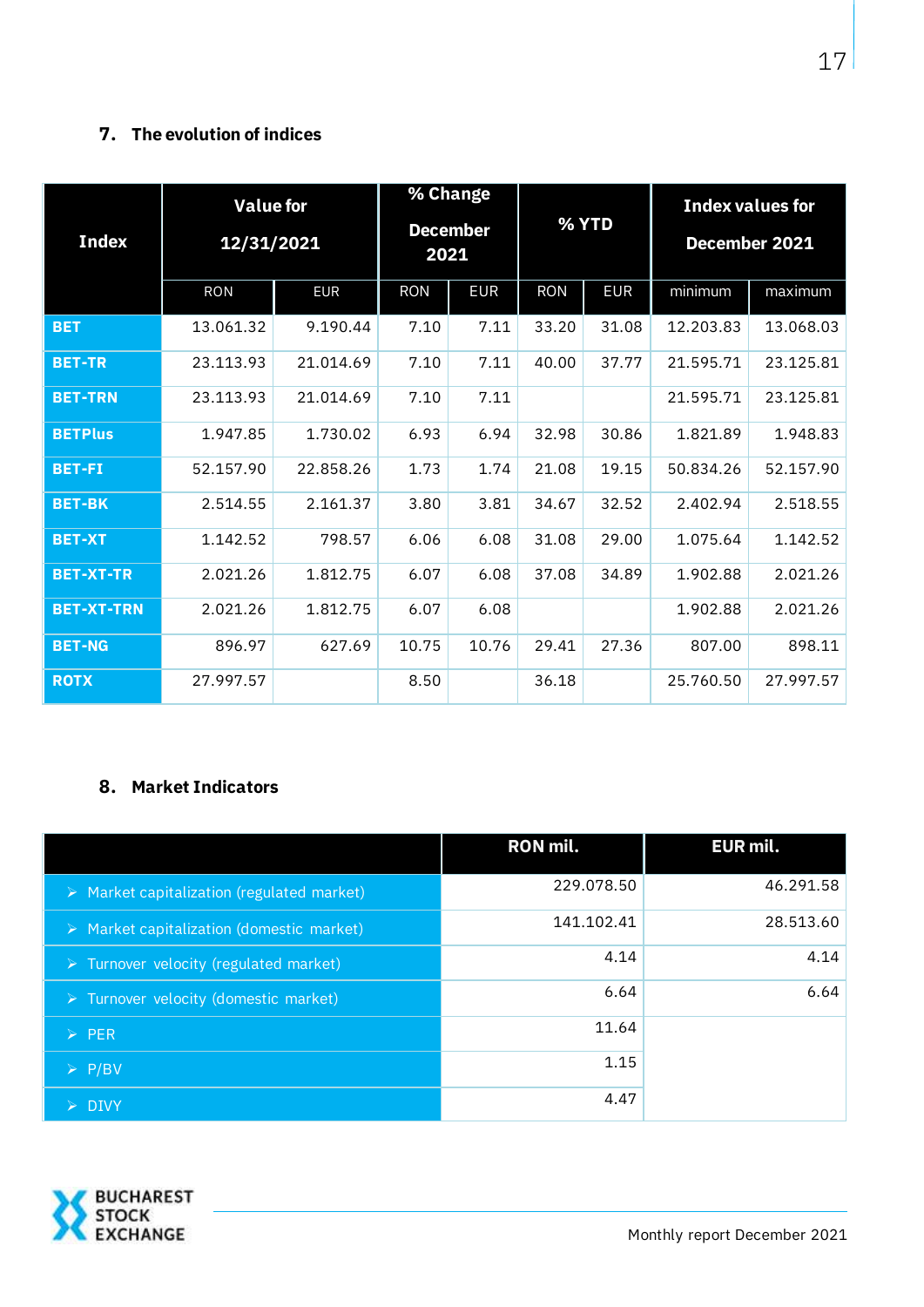# **B. Specific Market Indicators**

## **1. Trading value and market capitalization by activity sector**

| <b>Sector</b>                                                             | <b>Trading value</b><br>(RON mil.) | <b>Market</b><br>capitalization<br>(RON mil.) | <b>PER</b> | <b>PBV</b> | <b>DIVY</b> |
|---------------------------------------------------------------------------|------------------------------------|-----------------------------------------------|------------|------------|-------------|
|                                                                           |                                    |                                               |            |            |             |
| > FINANCIAL AND INSURANCE ACTIVITIES                                      | 417.93                             | 138.095.81                                    | 7.73       | 1.13       | 3.92        |
| > MINING AND QUARRYING                                                    | 121.24                             | 43.419.52                                     | 16.60      | 1.08       | 5.71        |
| > ELECTRICITY. GAS. STEAM AND AIR<br><b>CONDITIONING SUPPLY</b>           | 36.95                              | 15.826.58                                     | 18.06      | 1.45       | 3.38        |
| > MANUFACTURING                                                           | 71.68                              | 12.427.74                                     | 15.27      | 1.48       | 6.07        |
| > TRANSPORTATION AND STORAGE                                              | 36.58                              | 4.407.87                                      | 24.02      | 0.78       | 3.67        |
| > PROFESSIONAL. SCIENTIFIC AND<br><b>TECHNICAL ACTIVITIES</b>             | 18.12                              | 4.060.28                                      | 13.96      | 0.71       | 6.96        |
| > HUMAN HEALTH AND SOCIAL WORK<br><b>ACTIVITIES</b>                       | 25.51                              | 3.175.60                                      | 25.53      | 9.38       |             |
| > WHOLESALE AND RETAIL TRADE; REPAIR<br>OF MOTOR VEHICLES AND MOTORCYCLES | 12.38                              | 1.343.93                                      | 3.89       | 0.71       | 1.31        |
| $\triangleright$ CONSTRUCTION                                             | 4.15                               | 1.123.16                                      | 17.38      | 1.63       | 0.95        |
| > ACCOMMODATION AND FOOD SERVICE<br><b>ACTIVITIES</b>                     | 0.37                               | 338.33                                        | 15.42      | 0.63       | 3.34        |
| > INFORMATION AND COMMUNICATION                                           | 8.18                               | 161.91                                        | 98.31      | 3.90       |             |
| $\triangleright$ Other                                                    | 37.48                              | 4.697.75                                      |            |            |             |

*Note: - PER is calculated based on market capitalization of companies which recorded profit*

 *- P/BV and DIVY are computed for domestic companies*

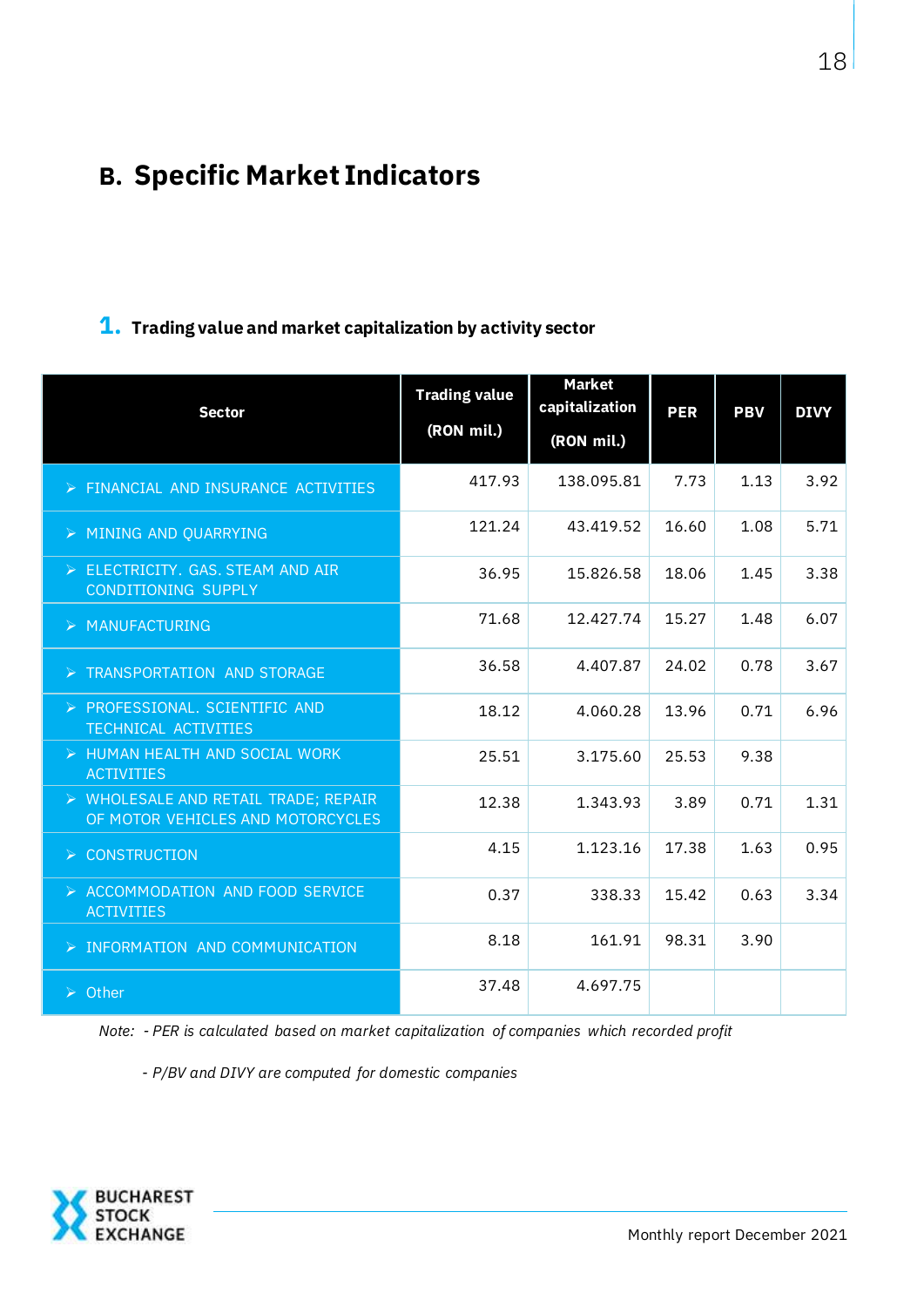## **2. Top 5 listed shares by turnover – December 2021**

| <b>Symbol</b> | <b>Security name</b>    | <b>Turnover for</b><br>the month<br>(RON mil.) | <b>Turnover for</b><br>the month<br>(EUR mil.) | <b>Weight in total</b><br>turnover shares<br>(% ) |
|---------------|-------------------------|------------------------------------------------|------------------------------------------------|---------------------------------------------------|
| <b>TLV</b>    | BANCA TRANSILVANIA S.A. | 113.29                                         | 22.89                                          | 14.33                                             |
| <b>ONE</b>    | ONE UNITED PROPERTIES   | 85.94                                          | 17.36                                          | 10.87                                             |
| SIF4          | SIF MUNTENIA S.A.       | 77.31                                          | 15.62                                          | 9.78                                              |
| <b>SNG</b>    | S.N.G.N. ROMGAZ S.A.    | 67.90                                          | 13.72                                          | 8.59                                              |
| <b>SNP</b>    | OMV PETROM S.A.         | 52.72                                          | 10.65                                          | 6.67                                              |

## **3. Top 5 Equities shares with highest increase – December 2021**

| <b>Symbol</b> | <b>Security name</b>    | <b>End of period</b><br>return<br>(% ) | <b>YTD</b><br>(% ) | Low<br>price<br>(RON) | High<br>price<br>(RON) | Last<br>price<br>(RON) |
|---------------|-------------------------|----------------------------------------|--------------------|-----------------------|------------------------|------------------------|
| <b>RRC</b>    | ROMPETROL RAFINARE S.A. | 84.26                                  | 86.36              | 0.0445                | 0.0880                 | 0.0820                 |
| <b>VESY</b>   | <b>VES SA</b>           | 47.09                                  | $-22.44$           | 0.0500                | 0.1140                 | 0.1140                 |
| <b>MCAB</b>   | ROMCAB SA               | 44.09                                  | 517.02             | 8.0000                | 14.3000                | 11.6000                |
| <b>PREB</b>   | PREBET SA AIUD          | 24.24                                  | 40.17              | 1.3200                | 1.6400                 | 1.6400                 |
| <b>COMI</b>   | CONDMAG S.A.            | 18.75                                  | 58.33              | 0.0065                | 0.0120                 | 0.0095                 |

**4. Top 5 listed shares by market capitalization – 12/31/2021**

| Symbol     | <b>Security name</b> | <b>Market capitalization</b> |           |       | P/BV | <b>PER</b> | <b>DIVY</b> |
|------------|----------------------|------------------------------|-----------|-------|------|------------|-------------|
|            |                      | RON mil.                     | EUR mil.  | % RON |      | (RON)      | (RON)       |
| <b>EBS</b> | Erste Group Bank AG  | 87.378.34                    | 17.657.18 | 38.14 |      |            |             |
| <b>SNP</b> | OMV PETROM S.A.      | 28.265.41                    | 5.711.80  | 12.34 | 0.87 | 20.14      | 6.21        |

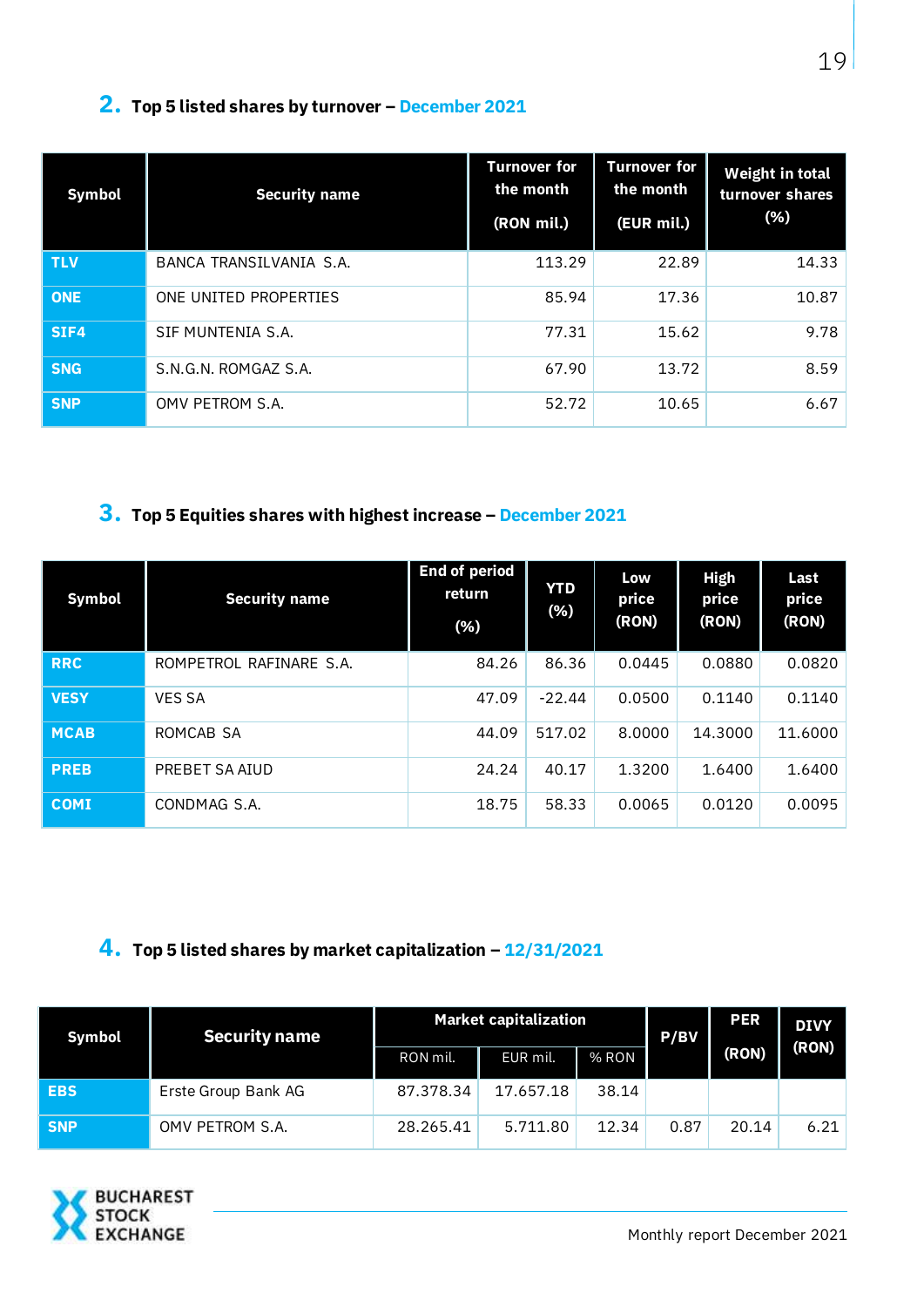| <b>TLV</b> | BANCA TRANSILVANIA S.A.       | 16.283.59 | 3.290.55 | 7.11 | 1.45 | 9.31  | 3.07 |
|------------|-------------------------------|-----------|----------|------|------|-------|------|
| <b>SNG</b> | S.N.G.N. ROMGAZ S.A.          | 15.031.47 | 3.037.52 | 6.56 | 1.91 | 12.44 | 4.58 |
| <b>SNN</b> | S.N. NUCLEARELECTRICA<br>S.A. | 14.177.26 | 2.864.90 | 6.19 | 1.91 | 19.12 | 3.33 |

## **5. Top 5 structured products by turnover – December 2021**

| <b>Symbol</b>    | <b>Security name</b>      | <b>Turnover for</b><br>the month<br>(RON mil.) | <b>Turnover for</b><br>the month<br>(EUR mil.) | <b>Weight in</b><br>total turnover<br>tructured<br>products<br>(% ) |
|------------------|---------------------------|------------------------------------------------|------------------------------------------------|---------------------------------------------------------------------|
| <b>BKDOWTLC3</b> | BRK Dow Turbo Long 32950  | 33.00                                          | 6.67                                           | 35.25                                                               |
| <b>BKDOWTLB9</b> | BRK Dow Turbo Long 31900  | 23.78                                          | 4.80                                           | 25.40                                                               |
| <b>BKDOWTSC5</b> | BRK Dow Turbo Short 36750 | 9.45                                           | 1.91                                           | 10.10                                                               |
| <b>BKDOWTLC4</b> | BRK Dow Turbo Long 33450  | 5.71                                           | 1.15                                           | 6.10                                                                |
| <b>BKDOWTLC1</b> | BRK Dow Turbo Long 32500  | 3.05                                           | 0.62                                           | 3.26                                                                |

## **6. Top 5 bonds products by turnover – December 2021**

| <b>Symbol</b>  | <b>Security name</b>          | <b>Turnover for</b><br>the month<br>(RON thous.) | <b>Turnover for</b><br>the month<br>(EUR thous.) | Weight in<br>total turnover<br>bonds<br>(% ) |
|----------------|-------------------------------|--------------------------------------------------|--------------------------------------------------|----------------------------------------------|
| <b>R2512AE</b> | MINISTERUL FINANTELOR PUBLICE | 19.125.63                                        | 3.864.58                                         | 41.24                                        |
| <b>R2312A</b>  | MINISTERUL FINANTELOR PUBLICE | 6.323.12                                         | 1.277.66                                         | 13.63                                        |
| <b>R2208A</b>  | MINISTERUL FINANTELOR PUBLICE | 4.282.55                                         | 865.34                                           | 9.23                                         |
| <b>R2508AE</b> | MINISTERUL FINANTELOR PUBLICE | 3.699.54                                         | 747.54                                           | 7.98                                         |
| <b>R2403A</b>  | MINISTERUL FINANTELOR         | 2.705.33                                         | 546.66                                           | 5.83                                         |

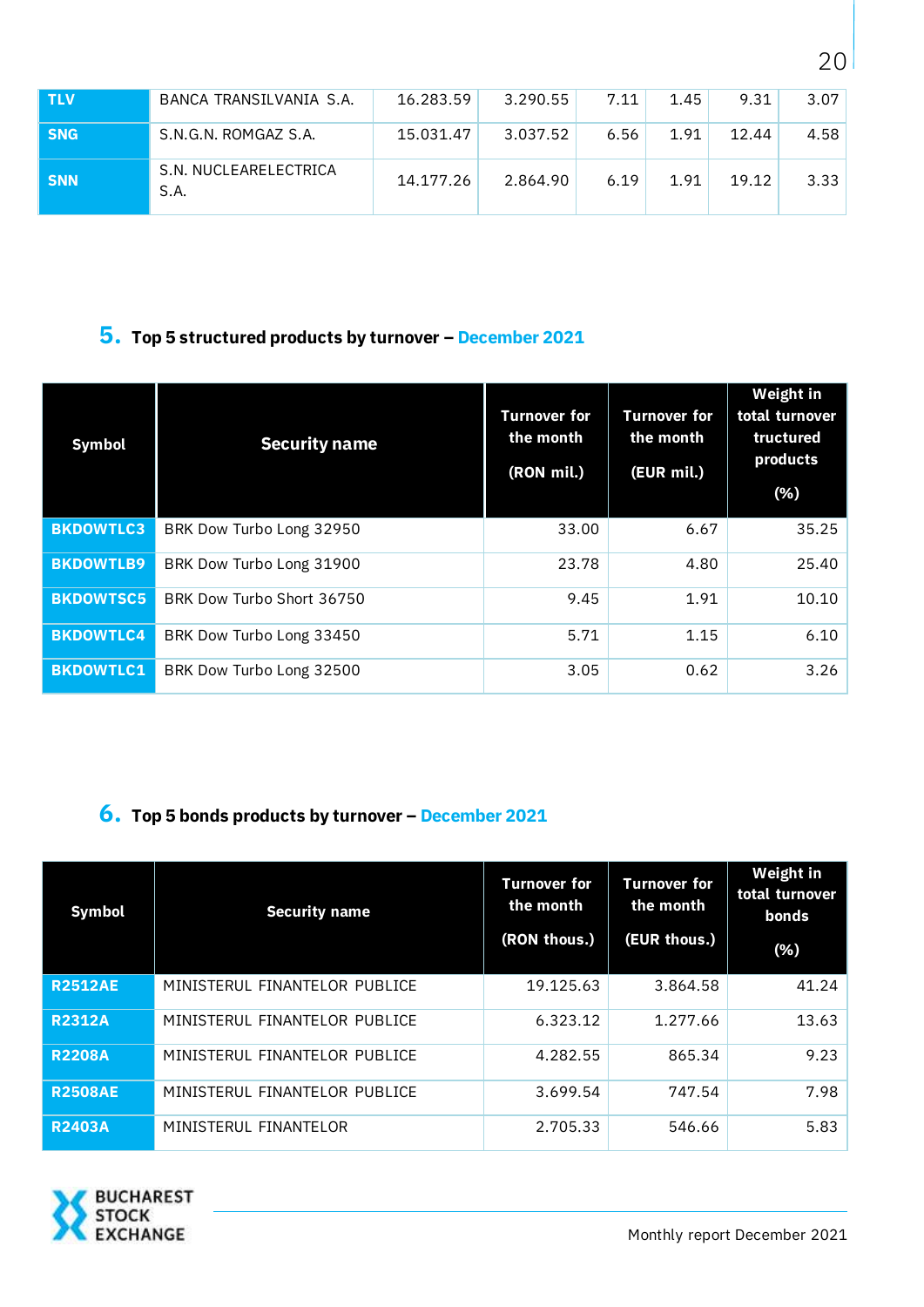| <b>Symbol</b>   | <b>Security name</b>                                      | <b>Turnover for</b><br>the month<br>(RON thous.) | <b>Turnover for</b><br>the month<br>(EUR thous.) | Weight in<br>total turnover<br>Units funds.<br><b>ETF</b><br>(% ) |
|-----------------|-----------------------------------------------------------|--------------------------------------------------|--------------------------------------------------|-------------------------------------------------------------------|
| <b>TVBETETF</b> | FONDUL DESCHIS DE INVESTITII ETF BET<br>PATRIA-TRADEVILLE | 4.441.24                                         | 897.42                                           | 98.78                                                             |
| <b>STK</b>      | <b>STK EMERGENT</b>                                       | 54.87                                            | 11.09                                            | 1.22                                                              |

## **7. Units funds (including ETF) by turnover – December 2021**

### **8. IPO. SPO and other offer markets – December 2021**

| <b>Symbol</b>    | <b>Security name</b>    | <b>Instrumen</b><br>t type | <b>Type of offer</b>                           | <b>Turnover</b><br>(RON mil.) |
|------------------|-------------------------|----------------------------|------------------------------------------------|-------------------------------|
| <b>BCR28B</b>    | BANCA COMERCIALA ROMANA | <b>Bonds</b>               | Offers without<br>prospectus for<br>new issues | 600.00                        |
| <b>R2212A</b>    | MINISTERUL FINANTELOR   | <b>Bonds</b>               | Primary Public<br>Offer                        | 759.45                        |
| <b>R2412A</b>    | MINISTERUL FINANTELOR   | <b>Bonds</b>               | Primary Public<br>Offer                        | 113.07                        |
| <b>R2612AE</b>   | MINISTERUL FINANTELOR   | <b>Bonds</b>               | Primary Public<br>Offer                        | 208.43                        |
| SIF <sub>3</sub> | SIF TRANSILVANIA S.A.   | <b>Shares</b>              | Tender Offer                                   | 4.52                          |

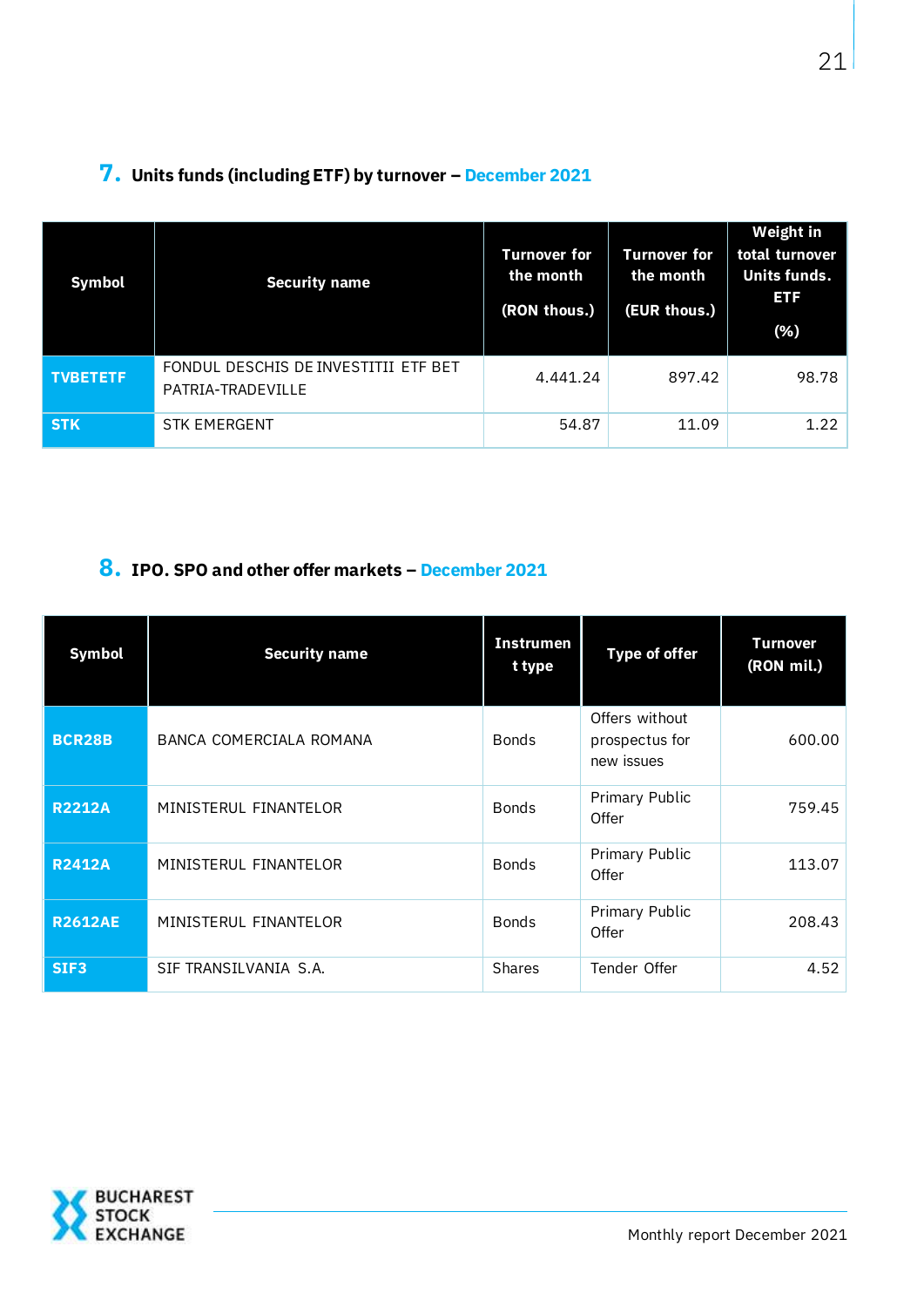## **9. New listings - December 2021**

| <b>Symbol</b>    | <b>Security name</b>               | <b>Instrument type</b> | <b>Listing date</b> |
|------------------|------------------------------------|------------------------|---------------------|
| <b>EBDAXTS74</b> | DAX TURBO SHORT 0.01/17.000/16.500 | Structured             | 12/1/2021           |
| LIBRA28E         | LIBRA INTERNET BANK BONDS          | <b>Bonds</b>           | 12/3/2021           |
| AUT26E           | Obligatiuni Autonom Services 2026  | <b>Bonds</b>           | 12/8/2021           |
| <b>BCR28B</b>    | BANCA COMERCIALA ROMANA            | <b>Bonds</b>           | 12/14/2021          |
| <b>R2212A</b>    | MINISTERUL FINANTELOR              | <b>Bonds</b>           | 12/16/2021          |
| <b>R2412A</b>    | MINISTERUL FINANTELOR              | <b>Bonds</b>           | 12/16/2021          |
| <b>R2612AE</b>   | MINISTERUL FINANTELOR              | <b>Bonds</b>           | 12/16/2021          |

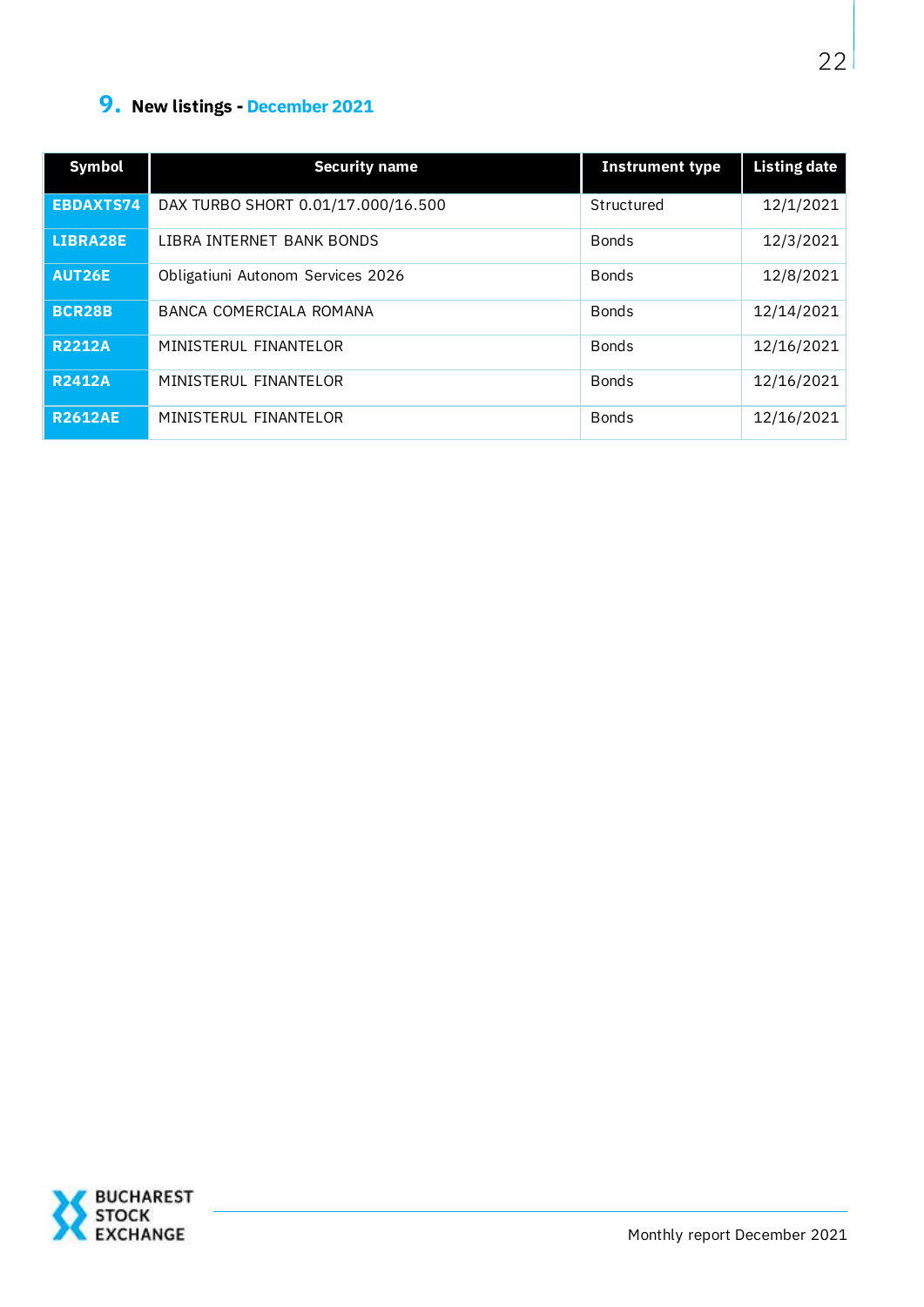#### Section *A. Main Indicators*

**1.** *Financial instruments already issued / registered* – this category includes all the statistical data related to the existing financial instruments. regardless of the type of the operations carried out.

The total values traded as well as the average daily value for this category are based on:

- trading operations performed on regular. deal;
- offers and operations performed with the existing financial instruments such as: buy offer. takeover offer. secondary offer for selling the existing financial instruments. other methods of selling the existing financial instruments. offers without prospectus or with simplified prospectus for currently issued financial instruments.
- **2.** *New Issues and further issues* this category contains the statistical data related to the issuance of new instruments based on the primary / initial offers as well as data regarding the increase of the capital for already listed companies. based on further issues. This category is related to the capital raised by the issuers.
- **3.** The total value traded is single counted.
- **4.** The total value traded expressed in EUR is calculated considering the daily EUR value. based on the currency rate available for each trading session.
- **5.** Equities includes shares and rights
- **6.** Bonds includes all types of bonds available for trading at BVB (municipal. corporate. government securities).

#### Section *B. Specific Market Indicators*

Trading value displayed in this section for a financial instrument includes the turnover registered in all market in which the respective financial instrument is traded.

*Bucharest Stock Exchange undertakes all the reasonable efforts to ensure that data included in this document was correct at the time of publication. However. Bucharest Stock Exchange shall not be responsible or liable for decisions taken or system-related or other activity performed by any part based on this report.* 

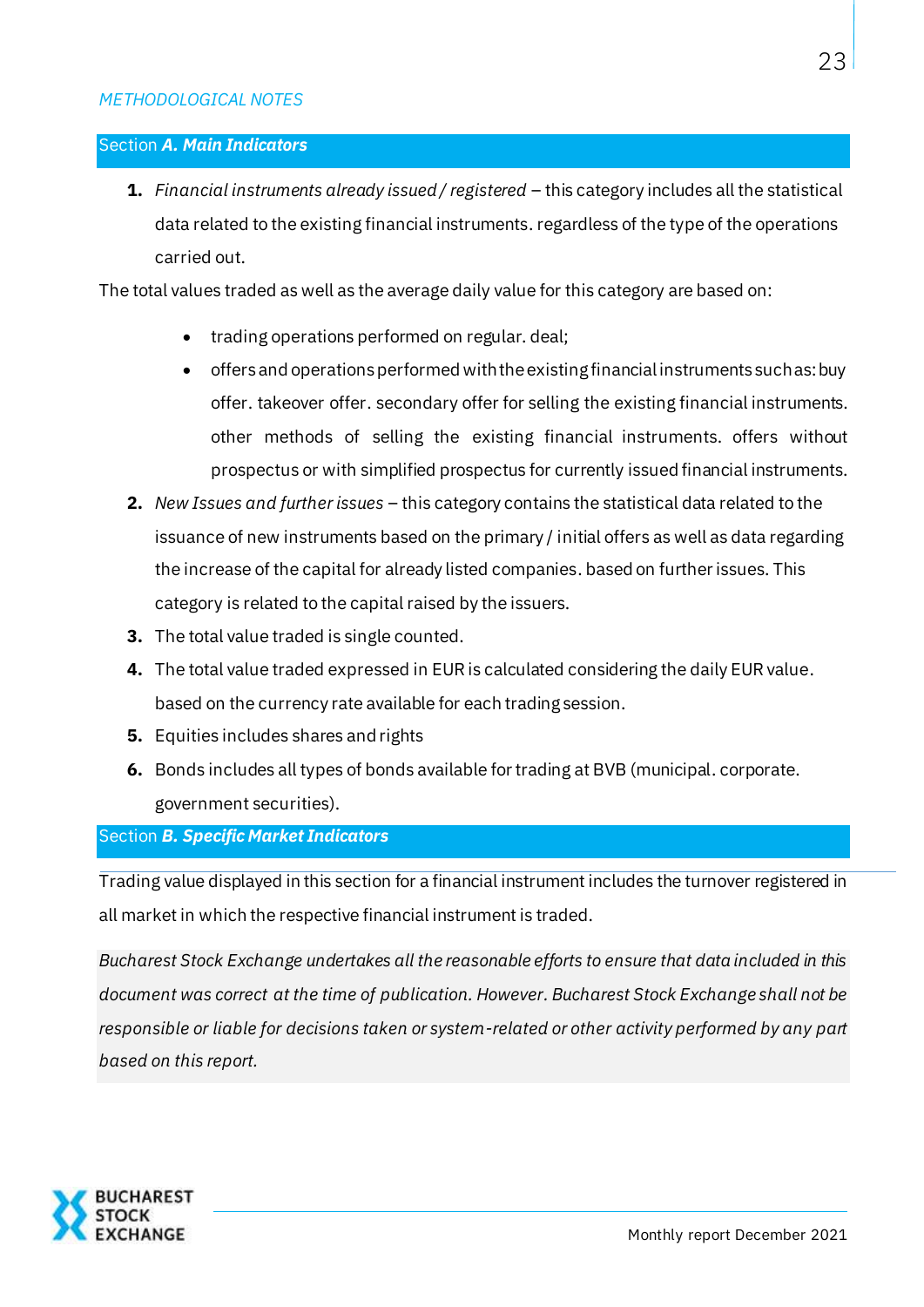# **Sistemul Multilateral de Tranzacţionare SMT/AeRO Multilateral Trading System MTS/AeRO**

# **Buletin lunar. Decembrie 2021 Monthly Bulletin. December 2021**

# CUPRINS / *CONTENTS*

| C. Indicatori bursieri pentru luna Decembrie 2021 / December 2021 Indicators 26             |  |
|---------------------------------------------------------------------------------------------|--|
|                                                                                             |  |
|                                                                                             |  |
| E. Indicatori societăți SMT - Internațional / Main Indicators MTS - International 28        |  |
|                                                                                             |  |
|                                                                                             |  |
| G.1. Informații principale obligațiuni corporative / Main information on corporate bonds 39 |  |
|                                                                                             |  |
| H. Top Intermediari SMT/AeRO Decembrie 2021 / Top of MTS / AeRO intermediaries              |  |

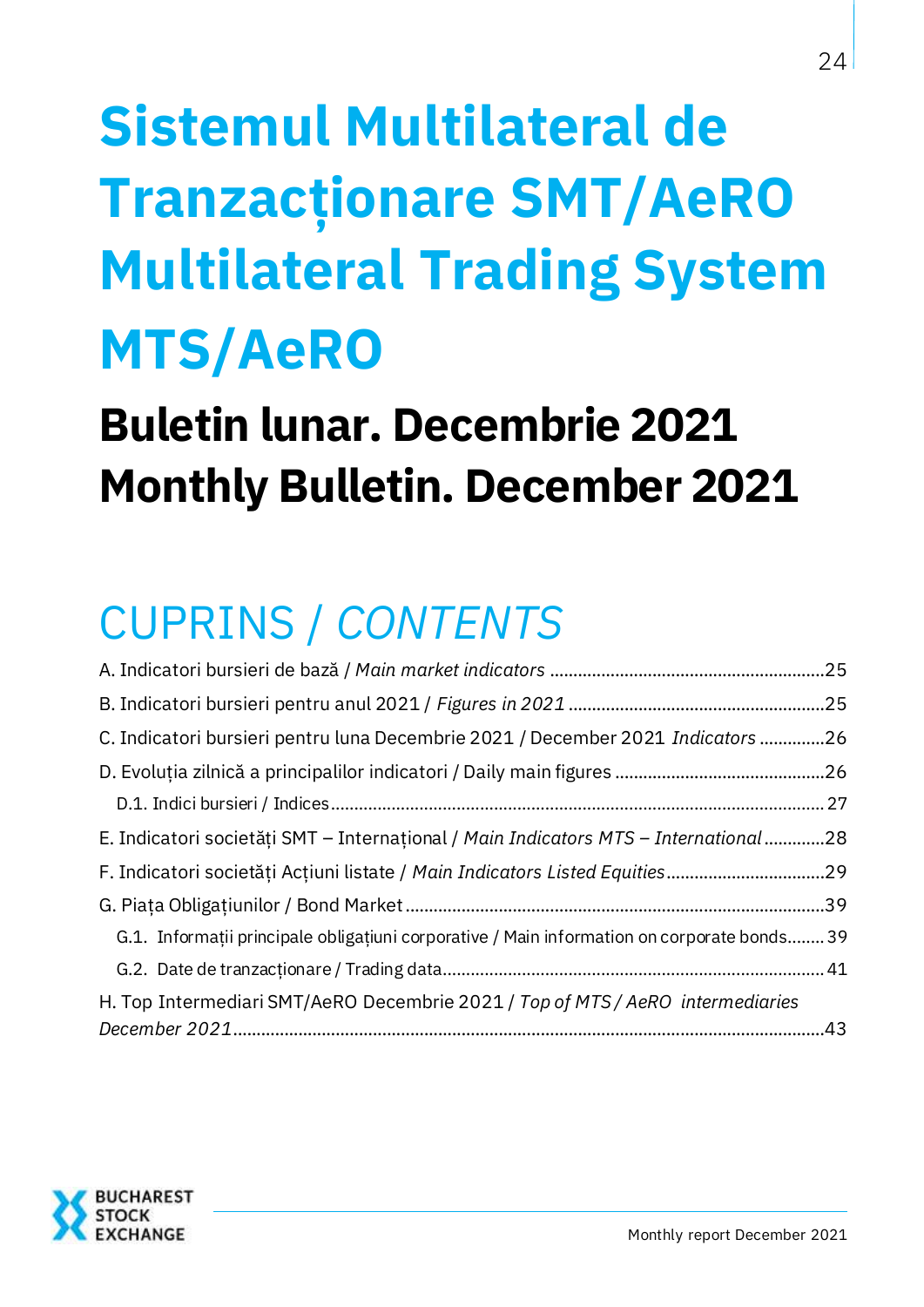# <span id="page-24-0"></span>A. Indicatori bursieri de bază / *Main market indicators*

| Indicator /<br><b>Market Indicator</b> | Unitatea de<br>măsură /<br><b>Measurement</b><br>Unit | <b>Valoare</b><br>Absolută /<br><b>Absolute Value</b> | Variație % față de<br>luna precedentă /<br><b>Variation % compared</b><br>to previous month |
|----------------------------------------|-------------------------------------------------------|-------------------------------------------------------|---------------------------------------------------------------------------------------------|
| Valoarea totală tranzacționată         | <b>RON</b>                                            | 218.723.190.64                                        | 54.72%                                                                                      |
| Total turnover                         | <b>EUR</b>                                            | 44.195.890.90                                         | 54.72%                                                                                      |
|                                        | <b>USD</b>                                            | 49.977.298.52                                         | 54.46%                                                                                      |
| Valoarea medie zilnică a tranzacțiilor | <b>RON</b>                                            | 10.936.159.53                                         | 62.46%                                                                                      |
| Daily average turnover                 | <b>EUR</b>                                            | 2.209.794.54                                          | 62.46%                                                                                      |
|                                        | <b>USD</b>                                            | 2.498.864.93                                          | 62.18%                                                                                      |
| Nr. de titluri tranzacționate          | Nr. / No.                                             | 85.224.755                                            | $-28.95%$                                                                                   |
| Traded no. of financial instruments    |                                                       |                                                       |                                                                                             |
| Nr. tranzacții                         | Nr. / No.                                             | 31.869                                                | 16.10%                                                                                      |
| No. of trades                          |                                                       |                                                       |                                                                                             |

## <span id="page-24-1"></span>B. Indicatori bursieri pentru anul 2021 / *Figures in 2021*

|                                                                        |                   | Nr.              |                |                      |
|------------------------------------------------------------------------|-------------------|------------------|----------------|----------------------|
| Instrumente financiare pe SMT /<br><b>Financial instruments on MTS</b> | Volum /<br>Volume | Turnover         | tranzacții /   |                      |
|                                                                        |                   | <b>RON</b>       | <b>EUR</b>     | <b>No. of trades</b> |
| <b>TOTAL / TOTAL:</b>                                                  | 1.090.412.086     | 1.625.552.581.04 | 330.146.067.49 | 353.714              |
| Acțiuni listate / Listed Equities                                      | 861.431.791       | 804.444.351.94   | 163.542.281.35 | 304.261              |
| Obligațiuni / Bonds                                                    | 677.293           | 120.381.980.46   | 24.440.403.96  | 21.057               |
| Drepturi de preferință / Rights                                        | 74.989.267        | 9.925.972.92     | 2.025.957.24   | 10.478               |
| Unități de fond / Fund Units                                           | 10.430            | 7.261.76         | 1.471.33       | 58                   |
| Alte instrumente / Other instruments                                   | 0                 | 0                | $\Omega$       | $\Omega$             |
| SMT - International / MTS - International                              | 1.671.676         | 83.177.362.09    | 16.923.409.94  | 13.432               |
| Oferte publice primare / IPO                                           | 151.631.629       | 607.615.651.88   | 123.212.543.67 | 4.428                |

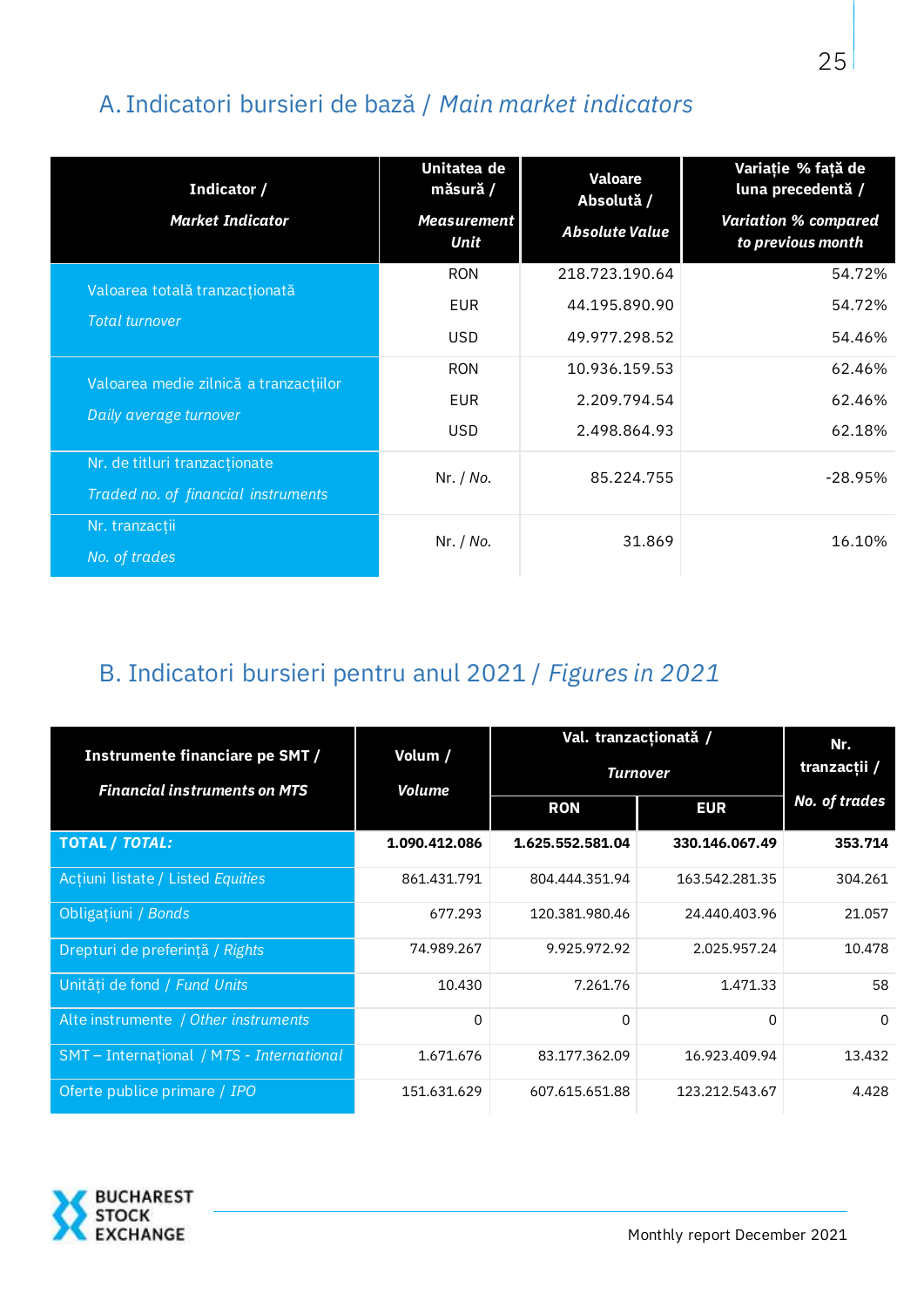# <span id="page-25-0"></span>C. Indicatori bursieri pentru luna Decembrie 2021 / December 2021 *Indicators*

| Instrumente financiare /<br><b>Financial Instruments</b> | Volum /<br>Volume | Valoare tranzacționată /<br><b>Turnover</b> | Nr.<br>tranzacții /<br><b>No. of trades</b> |          |
|----------------------------------------------------------|-------------------|---------------------------------------------|---------------------------------------------|----------|
|                                                          |                   | <b>RON</b>                                  | <b>EUR</b>                                  |          |
| <b>TOTAL / TOTAL:</b>                                    | 85.224.755        | 218.723.190.64                              | 44.195.890.90                               | 31.869   |
| Acțiuni listate / Listed Equities                        | 65.545.007        | 98.178.086.41                               | 19.838.827.23                               | 27.925   |
| Obligațiuni / Bonds                                      | 75.686            | 12.945.933.52                               | 2.615.918.28                                | 1.977    |
| Drepturi de preferință / Rights                          | 8.929.246         | 1.033.407.70                                | 208.826.45                                  | 865      |
| Unități de fond / Fund Units                             | 1.015             | 679.52                                      | 137.31                                      | 7        |
| Alte instrumente / Other instruments                     | 0                 | 0                                           | 0                                           | $\Omega$ |
| SMT-International / MTS - International                  | 71.753            | 3.461.549.85                                | 699.454.18                                  | 661      |
| Oferte publice primare / IPO                             | 10.602.048        | 103.103.533.64                              | 20.832.727.45                               | 434      |

## <span id="page-25-1"></span>D. Evoluția zilnică a principalilor indicatori / Daily main figures

|             |                   |                                          | Valoare tranzacționată / |              |
|-------------|-------------------|------------------------------------------|--------------------------|--------------|
| Data / Date | Volum /<br>Volume | Nr. tranzacții /<br><b>No. of Trades</b> | <b>Turnover</b>          |              |
|             |                   |                                          | <b>RON</b>               | <b>EUR</b>   |
| 02.12.2021  | 1.412.054         | 1.423                                    | 34.439.478.07            | 6.958.876.15 |
| 03.12.2021  | 1.254.638         | 1.402                                    | 4.072.936.34             | 823.031.57   |
| 06.12.2021  | 14.035.322        | 2.623                                    | 17.315.250.29            | 3.499.232.11 |
| 07.12.2021  | 2.875.533         | 1.944                                    | 15.419.237.70            | 3.115.941.74 |
| 08.12.2021  | 1.599.729         | 1.414                                    | 3.779.602.43             | 763.741.19   |
| 09.12.2021  | 13.291.612        | 1.994                                    | 17.407.322.89            | 3.517.270.39 |
| 10.12.2021  | 7.322.678         | 1.774                                    | 3.381.068.21             | 683.182.10   |

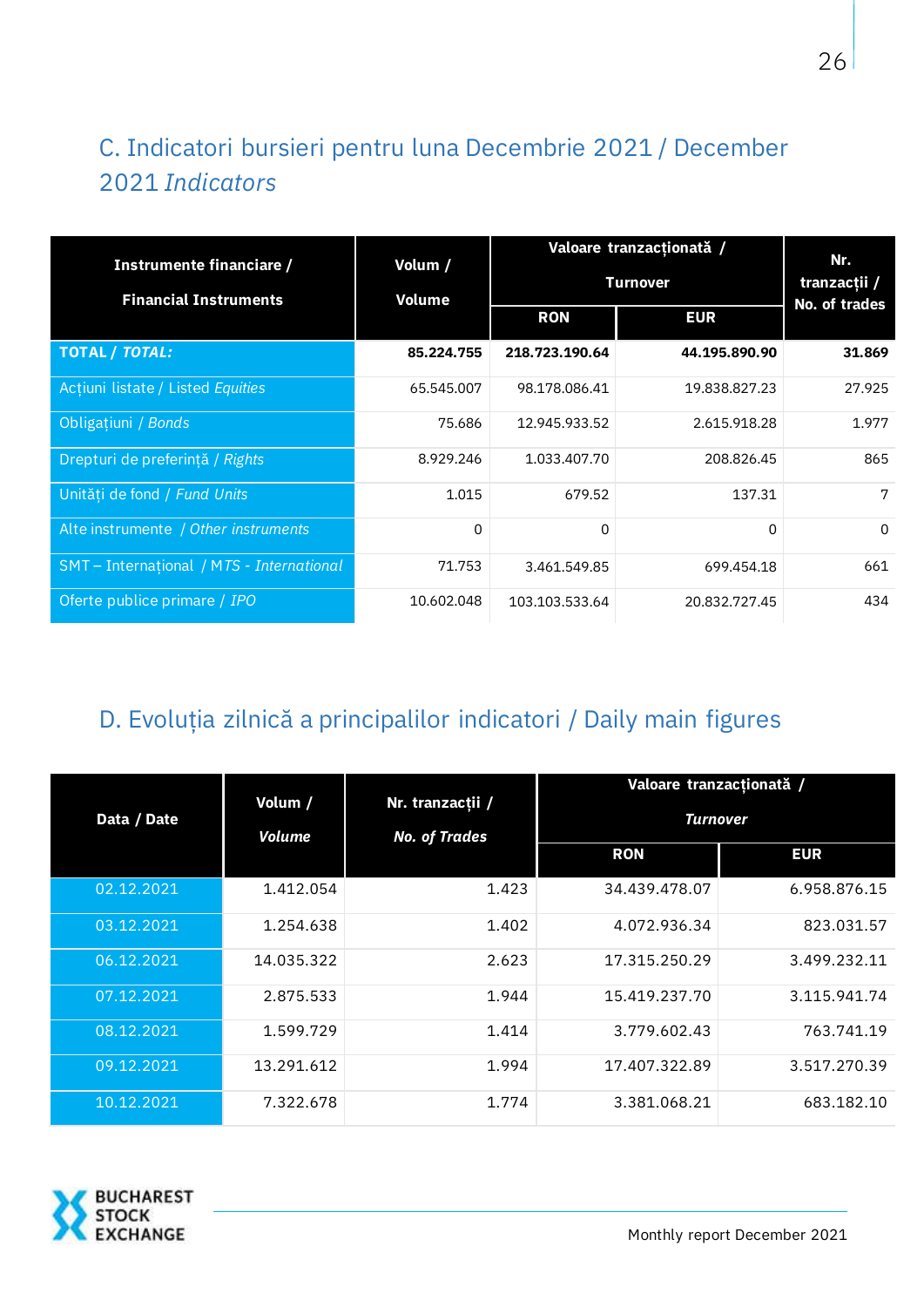| 13.12.2021   | 1.799.436  | 1.243  | 2.669.318.09   | 539.354.24    |
|--------------|------------|--------|----------------|---------------|
| 14.12.2021   | 1.037.118  | 1.076  | 2.638.469.92   | 533.110.38    |
| 15.12.2021   | 2.835.178  | 2.139  | 5.764.052.33   | 1.164.713.84  |
| 16.12.2021   | 2.184.181  | 1.066  | 13.101.791.38  | 2.647.307.87  |
| 17.12.2021   | 7.217.695  | 1.480  | 49.115.243.20  | 9.923.875.21  |
| 20.12.2021   | 2.825.596  | 1.345  | 4.435.167.49   | 896.210.69    |
| 21.12.2021   | 2.171.606  | 1.275  | 8.771.991.56   | 1.772.441.76  |
| 22.12.2021   | 2.040.550  | 1.266  | 3.416.266.15   | 690.308.18    |
| 23.12.2021   | 2.871.801  | 1.186  | 4.421.626.15   | 893.474.40    |
| 27.12.2021   | 5.296.224  | 1.385  | 5.978.412.18   | 1.207.955.26  |
| 28.12.2021   | 3.464.528  | 2.308  | 7.799.566.56   | 1.575.956.54  |
| 29.12.2021   | 3.734.136  | 1.691  | 6.612.253.52   | 1.336.078.70  |
| 30.12.2021   | 5.955.140  | 1.835  | 8.184.136.20   | 1.653.828.59  |
| <b>Total</b> | 85.224.755 | 31.869 | 218.723.190.64 | 44.195.890.90 |

## <span id="page-26-0"></span>**D.1. Indici bursieri / Indices**

| Data / Date | <b>BETAeRO</b> |            |  |
|-------------|----------------|------------|--|
|             | <b>RON</b>     | <b>EUR</b> |  |
| 02.12.2021  | 1.028.73       | 1.028.30   |  |
| 03.12.2021  | 1.047.63       | 1.047.26   |  |
| 06.12.2021  | 1.034.54       | 1.034.26   |  |
| 07.12.2021  | 1.013.82       | 1.013.50   |  |
| 08.12.2021  | 996.47         | 996.10     |  |
| 09.12.2021  | 995.64         | 995.21     |  |
| 10.12.2021  | 983.12         | 982.72     |  |
| 13.12.2021  | 975.29         | 974.87     |  |
| 14.12.2021  | 954.08         | 953.65     |  |
| 15.12.2021  | 932.50         | 932.14     |  |
| 16.12.2021  | 956.92         | 956.51     |  |
| 17,12,2021  | 976.56         | 976.12     |  |

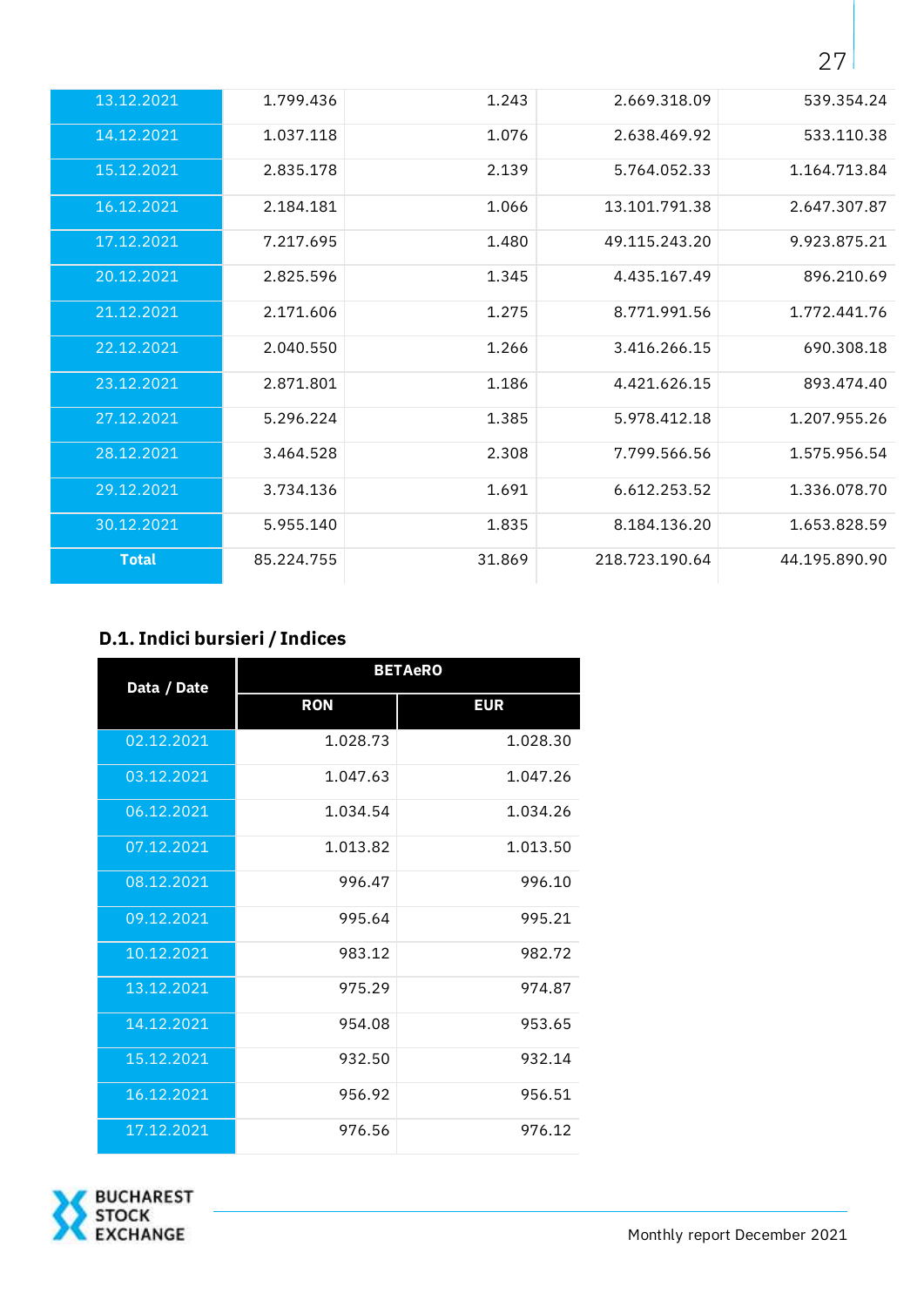| 20.12.2021 | 983.26   | 982.90   |
|------------|----------|----------|
| 21.12.2021 | 993.57   | 993.15   |
| 22.12.2021 | 1.015.40 | 1.015.01 |
| 23.12.2021 | 1.012.52 | 1.012.15 |
| 27.12.2021 | 1.035.33 | 1.034.91 |
| 28.12.2021 | 1.058.09 | 1.057.68 |
| 29.12.2021 | 1.049.02 | 1.048.63 |
| 30.12.2021 | 1.052.46 | 1.052.15 |

# <span id="page-27-0"></span>E. Indicatori societăţi SMT – Internaţional / *Main Indicators MTS – International*

| Simbol /<br>Symbol | Denumire societate / Company<br><b>Name</b> | <b>Pret</b><br>închidere /<br><b>Closing price</b><br>(RON) | Nr. de acțiuni<br><b>Volume</b> | Valoare tranz. /<br><b>Turnover</b><br>(RON) | Nr.<br>tranzacții /<br><b>No of Trades</b> |
|--------------------|---------------------------------------------|-------------------------------------------------------------|---------------------------------|----------------------------------------------|--------------------------------------------|
| <b>ADS</b>         | ADIDAS AG                                   | 1.250.0000                                                  | 35                              | 44.295.60                                    | 23                                         |
| <b>ALV</b>         | ALLIANZ SE                                  | 1.029.8000                                                  | 56                              | 56.077.20                                    | 6                                          |
| <b>BAYN</b>        | BAYER AG.                                   | 235.0000                                                    | 3.134                           | 708.248.10                                   | 83                                         |
| <b>BMW</b>         | BAYERISCHE MOTOREN WERKE AG                 | 437.6500                                                    | 126                             | 55.872.05                                    | 16                                         |
| <b>CBKN</b>        | COMMERZBANK AG                              | 35.9950                                                     | 3.873                           | 123.597.72                                   | 27                                         |
| <b>CTT</b>         | CONTINENTAL A.G.                            | 469.4000                                                    | 138                             | 63.028.85                                    | 19                                         |
| <b>DAI</b>         | DAIMLER A.G.                                | 343.9500                                                    | 541                             | 203.267.15                                   | 57                                         |
| <b>DBK</b>         | DEUTSCHE BANK AG                            | 56.9900                                                     | 11.333                          | 623.709.05                                   | 53                                         |
| <b>DPW</b>         | DEUTSCHE POST A.G.                          | 273.0000                                                    | 40                              | 10.630.75                                    | 3                                          |
| <b>DTE</b>         | DEUTSCHE TELEKOM AG.                        | 78.1000                                                     | 196                             | 15.254.14                                    | 10                                         |
| <b>EOAN</b>        | E.ON AG.                                    | 60.1200                                                     | 104                             | 6.067.44                                     | 3                                          |
| <b>LHA</b>         | DEUTSCHE LUFTHANSA A.G.                     | 30.6450                                                     | 52.141                          | 1.528.723.41                                 | 345                                        |

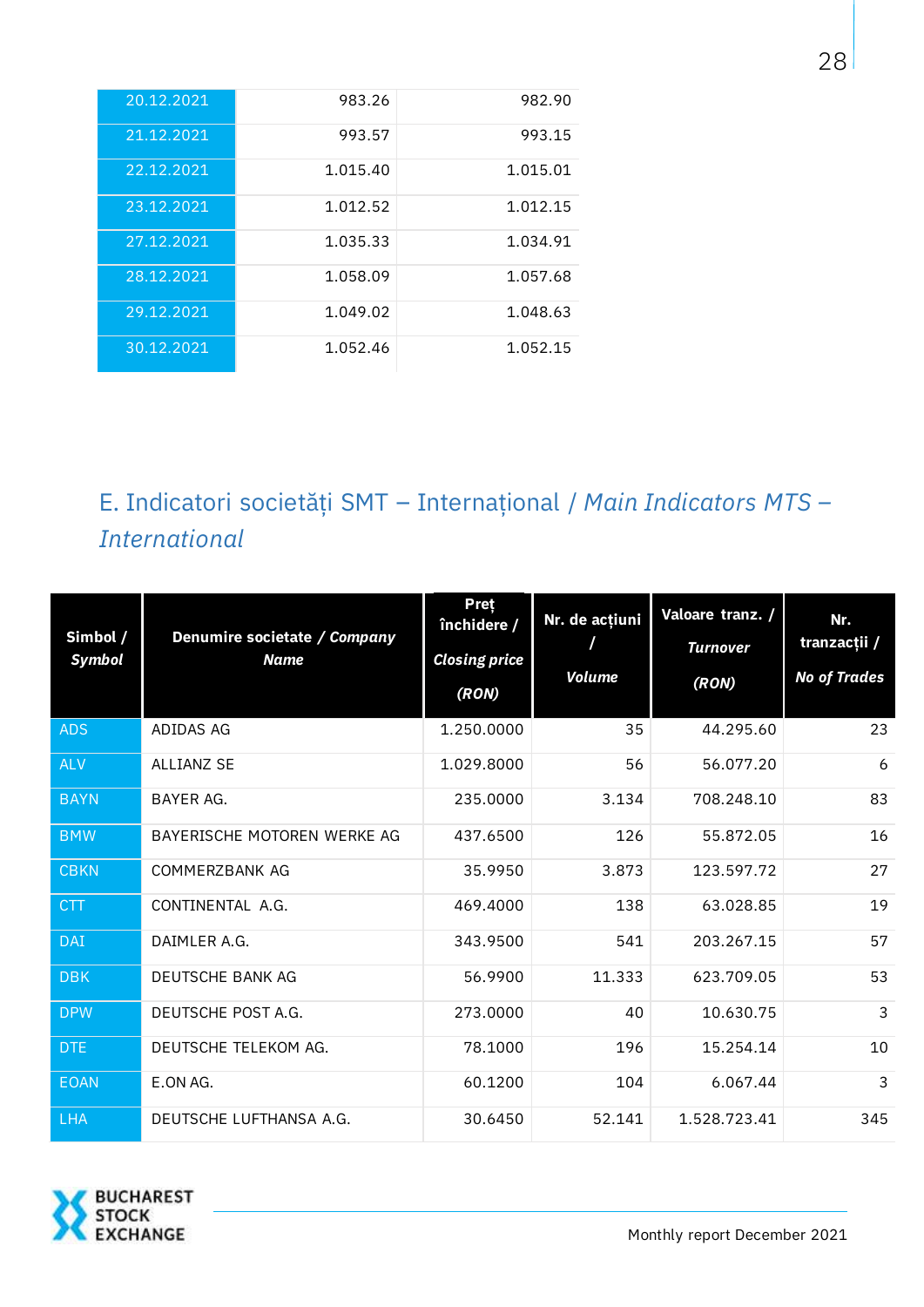| <b>SAP</b> | SAP SE      | 620.2000 | 25 | 14.629.60                | 12                       |
|------------|-------------|----------|----|--------------------------|--------------------------|
| <b>SIE</b> | SIEMENS AG  | 737.5000 | 11 | 8.148.80                 | 4                        |
| <b>UNP</b> | UNIPER S.E. | 186.9000 | -  | $\overline{\phantom{a}}$ | $\overline{\phantom{0}}$ |

# <span id="page-28-0"></span>F. Indicatori societăţi Acţiuni listate / *Main Indicators Listed Equities*

| Simbol /<br><b>Symbol</b> | Denumire societate / Company Name                 | Pret<br>închidere /<br><b>Closing</b><br>price<br>(RON) | Nr. de acțiuni<br><b>Volume</b> | Valoare tranz. /<br><b>Turnover</b><br>(RON) | Nr.<br>tranzacții /<br><b>No of Trades</b> |
|---------------------------|---------------------------------------------------|---------------------------------------------------------|---------------------------------|----------------------------------------------|--------------------------------------------|
| 2P                        | <b>2PERFORMANT NETWORK</b>                        | 4.9600                                                  | 125.782                         | 646.208.44                                   | 516                                        |
| AAB                       | AGROLAND AGRIBUSINESS                             | 30.6000                                                 | 11.408                          | 342.243.00                                   | 138                                        |
| <b>ADISS</b>              | <b>ADISS</b>                                      | 0.9300                                                  | 1.706.910                       | 1.597.972.33                                 | 862                                        |
| <b>ADMY</b>               | ADMET SA GALATI                                   | 4.1600                                                  |                                 |                                              |                                            |
| AG                        | AGROLAND BUSINESS SYSTEM                          | 3.2500                                                  | 683.810                         | 2.257.635.97                                 | 1.363                                      |
| <b>AGCM</b>               | AGROMEC SA CIOROGARLA                             |                                                         |                                 |                                              |                                            |
| <b>AGQR</b>               | ALDANI MASTER CAPITAL S.A.                        | 22.6000                                                 | 21                              | 464.80                                       | 6                                          |
| <b>ALB</b>                | ALBAPAM S.A.                                      | 0.9100                                                  | $\blacksquare$                  |                                              |                                            |
| <b>ALCQ</b>               | ALCOM SA TIMISOARA                                | 41.0000                                                 | $\blacksquare$                  |                                              |                                            |
| <b>ALRV</b>               | ALIMENTARA SA SLATINA                             | 37.6000                                                 | 135.600                         | 8.949.600.00                                 | $\mathbf 1$                                |
| <b>ALW</b>                | <b>VISUAL FAN</b>                                 | 128.0000                                                | 6.620                           | 857.509.00                                   | 377                                        |
| <b>AMAL</b>               | INTERNATIONAL CAVIAR<br>CORPORATION SA CALAN      | 0.0400                                                  | 28.809                          | 1.595.26                                     | 22                                         |
| <b>AMPL</b>               | AMPLO SA PLOIESTI                                 | 1.0100                                                  | $\blacksquare$                  |                                              |                                            |
| <b>ANIM</b>               | STUDIOUL CINEMATOGRAFIC<br>ANIMAFILM SA BUCURESTI | 2.5000                                                  |                                 |                                              |                                            |
| <b>ANTA</b>               | ROMANTA ESTIVAL 2002 SA NEPTUN                    | 0.2800                                                  |                                 |                                              |                                            |
| <b>ANTE</b>               | ANTECO SA PLOIESTI                                | 0.0500                                                  | 301.000                         | 15.044.00                                    | $\overline{2}$                             |

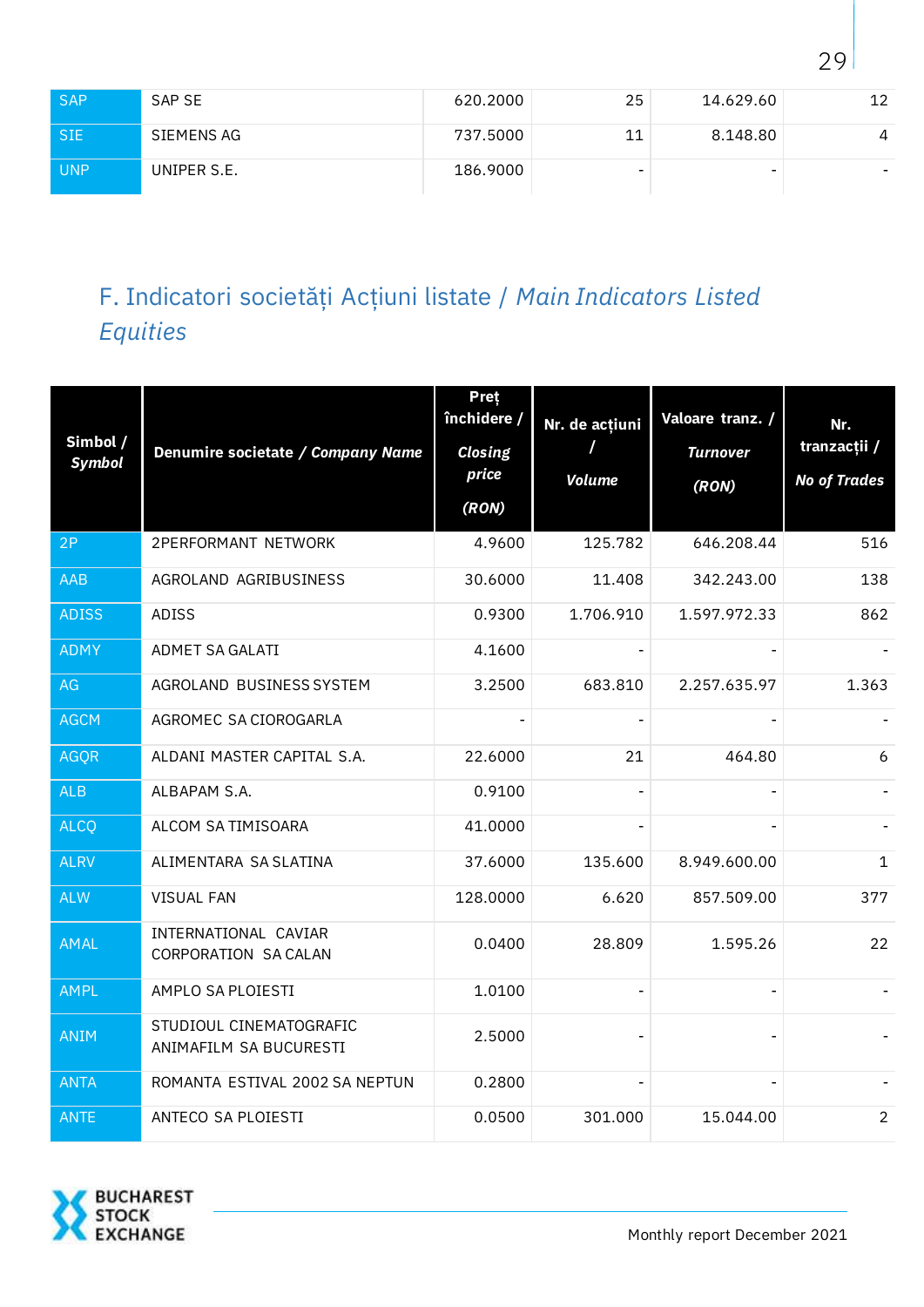| <b>APP</b>   | APPRAISAL & VALUATION                         | 10.7000 | 20.014         | 202.783.86    | 81             |
|--------------|-----------------------------------------------|---------|----------------|---------------|----------------|
| <b>ARCU</b>  | SIFI CLUJ RETAIL SA BUCURESTI                 | 4.2000  |                |               |                |
| <b>ARCV</b>  | <b>IMOTRUST SA ARAD</b>                       | 0.1720  | 165.099        | 25.034.49     | 31             |
| ARJI         | ARTECA SA JILAVA                              | 6.5000  | 35             | 227.50        | 1              |
| <b>ARMT</b>  | CAROMET SA CARANSEBES                         | 1.2000  | 100            | 120.00        | $\mathbf 1$    |
| <b>ARO</b>   | ARO-PALACE SA BRASOV                          | 0.1850  | 580            | 107.30        | 1              |
| <b>AROBS</b> | AROBS TRANSILVANIA SOFTWARE                   | 2.0000  | 16.179.122     | 29.891.489.58 | 4.317          |
| <b>ASC</b>   | ASCENDIA SA                                   | 27.0000 | 9.054          | 184.609.10    | 169            |
| <b>ASP</b>   | RAFINARIA ASTRA ROMANA S.A.                   | 0.0100  |                |               |                |
| <b>AST</b>   | ARCTIC STREAM                                 | 23.9500 | 42.881         | 1.023.654.25  | 322            |
| <b>ATLK</b>  | ATLAS SA GALATI                               | 0.0690  |                |               |                |
| <b>ATRD</b>  | ATELIERELE CFR GRIVITA SA<br><b>BUCURESTI</b> | 24.2000 | 484            | 11.886.60     | 16             |
| <b>AUR</b>   | AURORA S.A.                                   | 9.8500  |                |               |                |
| <b>AUXI</b>  | ATM - CONSTRUCT SA PLOIESTI                   | 22.0000 |                |               |                |
| <b>AVIO</b>  | AVIOANE SA CRAIOVA                            | 2.6000  | 21.790         | 52.888.22     | 49             |
| <b>AVSL</b>  | AVICOLA SA SLOBOZIA                           | 10.0000 |                |               |                |
| <b>BADE</b>  | <b>BAD SA SUCEAVA</b>                         | 0.1300  |                |               |                |
| <b>BALN</b>  | TRATAMENT BALNEAR BUZIAS SA<br><b>BUZIAS</b>  | 0.1050  | 2.250          | 236.25        | $\overline{a}$ |
| <b>BBGA</b>  | ALUM SA TULCEA                                | 3.1000  | 2.845          | 8.426.90      | 20             |
| <b>BIBU</b>  | <b>BTT SA BUCURESTI</b>                       | 4.9000  | $\overline{2}$ | 9.80          | $\mathbf 1$    |
| <b>BIOW</b>  | VIFRANA                                       | 0.2800  | 1.781.962      | 508.989.10    | 296            |
| <b>BLEA</b>  | BALEA ESTIVAL 2002 SA NEPTUN                  | 0.9000  |                |               |                |
| <b>BNAT</b>  | BANAT ESTIVAL 2002 SA OLIMP                   | 0.0820  |                |               |                |
| <b>BONA</b>  | <b>BONAS IMPORT EXPORT</b>                    | 1.4120  | 843.800        | 1.201.090.99  | 391            |
| <b>BRCR</b>  | <b>BRAICONF SA BRAILA</b>                     | 0.3900  | 2.895          | 1.042.60      | 4              |
| <b>BRNA</b>  | ROMNAV SA BRAILA                              | 29.0000 | 2.156          | 56.116.00     | 13             |
| <b>BUCS</b>  | BUCOVINA SA SCHEIA                            | 0.4400  |                |               |                |
| <b>BUCU</b>  | <b>BUCUR OBOR SA BUCURESTI</b>                | 20.8000 | 924            | 18.563.70     | 16             |

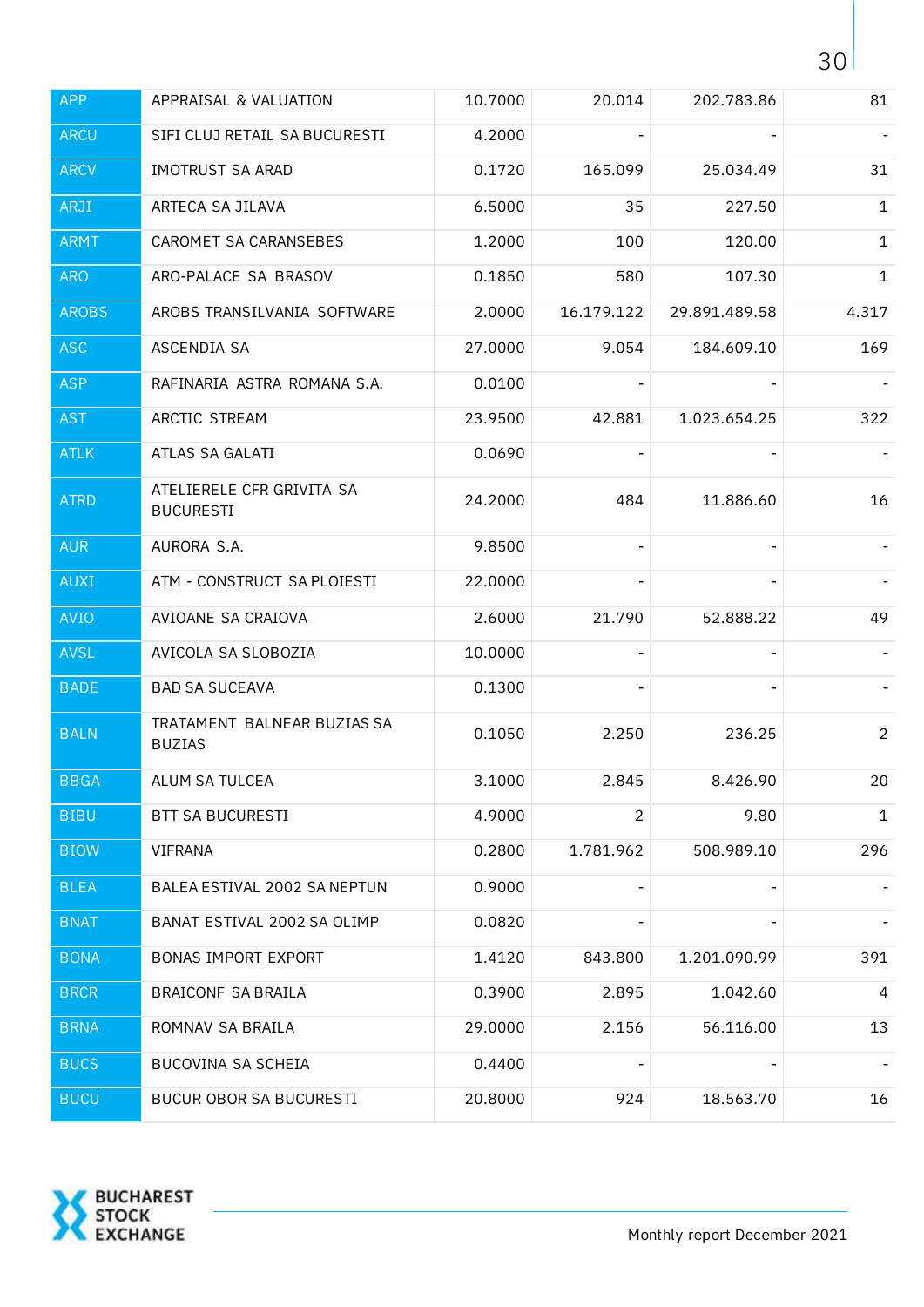| <b>BUCV</b>  | <b>BUCUR SA BUCURESTI</b>                          | 0.6050  | 30.577     | 18.545.65     | 13             |
|--------------|----------------------------------------------------|---------|------------|---------------|----------------|
| <b>CAB</b>   | GOCAB SOFTWARE S.A.                                | 0.2080  | 14.246.543 | 2.908.667.13  | 1.429          |
| <b>CACU</b>  | SIFI CJ LOGISTIC SA                                | 21.0000 | 89         | 1.628.00      | $\overline{7}$ |
| <b>CAIN</b>  | CASA ALBA - INDEPENDENTA SA<br>SIBIU               | 44.8000 |            |               |                |
| <b>CBOT</b>  | COMCEREAL SA BOTOSANI                              | 6.0000  |            |               |                |
| CC           | CONNECTIONS CONSULT S.A.                           | 54.2000 | 15.245     | 852.609.10    | 194            |
| <b>CCOM</b>  | CEREALCOM SA ALEXANDRIA                            | 0.0435  | 35.459     | 1.446.54      | $\overline{7}$ |
| <b>CEPO</b>  | CEPROCIM SA BUCURESTI                              | 2.5000  | 1.225      | 3.062.50      | $\overline{2}$ |
| <b>CFED</b>  | CONSTRUCTII FEROVIARE CRAIOVA<br><b>SA CRAIOVA</b> | 0.1330  | 300        | 39.90         | $\mathbf 1$    |
| <b>CHIA</b>  | CONSTRUCTII HIDROTEHNICE SA<br>IASI                | 12.2000 | 357        | 4.101.00      | 9              |
| <b>CHOB</b>  | CHIMCOMPLEX BORZESTI SA ONESTI                     | 25.2000 | 501.773    | 10.790.922.80 | 3.492          |
| <b>CICE</b>  | CICERO SA DR. T. SEVERIN                           | 5.8500  |            |               |                |
| <b>CICO</b>  | CI-CO SA                                           | 25.0000 |            |               |                |
| <b>CLAIM</b> | AIR CLAIM                                          | 2.6800  | 228.582    | 663.994.91    | 396            |
| <b>CLUB</b>  | HOTEL CLUB ESTIVAL 2002 SA<br><b>NEPTUN</b>        | 0.2040  | 2.000      | 408.00        | $\mathbf{1}$   |
| <b>CLUJ</b>  | CLUJANA SA CLUJ NAPOCA                             | 0.2300  |            |               |                |
| <b>CMBU</b>  | <b>COMMIXT SA BUFTEA</b>                           | 2.5000  |            |               |                |
| CMIL         | COMCEREAL SA BUCURESTI                             | 3.4000  |            |               |                |
| <b>CMVX</b>  | COMVEX SA CONSTANTA                                | 21.0000 | 543        | 11.167.00     | 12             |
| <b>COBJ</b>  | CONSTRUCTII BIHOR SA ORADEA                        | 12.7000 | 181        | 1.920.70      | 5              |
| <b>COBL</b>  | <b>BRICOMAT SA SIBIU</b>                           | 5.0000  |            |               |                |
| <b>COBU</b>  | CONCIFOR SA BUZAU                                  | 0.2000  | 10.131     | 1.675.52      | 3              |
| <b>COCB</b>  | COMCEREAL SA SLOBOZIA                              | 2.5800  |            |               |                |
| <b>COCR</b>  | COCOR SA BUCURESTI                                 | 80.0000 | 53         | 3.947.00      | 6              |
| <b>CODE</b>  | SOFTBINATOR TECHNOLOGIES                           | 83.0000 | 34.499     | 2.354.572.50  | 780            |
| <b>COEC</b>  | CONECT BUSINESS PARK SA<br><b>BUCURESTI</b>        | 32.0000 | 5          | 160.00        | $\mathbf{1}$   |
| <b>COET</b>  | COMPLEX COMET SA BUCURESTI                         | 4.8000  | 119        | 571.20        | $\overline{2}$ |

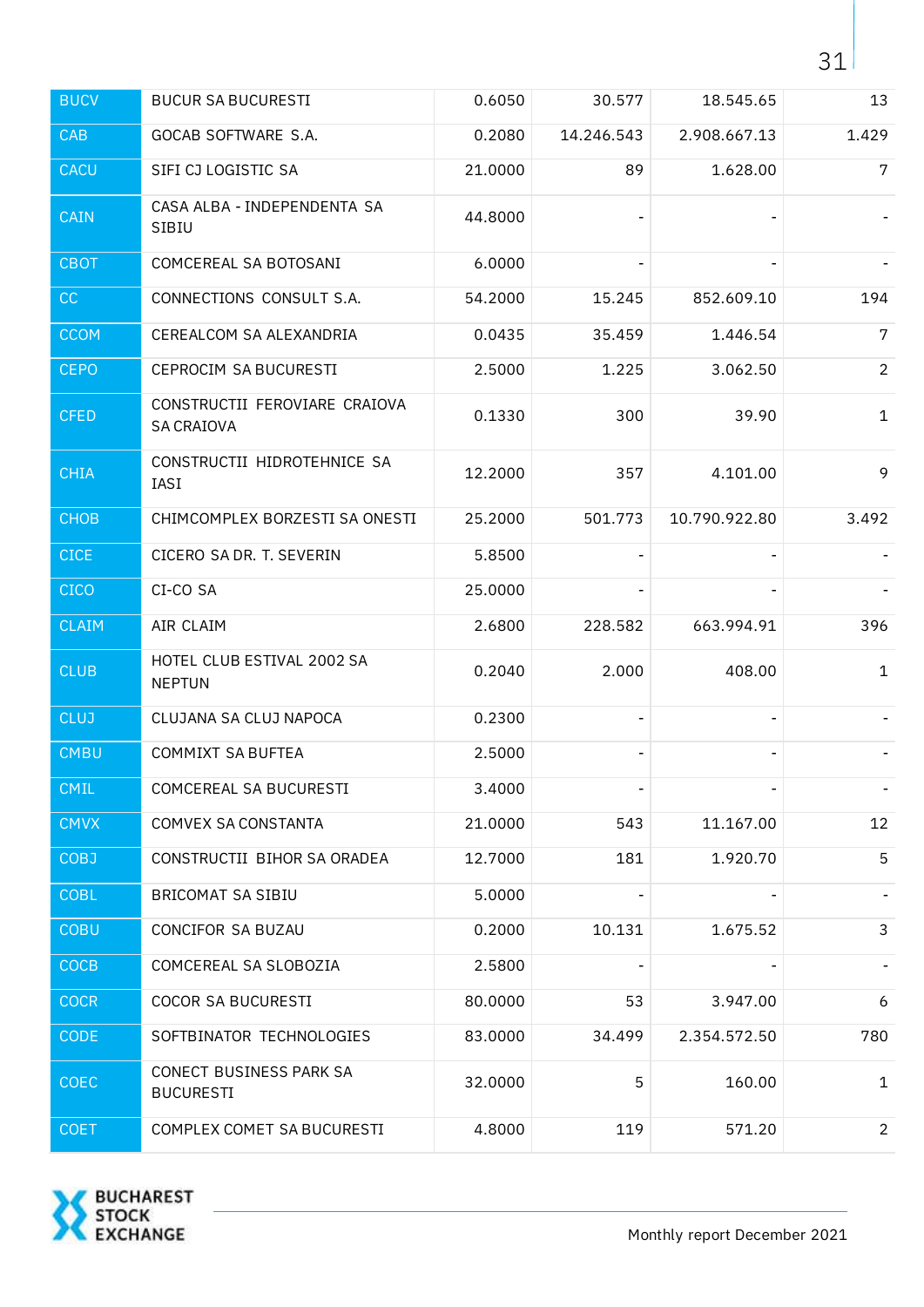| <b>COKG</b> | COMALEX SA ALEXANDRIA                                    | 12.8000 | 120    | 1.536.00       | $\mathbf{1}$ |
|-------------|----------------------------------------------------------|---------|--------|----------------|--------------|
| <b>COKJ</b> | CONCIVIA SA BRAILA                                       | 21.2000 | 5.076  | 105.785.60     | 48           |
| <b>COLK</b> | CONEX PRAHOVA SA BUCURESTI                               | 8.1500  |        |                |              |
| <b>COMY</b> | COMAT SA GIURGIU                                         | 2.3800  |        |                |              |
| <b>CONJ</b> | CONSTRUCTII MONTAJ SA CRISENI                            | 0.7500  |        |                |              |
| <b>CONK</b> | <b>CONCAS SA BUZAU</b>                                   | 3.0000  |        |                |              |
| <b>CONQ</b> | CONTACTOARE SA BUZAU                                     | 7.0000  | 4.627  | 28.375.05      | 19           |
| <b>CORO</b> | CONSTRUCTII FEROVIARE SA GALATI                          | 3.3200  | 1.991  | 6.494.04       | 4            |
| <b>COTM</b> | COMAT GALATI SA                                          | 2.0000  | 14.795 | 28.641.25      | $\mathsf{3}$ |
| <b>COTN</b> | COMREP SA PLOIESTI                                       | 14.4000 | 11     | 158.40         | $\mathbf 1$  |
| <b>COUT</b> | COMTURIST SA BUCURESTI                                   | 35.0000 |        |                |              |
| <b>COVB</b> | CONFECTII VASLUI SA VASLUI                               | 0.2120  | 1.000  | 212.00         | $\mathbf 1$  |
| <b>CPHA</b> | CEPROHART SA BRAILA                                      | 7.9000  | 10     | 79.00          | $\mathbf{1}$ |
| <b>CPLB</b> | CONSTRUCTII COMPLEXE SA BUZAU                            | 7.4500  | 10     | 74.50          | $\mathbf{1}$ |
| <b>CRMC</b> | CARMECO SA CONSTANTA                                     | 0.6900  |        |                |              |
| <b>CRPC</b> | CARPATHIA CAPITAL ALTERNATYWNA<br>SPOLKA INWESTYCYJNA SA | 3.9000  | 1.951  | 7.528.10       | 5            |
| <b>CTUL</b> | COMCEREAL SA TULCEA                                      | 10.0000 |        |                |              |
| <b>DIAS</b> | DIASFIN SA BUCURESTI                                     | 16.1000 |        | $\blacksquare$ |              |
| <b>DOIS</b> | DORNA TURISM SA VATRA DORNEI                             | 2.0000  |        |                |              |
| <b>DUPX</b> | <b>DUPLEX SA FAGARAS</b>                                 | 35.0000 |        |                |              |
| EEAI        | ELECTROCONSTRUCTIA ELCO ALBA<br><b>IULIA SA</b>          | 0.2600  |        |                |              |
| <b>EETS</b> | ELECTROCONSTRUCTIA ELCO SA<br>TIMISOARA                  | 1.1000  |        |                |              |
| <b>ELCT</b> | EL-CO SA TARGU SECUIESC                                  | 8.0000  |        |                |              |
| <b>ELEL</b> | ELECTROCONSTRUCTIA ELCO SA<br><b>SUCEAVA</b>             | 1.4700  | 13.078 | 17.014.66      | 4            |
| <b>ELER</b> | <b>ELEROM SA ROMAN</b>                                   | 24.0000 | 33     | 792.00         | $\mathbf 1$  |
| ELJA        | ELECTROMONTAJ CARPATI SA SIBIU                           | 36.8000 | 102    | 3.679.20       | 5            |
| <b>ELRD</b> | ELECTRECORD SA BUCURESTI                                 | 2.9000  |        |                |              |

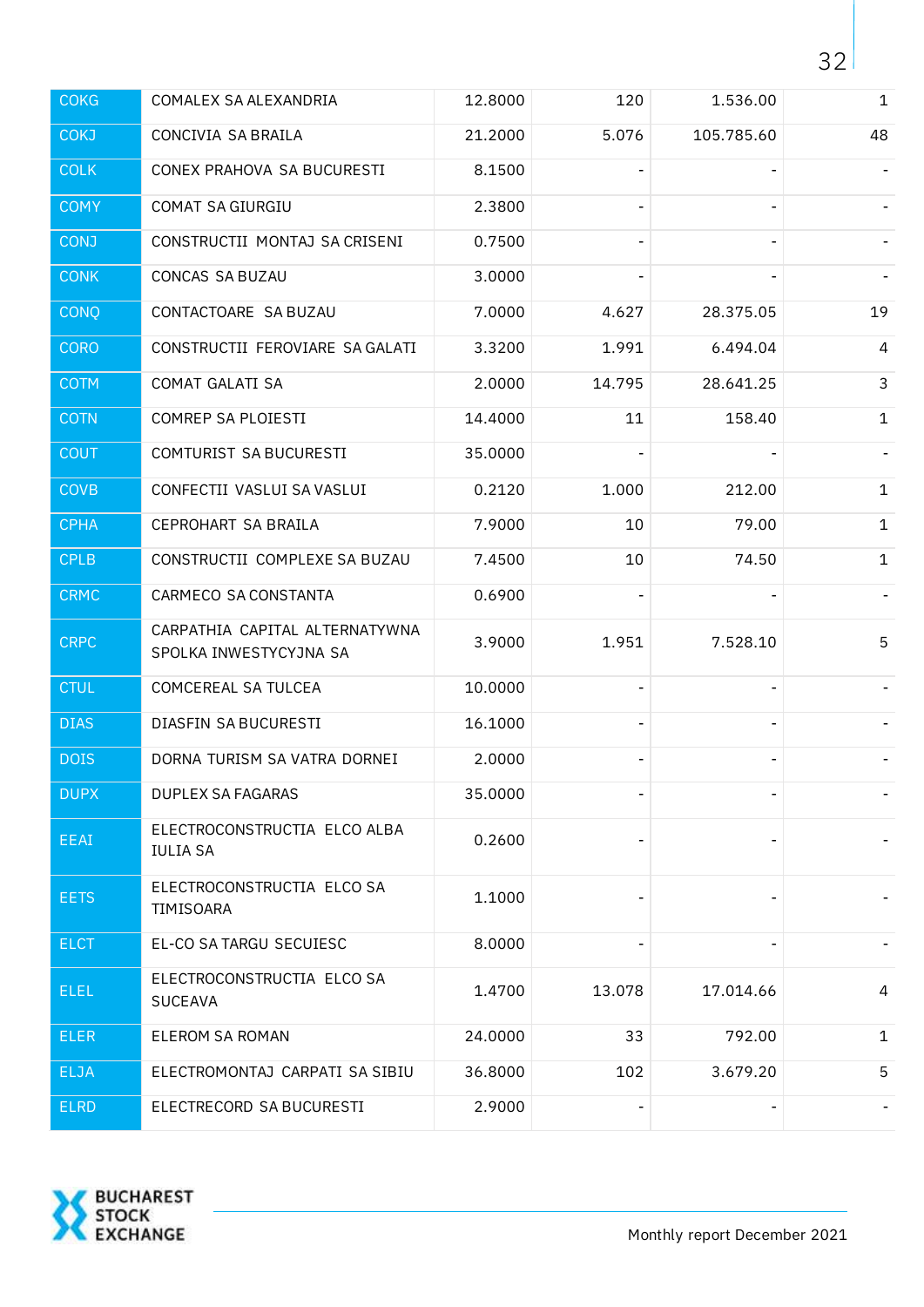| <b>ELV</b>  | ELVILA S.A. BUCURESTI                             | 0.7000  | 600                      | 402.95       | 3              |
|-------------|---------------------------------------------------|---------|--------------------------|--------------|----------------|
| ELZY        | ELECTROPRECIZIA SA SACELE                         | 15.7000 | 3.757                    | 57.309.00    | 41             |
| <b>EMAI</b> | <b>EMAILUL SA MEDIAS</b>                          | 18.0000 | 14                       | 295.60       | 5              |
| <b>EMTL</b> | ELECTROMETAL SA TIMISOARA                         | 24.0000 | $\overline{\phantom{a}}$ |              |                |
| <b>EPN</b>  | EMA PIATRA NEAMT S.A.                             | 0.2460  |                          |              |                |
| <b>EXPV</b> | EXPLOATARE PORTUARA DROBETA SA<br><b>ORSOVA</b>   | 1.0000  |                          |              |                |
| <b>FACY</b> | FABRICA DE SCULE RASNOV SA                        | 8.0000  |                          |              |                |
| <b>FAMZ</b> | FAM SA GALATI                                     | 12.5000 | 74                       | 931.40       | $\overline{2}$ |
| <b>FEP</b>  | <b>FEPER</b>                                      | 0.1350  | 59.918                   | 8.249.88     | 5              |
| <b>FERO</b> | IAMBA ARAD S.A. ARAD                              | 0.2800  | 24.804                   | 6.939.98     | 8              |
| <b>FIMA</b> | FIMARO SA CLUJ                                    | 5.0000  | 586                      | 2.930.00     | 3              |
| <b>FIMR</b> | FIRM RECOM SA BUCURESTI                           | 3.0000  |                          |              |                |
| <b>FLAO</b> | <b>FLAROS SA BUCURESTI</b>                        | 56.0000 | 74                       | 4.144.00     | 12             |
| <b>FMAR</b> | FAIMAR SA BAIA MARE                               | 0.0100  |                          |              |                |
| FOJE        | FORAJ SONDE SA VIDELE                             | 5.4500  | 11.892                   | 58.107.30    | 13             |
| <b>FOMA</b> | FORMA SA BOTOSANI                                 | 7.1000  | 287                      | 1.830.00     | 3              |
| <b>FOSB</b> | FORAJ SONDE SA CRAIOVA                            | 0.1690  |                          |              |                |
| <b>FOSP</b> | FORAJ SONDE SA ERNEI                              | 10.0000 | 72                       | 720.00       | 4              |
| <b>FRB</b>  | FIREBYTE GAMES                                    | 0.4700  | 2.055.980                | 985.069.48   | 670            |
| <b>GALF</b> | GALFINBAND SA GALATI                              | 1.9000  | 27.000                   | 51.300.00    | 4              |
| <b>GAOY</b> | GASTRONOM SA BUZAU                                | 79.0000 | 234                      | 16.828.00    | 7 <sup>1</sup> |
| <b>GDP</b>  | GRUPUL EDITORILOR SI<br>DIFUZORILOR DE PRESA S.A. | 1.6000  |                          |              |                |
| <b>GHIM</b> | A.T.C. - AGRO TOTAL CONSTRUCT SA<br>GHIMBAV       | 5.0000  |                          |              |                |
| GRIU        | <b>GRIUL SA BUCURESTI</b>                         | 1.2600  | 3.300                    | 4.633.00     | 7              |
| <b>GROB</b> | <b>GEROM SA BUZAU</b>                             | 0.2000  |                          |              |                |
| <b>HAI</b>  | HOLDE AGRI INVEST S.A. - CLASA A                  | 1.8600  | 2.725.151                | 4.716.063.86 | 1.033          |
| <b>HEAL</b> | <b>HELIOS SA ASTILEU</b>                          | 10.0000 | 61                       | 620.20       | 3              |
| <b>HLEB</b> | HERCULES SA BRAILA                                | 19.0000 |                          |              |                |

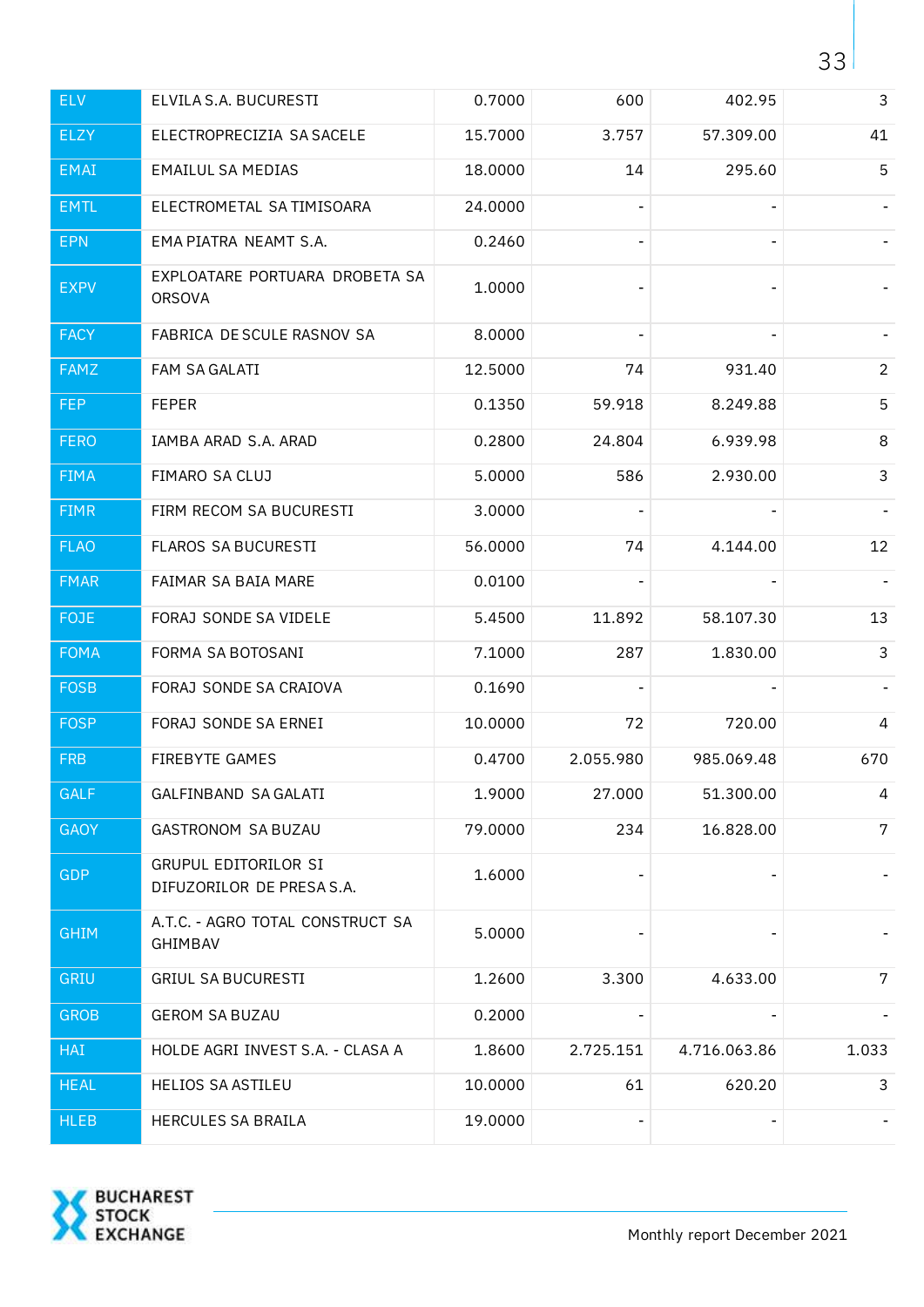| <b>HUNT</b> | IHUNT TECHNOLOGY IMPORT-<br>EXPORT S.A.                                          | 1.0700  | 3.211.306 | 3.277.106.93 | 1.558       |
|-------------|----------------------------------------------------------------------------------|---------|-----------|--------------|-------------|
| <b>IAMU</b> | IAMU SA BLAJ                                                                     | 14.8000 | 664       | 5.628.00     | 12          |
| <b>IANY</b> | 24 IANUARIE SA PLOIESTI                                                          | 13.0000 |           |              |             |
| <b>IASX</b> | IASITEX SA IASI                                                                  | 21.4000 | 1.315     | 25.429.60    | 33          |
| <b>ICEV</b> | INSTITUTUL DE CERCETARI PENTRU<br>ACOPERIRI AVANSATE ICAA SA<br><b>BUCURESTI</b> | 1.9300  |           |              |             |
| <b>ICMA</b> | ICMA SA BUCURESTI                                                                | 0.6040  |           |              |             |
| <b>ICMR</b> | ICMRS SA GALATI                                                                  | 0.0415  |           |              |             |
| <b>ICSI</b> | <b>ICSIM SA BUCURESTI</b>                                                        | 8.0500  |           |              |             |
| <b>INBO</b> | LACTATE NATURA SA TARGOVISTE                                                     | 1.5200  |           |              |             |
| <b>INCT</b> | INCERTRANS SA BUCURESTI                                                          | 0.5750  |           |              |             |
| <b>INMA</b> | INDUSTRIE MICA PRAHOVA SA                                                        | 2.8000  |           |              |             |
| <b>INOX</b> | <b>INOX SA MAGURELE</b>                                                          | 0.9800  | 45.508    | 41.694.20    | 19          |
| <b>INSI</b> | INDUSTRIA SARMEI CAMPIA TURZII<br><b>SA</b>                                      | 0.1000  | 2.480     | 248.00       | 4           |
| <b>INTA</b> | INDEPENDENTA SA SIBIU                                                            | 9.2000  | 326       | 2.350.20     | 3           |
| <b>IORB</b> | <b>IOR SA BUCURESTI</b>                                                          | 0.1000  | 19.314    | 2.010.40     | 7           |
| IPHI        | IPROCHIM SA BUCURESTI                                                            | 37.6000 |           |              |             |
| <b>IPRO</b> | IPROLAM SA BUCURESTI                                                             | 6.9500  | 2.364     | 14.947.60    | 8           |
| <b>IPRU</b> | IPROEB SA BISTRITA                                                               | 0.4740  | 1.270.499 | 814.538.23   | 183         |
| <b>IUBR</b> | <b>IUS SA BRASOV</b>                                                             | 0.1200  |           |              |             |
| <b>LACT</b> | LACTAG SA COSTESTI                                                               | 21.2000 | 1.967     | 43.311.10    | 25          |
| <b>LCSI</b> | LCS IMOBILIAR SA CLUJ NAPOCA                                                     | 36.0000 | 7.652     | 286.367.00   | 92          |
| <b>LIDO</b> | LIDO SA BUCURESTI                                                                | 0.4400  | 400       | 176.00       | $\mathbf 1$ |
| <b>LIH</b>  | LIFE IS HARD S.A.                                                                | 9.3000  | 273.877   | 2.460.540.42 | 458         |
| <b>LITO</b> | LITORAL SA MAMAIA                                                                | 4.5000  |           |              |             |
| <b>MABE</b> | MARTENS SA GALATI                                                                | 2.0000  |           |              |             |
| <b>MACO</b> | MACOFIL SATG. JIU                                                                | 13.6000 | 8.767     | 118.912.10   | 65          |
| MALI        | COMALIM SA ARAD                                                                  | 15.0000 | 2.246     | 33.512.40    | 15          |

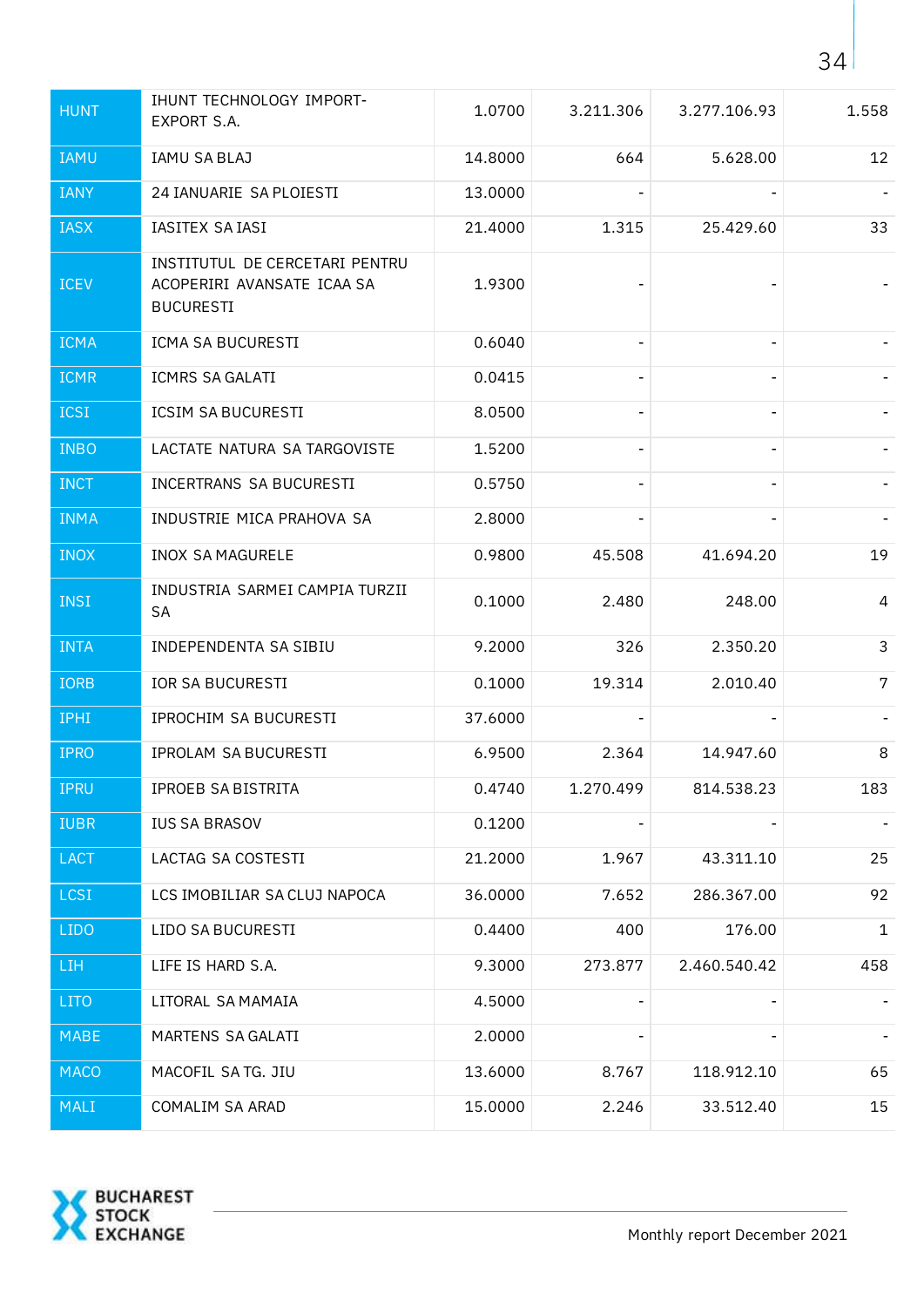| <b>MAM</b>  | MAMBRICOLAJ S.A.                              | 5.0500  | 197.562        | 1.024.613.43 | 715          |
|-------------|-----------------------------------------------|---------|----------------|--------------|--------------|
| <b>MAMA</b> | MAGAZIN UNIVERSAL MARAMURES<br>SA BAIA MARE   | 0.2860  | 1.625.468      | 479.440.17   | 233          |
| <b>MEBY</b> | LUCEAFARUL SA BACAU                           | 18.2000 |                |              |              |
| <b>MECA</b> | METALURGICA SA BUCURESTI                      | 14.2000 |                |              |              |
| <b>MECH</b> | MECANICA 94 SA DR. T. SEVERIN                 | 3.0000  |                |              |              |
| <b>MECP</b> | <b>MECON SA BRASOV</b>                        | 13.3000 |                |              |              |
| <b>MEGU</b> | MECANOENERGETICA SA DR. TR.<br>SEVERIN        | 0.0500  | 2.951          | 130.14       | 5            |
| <b>MELE</b> | METAL LEMN SA CRAIOVA                         | 79.0000 |                |              |              |
| <b>MEOR</b> | METALICA SA ORADEA                            | 4.2000  | 74             | 310.80       | $\mathbf{1}$ |
| <b>MEOY</b> | MECANICA CODLEA SA                            | 0.0900  | 23.259         | 1.736.91     | 3            |
| <b>MESA</b> | METALUL MESA SA SALONTA                       | 0.1300  |                |              |              |
| <b>METT</b> | METTEXIN SA MANGALIA                          | 0.3000  |                |              |              |
| <b>METY</b> | MECANICA ROTES SA TARGOVISTE                  | 0.1690  | 235.597        | 29.896.99    | 35           |
| <b>MILK</b> | AGROSERV MARIUTA                              | 10.7800 | 164.083        | 1.772.640.98 | 552          |
| <b>MINO</b> | MINDO SA DOROHOI                              | 0.1050  |                |              |              |
| <b>MINX</b> | MINEXFOR SA DEVA                              | 6.0500  |                |              |              |
| <b>MOBD</b> | MOBAM SA BAIA MARE                            | 0.3080  |                |              |              |
| <b>MOBE</b> | MOBEST SA BUCURESTI                           | 1.2500  | 8.608          | 10.572.10    | 12           |
| <b>MOBG</b> | MOBEX SA TG.MURES                             | 9.5000  | 407            | 3.866.50     | $\mathbf{1}$ |
| <b>MOBT</b> | MOBILA SA RADAUTI                             | 0.4960  | 2.321.955      | 1.740.237.39 | 4            |
| <b>MODY</b> | MOLDOVA SA VASLUI                             | 0.7900  | 27.006         | 21.434.50    | 9            |
| MOIB        | MOARA CIBIN SA SIBIU                          | 0.5400  |                |              |              |
| <b>MORA</b> | MORARIT PANIFICATIE SA ROMAN                  | 1.6300  |                |              |              |
| <b>MRDO</b> | MERCUR SA CRAIOVA                             | 24.4000 |                |              |              |
| <b>NACH</b> | NAPOCHIM SA CLUJ                              | 0.8150  | $\blacksquare$ |              |              |
| <b>NAXY</b> | NAVEXIM SA GALATI                             | 0.7000  |                |              |              |
| <b>NCHI</b> | SCALA DEVELOPMENT S.A. CLUJ-<br><b>NAPOCA</b> | 0.5500  | 94.149         | 38.548.49    | 21           |
| <b>NEOL</b> | NEPTUN OLIMP SA NEPTUN                        | 0.2100  | 33.543         | 6.199.46     | 13           |

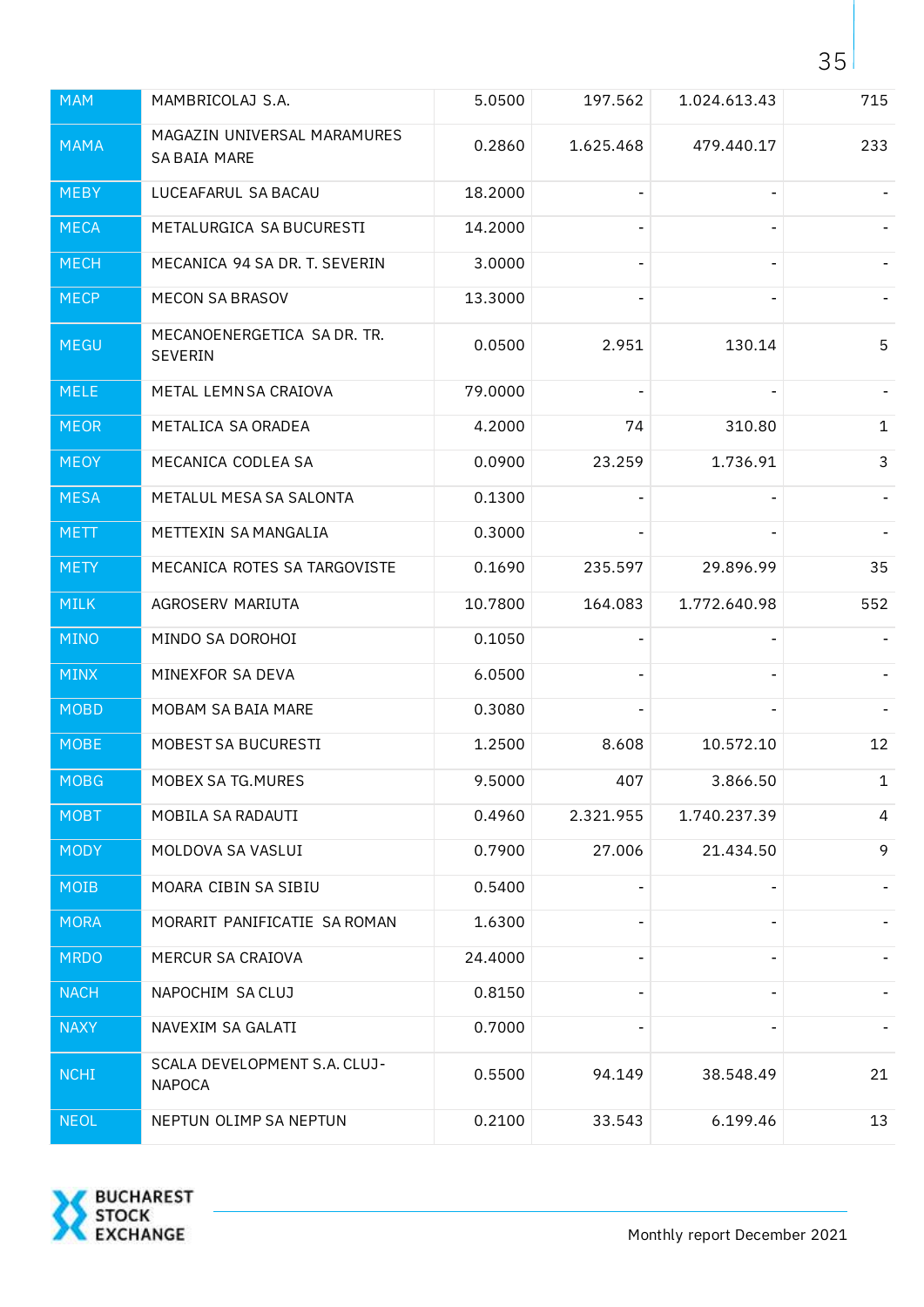| <b>NORD</b> | <b>NORD SA BUCURESTI</b>                                              | 5.1000   |           |              |                |
|-------------|-----------------------------------------------------------------------|----------|-----------|--------------|----------------|
| <b>NRF</b>  | NOROFERT S.A.                                                         | 8.2000   | 391.624   | 2.927.646.37 | 1.740          |
| <b>NTEX</b> | SIFI CJ STORAGE SA                                                    | 57.5000  |           |              |                |
| <b>NUIA</b> | ABO MIX SA                                                            | 10.9000  | 132       | 1.438.80     | $\overline{2}$ |
| <b>OMAL</b> | COMALIMENT RESITA SA                                                  | 1.2100   |           |              |                |
| <b>OMSE</b> | COMAT CARAS SEVERIN SA RESITA                                         | 5.0000   |           |              |                |
| <b>ORAS</b> | ORGANE DE ASAMBLARE SA BRASOV                                         | 0.3780   |           |              |                |
| <b>PACY</b> | PALACE SA SINAIA                                                      | 0.6600   | 380       | 205.80       | $2^{\circ}$    |
| <b>PARC</b> | PARC SA CARACAL                                                       |          |           |              |                |
| <b>PCTM</b> | PRIMA CONSTRUCT SA TIMISOARA                                          | 20.6000  | 34        | 636.00       | $2^{\circ}$    |
| <b>PELA</b> | PERLA COVASNEI SA                                                     | 0.0800   |           |              |                |
| <b>POBR</b> | POIANA BRASOV SA BRASOV                                               | 0.0295   | 3.480     | 130.31       | 4              |
| POTI        | POTIS CAPITAL SA CLUJ-NAPOCA                                          | 2.4000   |           |              |                |
| <b>PPLI</b> | PROFFESSIONAL IMO PARTNERS S.A.                                       | 2.6600   | 599       | 1.495.60     | 3              |
| <b>PRAE</b> | PRODLACTA SA BRASOV                                                   | 0.7000   | 6.845     | 4.791.50     | $\mathbf{1}$   |
| <b>PRAH</b> | PRAHOVA ESTIVAL 2002 SA NEPTUN                                        | 0.8800   |           |              |                |
| <b>PRBU</b> | PRACTIC SA BUCURESTI                                                  | 820.0000 |           |              |                |
| PRDI        | PRODHART SA IASI                                                      | 0.2500   |           |              |                |
| <b>PRIB</b> | PRIMCOM SA BUCURESTI                                                  | 9.7000   | 522       | 4.885.40     | 9              |
| <b>PRIN</b> | PROIECT COVASNA SA SFANTU<br><b>GHEORGHE</b>                          | 0.0500   |           |              |                |
| <b>PRMT</b> | DAN STEEL GROUP BECLEAN SA<br><b>BECLEAN</b>                          | 1.8200   |           |              |                |
| <b>PRSN</b> | PROSPECTIUNI SA BUCURESTI                                             | 0.0450   | 9.333.056 | 444.133.58   | 176            |
| <b>PTRC</b> | PETROCART SA PIATRA NEAMT                                             | 0.4000   |           |              |                |
| <b>PVBS</b> | PERSEUS FINTECH SA                                                    | 0.3800   | 160.157   | 48.916.07    | 8              |
| <b>RANT</b> | <b>GRANITUL SA BUCURESTI</b>                                          | 4.0000   | 25        | 100.00       | $\mathbf{1}$   |
| <b>RCHI</b> | COMPANIA HOTELIERA<br>INTERCONTINENTAL ROMANIA SA<br><b>BUCURESTI</b> | 0.1350   | 9.520     | 1.370.06     | 14             |
| <b>REFE</b> | REMARUL 16 FEBRUARIE SA CLUJ<br><b>NAPOCA</b>                         | 20.0000  | 9.859     | 181.993.70   | 14             |

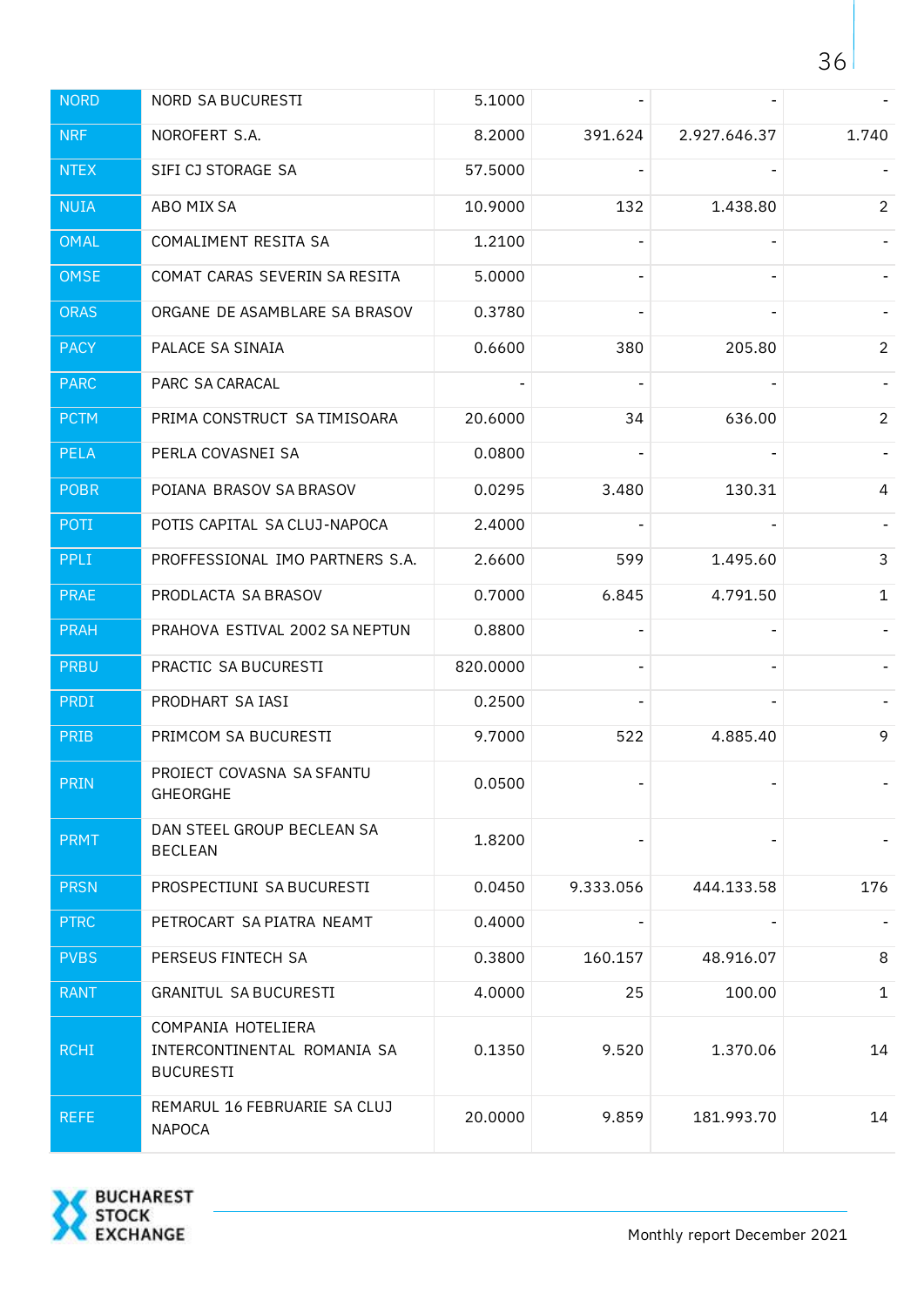| <b>REGL</b> | REGAL SA GALATI                               | 8.0000   | 79      | 624.50         | $\overline{2}$ |
|-------------|-----------------------------------------------|----------|---------|----------------|----------------|
| <b>REIT</b> | STAR RESIDENCE INVEST                         | 0.2000   | 841.464 | 170.653.58     | 213            |
| <b>RELE</b> | RELEE SA MEDIAS                               | 11.8000  |         |                |                |
| <b>REMM</b> | REMAT MARAMURES SA BAIA MARE                  | 30.0000  |         |                |                |
| <b>RETZ</b> | RETEZAT SA SIBIU                              | 17.0000  | 82      | 1.398.00       | $\mathsf{3}$   |
| <b>REVA</b> | REVA SA SIMERIA                               | 17.2000  | 2.471   | 39.391.60      | 33             |
| <b>RKOT</b> | RAIKO TRANSILVANIA                            | 1.6200   | 154.750 | 259.955.34     | 376            |
| <b>ROOF</b> | ROMANOFIR SA TALMACIU                         | 18.0000  |         |                |                |
| <b>RORX</b> | ROMAERO SA BUCURESTI                          | 31.6000  | 145     | 4.878.60       | 10             |
| <b>RRD</b>  | ROMRADIATOARE S.A.                            | 0.6800   | 17.158  | 13.597.00      | 8              |
| <b>SAFE</b> | SAFETECH INNOVATIONS                          | 12.5000  | 372.764 | 4.115.447.46   | 2.311          |
| <b>SATU</b> | SATURN SA ALBA IULIA                          | 5.5000   | 5       | 27.50          | $\mathbf{1}$   |
| <b>SCBC</b> | <b>SCUT SA BACAU</b>                          | 28.2000  | 374     | 10.020.20      | 12             |
| <b>SCDM</b> | UNIREA SHOPPING CENTER SA<br><b>BUCURESTI</b> | 66.0000  | 22.093  | 1.392.329.00   | 13             |
| <b>SCTB</b> | <b>SCT SA BUCURESTI</b>                       | 0.6300   |         |                |                |
| <b>SEBZ</b> | SEMBRAZ SA SIBIU                              | 2.5000   |         | $\blacksquare$ |                |
| <b>SECE</b> | SERVICE NEPTUN 2002 SA NEPTUN                 | 0.4800   |         |                |                |
| <b>SELC</b> | SELCA SA PITESTI                              | 0.5500   | 16.094  | 9.411.94       | $\overline{7}$ |
| <b>SEOL</b> | SEMROM OLTENIA SA CRAIOVA                     | 0.9700   | 55.868  | 50.119.20      | 21             |
| <b>SEOM</b> | GERMINA AGRIBUSINESS SA<br><b>BUCURESTI</b>   | 3.5000   | 156.787 | 522.165.86     | 84             |
| <b>SERC</b> | SERICO SA BUCURESTI                           | 0.5500   | 1.400   | 692.00         | $\overline{2}$ |
| <b>SEVE</b> | SEVERNAV SA DR. TR. SEVERIN                   | 3.7800   | 151.560 | 577.678.60     | 15             |
| <b>SIDG</b> | ARCELORMITTAL HUNEDOARA SA                    | 0.2000   | 30.485  | 5.497.30       | $\overline{2}$ |
| <b>SIEP</b> | SINTER REF SA AZUGA                           | 0.1000   |         |                |                |
| <b>SIFI</b> | SIF IMOBILIARE PLC                            | 520.0000 |         |                | $\blacksquare$ |
| <b>SIGS</b> | SIGSTRAT SA SIGHETU MARMATIEI                 | 0.2920   | 217.355 | 53.729.48      | 49             |
| <b>SINA</b> | SINATEX SA BUCURESTI                          | 59.0000  |         |                |                |
| <b>SINT</b> | SINTOFARM SA BUCURESTI                        | 5.0000   | 415     | 2.037.25       | 5              |

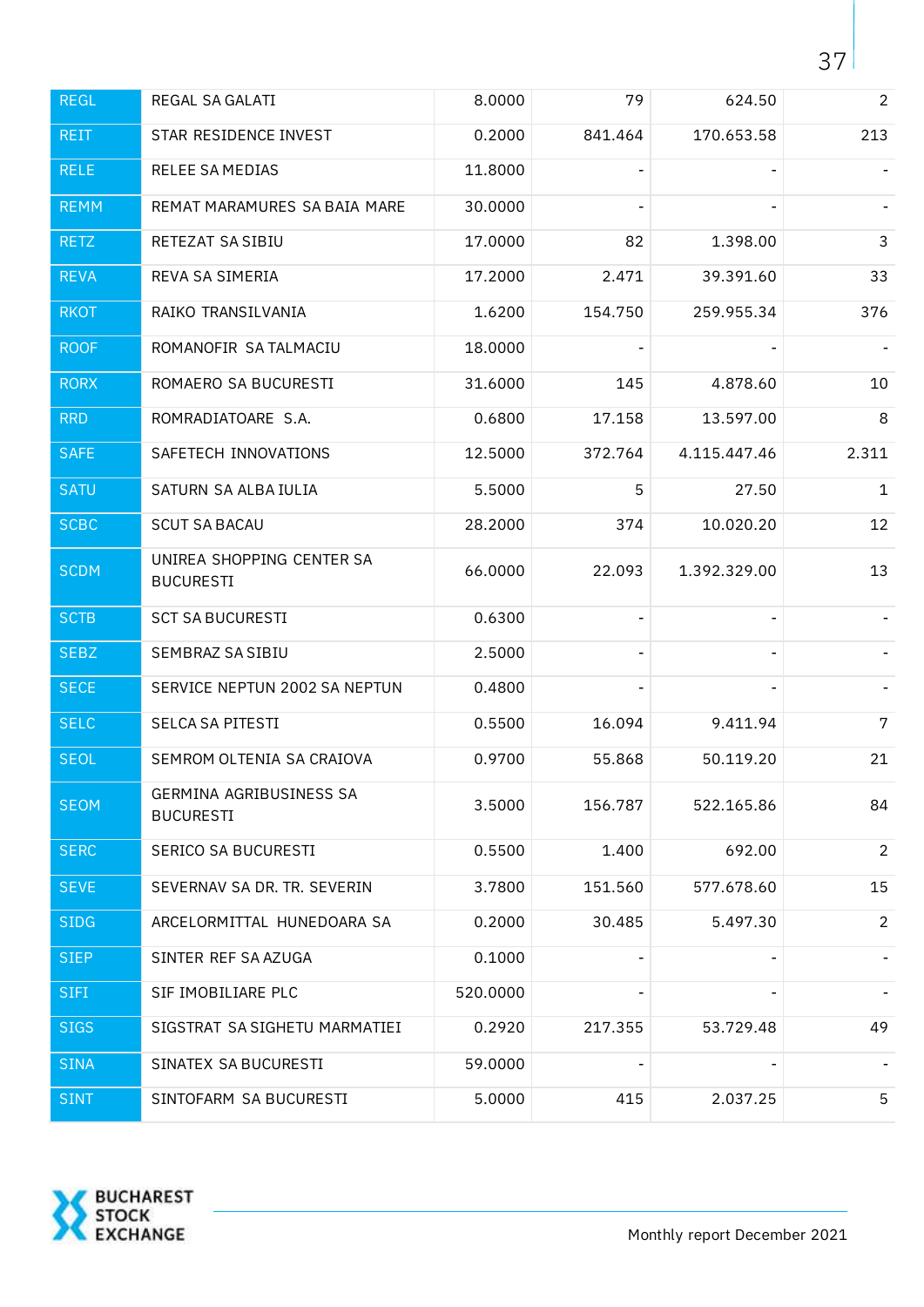| <b>SIRJ</b> | SIRAJ AD IMPEX SA IASI                                   | 1.3800  |         |              |                |
|-------------|----------------------------------------------------------|---------|---------|--------------|----------------|
| <b>SIRM</b> | SINTEROM SA CLUJ                                         | 9.1000  | 12.342  | 142.560.30   | 21             |
| <b>SLBB</b> | SUPORT LOGISTIC BUCURESTI SA                             | 25.2000 |         |              |                |
| <b>SMTL</b> | SIMTEL TEAM                                              | 25.5000 | 115.527 | 2.822.500.00 | 981            |
| <b>SNC</b>  | SANTIERUL NAVAL CONSTANTA S.A.                           | 2.2800  | 3.389   | 7.728.76     | 3              |
| SOMB        | IFMA SA                                                  | 1.1900  |         |              |                |
| <b>SOMR</b> | SOMETRA SA COPSA MICA                                    | 0.1020  |         |              |                |
| <b>SOPL</b> | SOMPLAST SA NASAUD                                       | 6.5000  | 700     | 4.550.00     | $\mathbf{1}$   |
| <b>SOTA</b> | SOMETA SA TASNAD                                         | 0.6000  |         |              |                |
| <b>SPTU</b> | SPIT BUCOVINA SA SUCEAVA                                 | 1.2000  | 1.000   | 1.200.00     | $\mathbf{1}$   |
| <b>STNM</b> | SANTIERUL NAVAL 2 MAI SA<br>MANGALIA                     | 12.1000 |         |              |                |
| <b>STOF</b> | STOFE SA BUHUSI                                          | 2.6000  | 550     | 1.426.22     | 8              |
| <b>STOZ</b> | STICLOVAL SA VALENII DE MUNTE                            | 44.2000 |         |              |                |
| <b>TALD</b> | TALC DOLOMITA SA HUNEDOARA                               | 0.3500  |         |              |                |
| <b>TERA</b> | TERRA ESTIVAL 2002 SA NEPTUN                             | 0.0900  |         |              |                |
| <b>TIGH</b> | TARNAVA SA SIGHISOARA                                    | 0.3000  |         |              |                |
| <b>TRAM</b> | TRAMECO SA ORADEA                                        | 12.0000 | 100     | 1.222.10     | 4              |
| <b>TRCS</b> | TRANSTEC SA TECUCI                                       | 0.7200  |         |              |                |
| <b>TRGI</b> | TRANSPORTURI AUTO GIULESTI SA<br>BUCURESTI               | 23.6000 |         |              |                |
| <b>TRNG</b> | TRANSGEX SA ORADEA                                       | 12.3000 |         |              |                |
| <b>TRSB</b> | TRANSCOM SA SIBIU                                        | 3.0000  |         |              |                |
| <b>TRSK</b> | TRANSILANA SA GHIMBAV                                    | 0.0900  | 30.300  | 2.711.86     | $\overline{2}$ |
| <b>TRVC</b> | TRANSILVANIA-COM SA MEDIAS                               | 6.0000  |         |              |                |
| <b>TRVM</b> | TRANSCOM SA BUCURESTI                                    | 1.8800  |         |              |                |
| <b>TSLA</b> | TRANSILVANIA LEASING SI CREDIT<br>IFN SA BRASOV          | 0.0300  | 513.973 | 15.369.32    | 26             |
| <b>TSND</b> | TUSNAD SA BAILE TUSNAD                                   | 0.0395  | 541.135 | 21.056.60    | 38             |
| <b>TUAA</b> | TURISM COVASNA SA COVASNA                                | 0.0925  | 57.074  | 4.933.82     | 21             |
| TUAA1       | TURISM COVASNA SA COVASNA -<br>ACTIUNI PREFERENTIALE. CU |         |         |              |                |

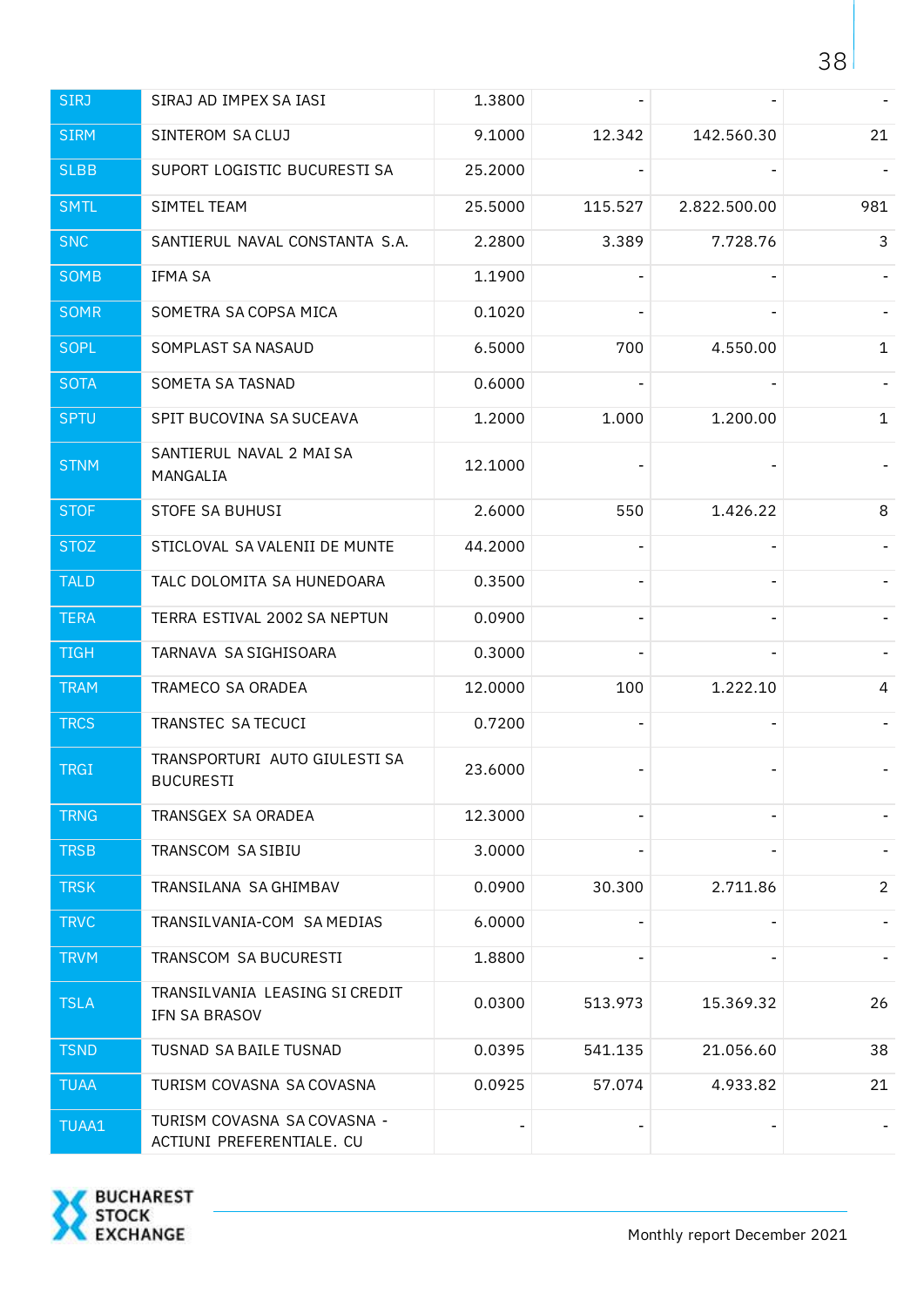|               | DIVIDEND PRIORITAR. FARA DREPT<br><b>VOT</b> |         |                |            |                |
|---------------|----------------------------------------------|---------|----------------|------------|----------------|
| <b>UARG</b>   | ARGUS SA CONSTANTA                           | 1.9000  | 7.003          | 12.787.78  | 16             |
| <b>UCET</b>   | CLABUCET ESTIVAL 2002 SA NEPTUN              | 0.3000  |                |            |                |
| <b>UNIR</b>   | UNIREA SA CLUJ NAPOCA                        | 10.0000 | $\mathbf{1}$   | 10.00      | $\mathbf{1}$   |
| <b>UNISEM</b> | UNISEM SA BUCURESTI                          | 0.2000  | 363.257        | 73.469.72  | 72             |
| <b>UNIT</b>   | SIFI UNITEH SA BUCURESTI                     | 3.4800  |                |            |                |
| <b>UNVR</b>   | UNIVERS SA RM. VALCEA                        | 53.5000 | 50             | 2.675.00   | $\overline{2}$ |
| <b>UPET</b>   | <b>UPET SA TARGOVISTE</b>                    | 0.9300  | 33.140         | 30.771.89  | 6              |
| <b>UPRR</b>   | UPRUC CTR SA FAGARAS                         | 2.5000  | $\blacksquare$ |            |                |
| <b>URBA</b>   | URBANA SA BISTRITA                           | 57.5000 | 28             | 1.045.10   | 6              |
| <b>URCB</b>   | <b>URC SA VASCAU</b>                         | 1.2600  | ٠              | ۰          |                |
| <b>UTGR</b>   | UTILAJ GREU SA MURFATLAR                     | 7.5000  | ÷              |            |                |
| <b>UZC</b>    | UZUC S.A.                                    | 4.2000  | 36.219         | 160.192.78 | 45             |
| <b>UZIN</b>   | UZINEXPORT SA BUCURESTI                      | 0.5600  | 61.394         | 32.959.29  | 21             |
| <b>VAC</b>    | PRODVINALCO S.A.                             | 6.0500  | 7.333          | 34.550.45  | 14             |
| <b>VIAG</b>   | VINALCOOL ARGES SA PITESTI                   | 1.3000  | 300            | 390.00     | $\mathbf{1}$   |
| <b>VIRO</b>   | VIROLA - INDEPENDENTA SA SIBIU               | 72.0000 | 3              | 216.00     | $\mathbf{1}$   |
| <b>VITK</b>   | VITIMAS SA TECUCI                            | 8.8000  | 92             | 809.60     | $\mathbf{1}$   |

## <span id="page-38-0"></span>G. Piaţa Obligaţiunilor / Bond Market

<span id="page-38-1"></span>G.1. Informaţii principale obligaţiuni corporative / Main information on corporate bonds

| Denumire /<br>Name    | Simbol /<br>Symbol | Valoare totală<br>emisiune /<br>Total issued<br>value | <b>Principal</b><br>curent /<br><b>Current</b><br><b>Principal</b> | <b>Mone</b><br>dă<br>emisi<br>une $/$<br><b>Issue</b><br>cur<br><b>rency</b> | Rata<br>anuală<br>cupon/<br>Coupon<br>interest<br>rate (%) | Data<br>emisiune /<br><b>Issue Date</b> | Dată<br>scadentă /<br><b>Maturity</b><br>date |
|-----------------------|--------------------|-------------------------------------------------------|--------------------------------------------------------------------|------------------------------------------------------------------------------|------------------------------------------------------------|-----------------------------------------|-----------------------------------------------|
| INVESTIA FINANCE S.A. | INV22              | 1.000.000.00                                          | 10.0000                                                            | <b>RON</b>                                                                   | 7.0000 %                                                   | 23.03.2017                              | 23.03.2022                                    |

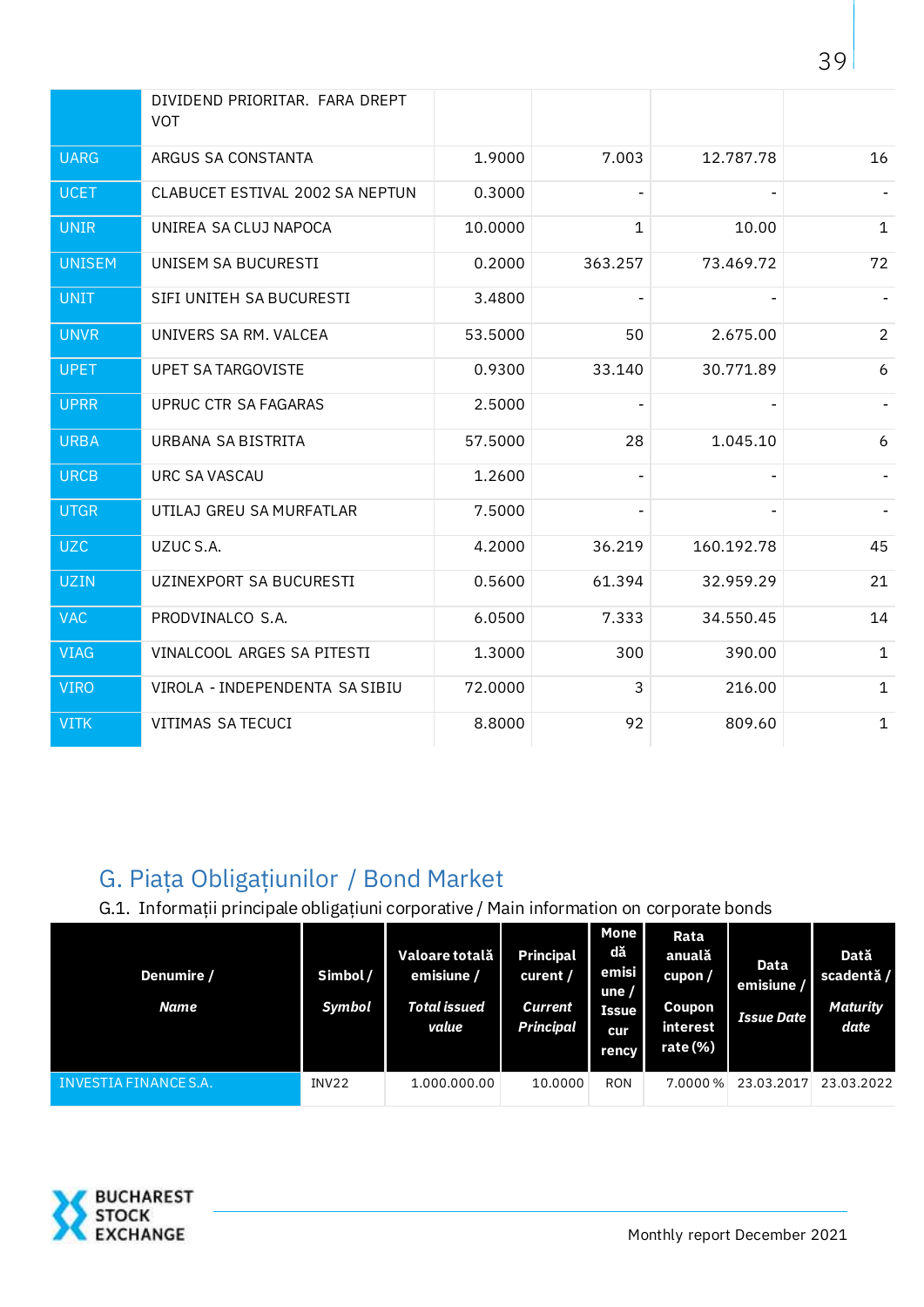| CAPITAL LEASING IFN-OBLIGATIUNI<br>2020         | CL <sub>22</sub>   | 3.745.000.00  | 100.0000   | <b>RON</b> | 8.9000%    | 10.06.2019 | 03.06.2022 |
|-------------------------------------------------|--------------------|---------------|------------|------------|------------|------------|------------|
| OB. ASCENDIA - 2022                             | ASC <sub>22</sub>  | 3.000.000.00  | 100.0000   | <b>RON</b> | 10.0000%   | 06.06.2019 | 06.06.2022 |
| <b>GOLDEN FOODS SNACKS S.A. - OB.</b><br>2022   | ELMAS22            | 4.700.000.00  | 100.0000   | <b>RON</b> | 9.0000%    | 01.07.2019 | 21.06.2022 |
| BITTNET SYSTEMS SA BUCURESTI                    | BNET22             | 4.500.000.00  | 100.0000   | <b>RON</b> | 9.0000%    | 08.09.2017 | 08.09.2022 |
| READY OFFICE RENT - OBLIGATIUNI<br>2022         | <b>ROR22</b>       | 5.188.200.00  | 100.0000   | <b>RON</b> | 8.0000%    | 11.10.2019 | 11.10.2022 |
| <b>IMPLANT EXPERT DSO-</b><br>OBLIGATIUNI 2022  | DRL22              | 10.000.000.00 | 100.0000   | <b>RON</b> | 7.5000 %   | 29.10.2019 | 29.10.2022 |
| QUALITANCE QBS-2022                             | Q22E               | 1.500.000.00  | 500.0000   | <b>EUR</b> | 5.0000 %   | 16.12.2019 | 16.12.2022 |
| BITTNET SYSTEMS S.A. OB. 01.2023                | BNET23C            | 10.000.000.00 | 100.0000   | <b>RON</b> | 9.0000%    | 23.01.2019 | 23.01.2023 |
| UTILITECH - OB. 2023                            | UTS23              | 4.883.500.00  | 100.0000   | <b>RON</b> | 8.5000%    | 13.03.2020 | 13.03.2023 |
| INVESTIA FINANCE S.A.                           | INV23              | 2.254.000.00  | 100.0000   | <b>RON</b> | 7.0000%    | 04.04.2018 | 30.03.2023 |
| <b>OB. NEMO 2023</b>                            | NEMO23E            | 1.576.500.00  | 100.0000   | <b>EUR</b> | 7.0000%    | 17.07.2020 | 29.06.2023 |
| BITTNET SYSTEMS - OBLIGATIUNI<br>2023           | BNET23             | 4.700.000.00  | 100.0000   | RON        | $9.0000\%$ | 05.07.2018 | 05.07.2023 |
| OBLIGATIUNI 2023- GOLDEN FOODS<br><b>SNACKS</b> | ELMAS23            | 4.000.000.00  | 100.0000   | <b>RON</b> | 9.0000%    | 30.10.2020 | 16.10.2023 |
| OBLIG IHUNT TECHNOLOGY 2023                     | HUNT <sub>23</sub> | 7.000.000.00  | 100.0000   | <b>RON</b> | 8.7500 %   | 04.11.2020 | 04.11.2023 |
| ARTPRINTS.A. - OB. 2023                         | ATPR23             | 3.890.200.00  | 100.0000   | <b>RON</b> | 9.0000%    | 18.12.2019 | 18.12.2023 |
| OBLIG ALIVE CAPITAL 2023                        | ALV23              | 10.000.000.00 | 100.0000   | <b>RON</b> | 8.0000%    | 23.12.2020 | 23.12.2023 |
| BITTNET SYSTEMS - OBLIGATIUNI<br>2023 A         | BNET23A            | 9.703.700.00  | 100.0000   | <b>RON</b> | $9.0000\%$ | 28.12.2018 | 28.12.2023 |
| OBLIG QUALIS PROPERTIES EUR<br>2024             | OUAL24E            | 2.093.700.00  | 100.0000   | <b>EUR</b> | $9.0000\%$ | 21.01.2021 | 21.01.2024 |
| ALSER FOREST OB. 2024                           | ALS24E             | 1.500.000.00  | 100.0000   | <b>EUR</b> | 8.0000 %   | 23.04.2021 | 30.04.2024 |
| MW GREEN POWER EXPORT -<br>OBLIGATIUNI 2024     | MWGP24             | 4.395.800.00  | 100.0000   | <b>RON</b> | 8.0000%    | 07.09.2020 | 07.09.2024 |
| <b>IDEA BANK - OBLIGATIUNI</b>                  | IDB24E             | 5.000.000.00  | 1.000.0000 | <b>EUR</b> | 8.5000 %   | 18.12.2018 | 18.12.2024 |
| OBLIGATIUNI NOROFERT 2025                       | NRF25              | 11.500.000.00 | 100.0000   | <b>RON</b> | 8.5000%    | 27.01.2020 | 27.01.2025 |
| OMRO IFN S.A. - OB.EUR 2025                     | OMRO25E            | 2.000.000.00  | 200.0000   | <b>EUR</b> | 7.5000%    | 29.01.2020 | 29.01.2025 |
| OBLIGIHUNT TECHNOLOGY 2025                      | HUNT25             | 7.000.000.00  | 100.0000   | <b>RON</b> | 8.7500 %   | 29.01.2021 | 29.01.2025 |
| AGROLAND BUSINESS SYSTEM<br><b>BONDS 2025</b>   | AGR25              | 8.080.300.00  | 100.0000   | <b>RON</b> | $9.0000\%$ | 10.03.2020 | 10.03.2025 |
| VIVRE DECO - BONDS EUR 2025                     | VIV25E             | 3.453.400.00  | 100.0000   | <b>EUR</b> | 5.2500 %   | 10.03.2020 | 10.03.2025 |

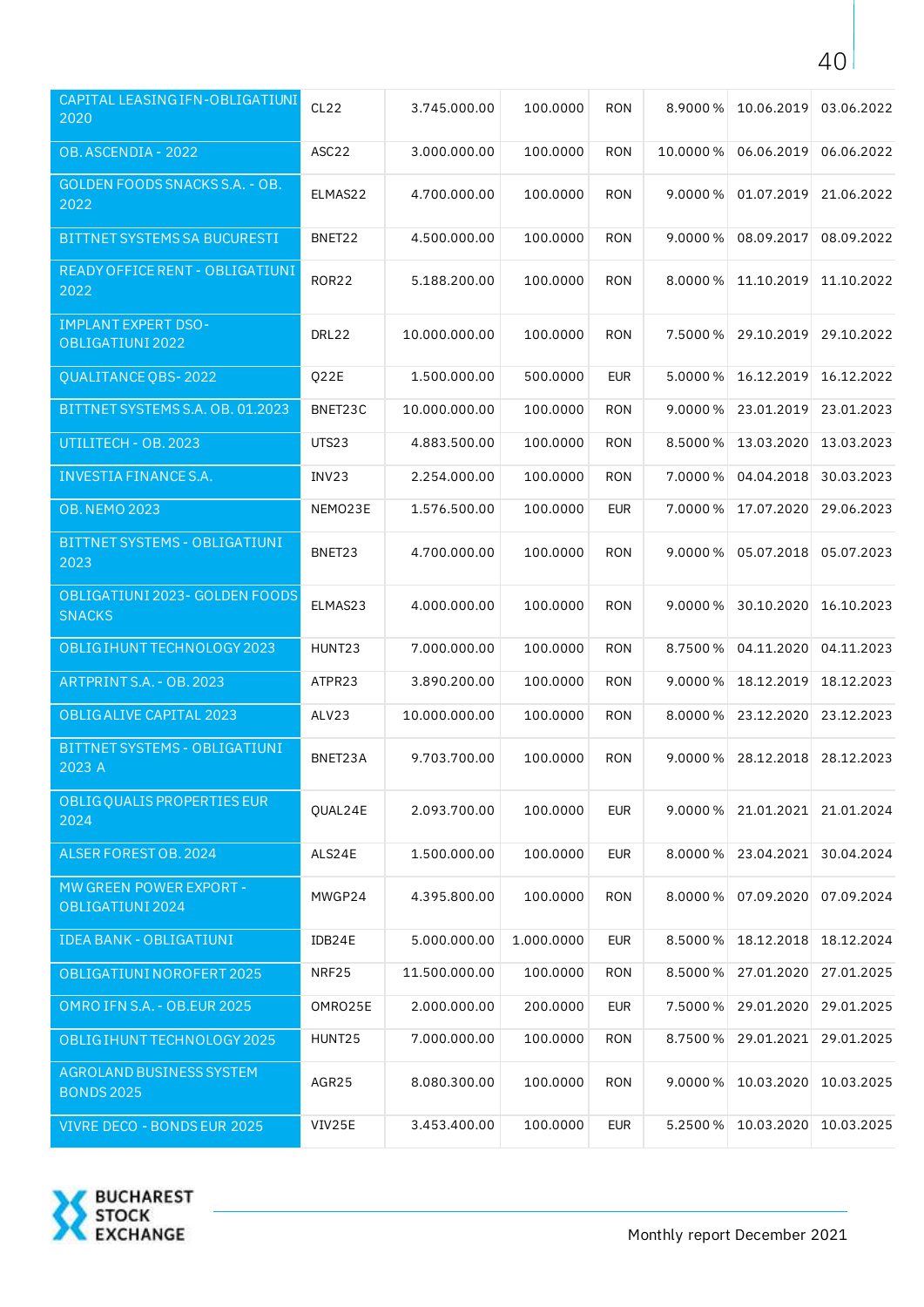| <b>CHRONOSTYLE INTERNATIONAL -</b><br>OBLIGATIUNI 2025 | CELL25            | 1.600.000.00  | 100.0000 | <b>EUR</b> | 7.0000%  | 27.05.2020 | 27.05.2025 |
|--------------------------------------------------------|-------------------|---------------|----------|------------|----------|------------|------------|
| BIT SOFT - OBLIGATIUNI 2025 EUR                        | BIT25E            | 1.500.000.00  | 100.0000 | <b>EUR</b> | 5.5000 % | 09.07.2021 | 09.07.2025 |
| AFORTI HOLDINGS.A. -<br>OBLIGATIUNI 2025               | AFH25             | 2.000.000.00  | 100.0000 | <b>RON</b> | 10.0000% | 04.09.2020 | 04.09.2025 |
| OBLIG AGROSERV MARIUTA 2025<br><b>EURO</b>             | MILK25E           | 3.000.000.00  | 100.0000 | <b>EUR</b> | 5.2500 % | 04.11.2020 | 04.11.2025 |
| OBLIGATIUNI RESTART ENERGY<br><b>ONE</b>               | REO <sub>26</sub> | 16.361.200.00 | 100.0000 | <b>RON</b> | 9.0000%  | 09.02.2021 | 09.02.2026 |
| VIVRE DECO - BONDS 2026 EUR                            | VIV26E            | 7.000.000.00  | 500.0000 | <b>EUR</b> | 5.5000 % | 21.04.2021 | 21.04.2026 |
| ANSETT LOGISTICS OBLIGATIUNI<br><b>EURO 2026</b>       | ANS26E            | 500.000.00    | 100.0000 | <b>EUR</b> | 8.0000 % | 29.04.2021 | 29.04.2026 |
| <b>BESTJOBS RECRUTARE -</b><br>OBLIGATIUNI 2026 EUR    | <b>JOBS26E</b>    | 3.371.000.00  | 500.0000 | <b>EUR</b> | 5.8000 % | 20.05.2021 | 20.05.2026 |
| ZEBRAPAY - OBLIGATIUNI 2026 EUR                        | PAY26E            | 3.000.000.00  | 100.0000 | <b>EUR</b> | 5.5000 % | 16.06.2021 | 16.06.2026 |
| PREFERA FOODS                                          | PRF26E            | 5.000.000.00  | 500.0000 | <b>EUR</b> | 7.5000 % | 23.07.2021 | 23.07.2026 |
| <b>OCEAN CREDIT IFN</b>                                | OCIFN26E          | 1.866.800.00  | 100.0000 | <b>EUR</b> | 8.7500 % | 23.07.2021 | 23.07.2026 |
| AGROLAND AGRIBUSINESS - 2026                           | AAB26             | 10.000.000.00 | 100.0000 | <b>RON</b> | 9.0000%  | 02.08.2021 | 02.08.2026 |
| TEILOR HOLDINGS.A. -<br>OBLIGATIUNI 2026               | <b>TEI26</b>      | 14.003.500.00 | 100.0000 | <b>RON</b> | 8.2500 % | 03.12.2021 | 03.12.2026 |
| TEILOR HOLDINGS.A. -<br>OBLIGATIUNI 26E                | TEI26E            | 6.270.000.00  | 100.0000 | <b>RON</b> | 5.7500 % | 03.12.2021 | 03.12.2026 |
| MW GREEN POWER EXPORT -<br>OBLIGATIUNI 2027            | MWGP27            | 11.672.000.00 | 100.0000 | <b>RON</b> | 8.0000%  | 29.12.2021 | 29.12.2027 |
| LIBRA INTERNET BANK BONDS EUR<br>2030                  | LIBRA30E          | 4.296.500.00  | 500.0000 | <b>EUR</b> | 5.0000%  | 26.03.2020 | 26.03.2030 |

## <span id="page-40-0"></span>G.2. Date de tranzacţionare / Trading data

| Simbol /Symbol    | Volum / Volume | Pret net mediu /<br>Average clean price<br>(% ) | Valoare tranzacționată / Turnover | Nr.<br>Tranzacții / |                  |
|-------------------|----------------|-------------------------------------------------|-----------------------------------|---------------------|------------------|
|                   |                |                                                 | <b>RON</b>                        | <b>EUR</b>          | No. of<br>trades |
| AAB26             | 5.994          | 101.90                                          | 631.184.47                        | 127.539.52          | 108              |
| AFH <sub>25</sub> | 1.911          | 102.06                                          | 200.862.53                        | 40.586.34           | 51               |
| AGR25             | 1.959          | 103.11                                          | 206.806.53                        | 41.788.59           | 58               |
| ALS24E            | 195            | 103.21                                          | 100.528.26                        | 20.313.98           | 8                |



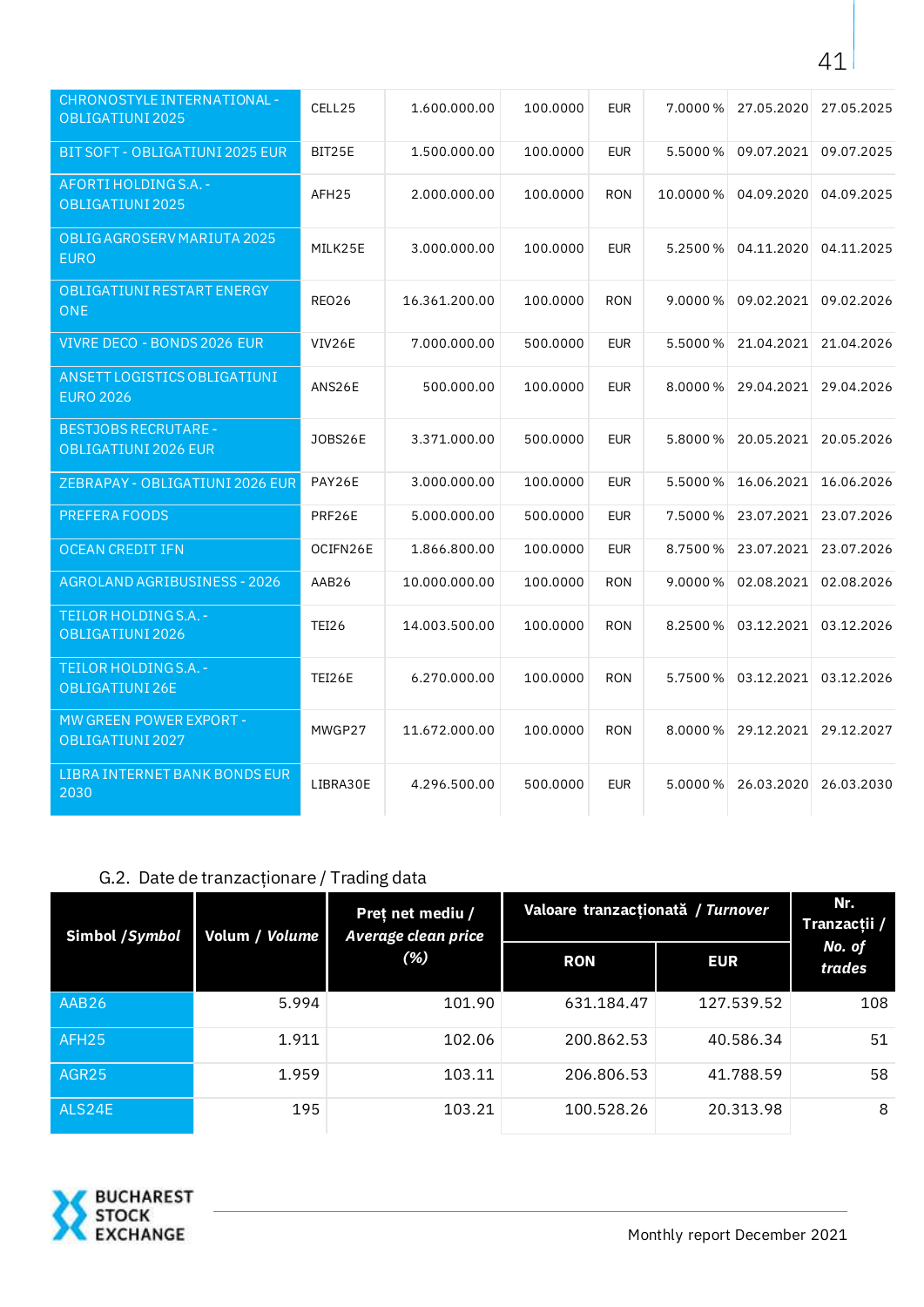| ALV23             | 1.555  | 100.08 | 158.618.95   | 32.052.03  | 38             |
|-------------------|--------|--------|--------------|------------|----------------|
| ANS26E            | 186    | 104.80 | 97.431.40    | 19.687.25  | 18             |
| ASC <sub>22</sub> | 587    | 101.42 | 59.686.04    | 12.061.03  | 25             |
| ATPR23            | 1.698  | 100.63 | 171.177.99   | 34.587.79  | 61             |
| BIT25E            | 493    | 100.41 | 245.576.76   | 49.621.78  | 30             |
| BNET23            | 1.182  | 101.94 | 121.609.13   | 24.572.88  | 28             |
| BNET23A           | 307    | 102.84 | 32.746.01    | 6.616.65   | 14             |
| BNET23C           | 2.334  | 100.95 | 244.164.91   | 49.337.09  | 54             |
| CELL25            | 229    | 99.97  | 113.639.59   | 22.962.16  | 13             |
| <b>CL22</b>       | 552    | 100.09 | 55.486.19    | 11.212.03  | 6              |
| <b>DRL22</b>      | 929    | 100.36 | 94.088.44    | 19.013.00  | $17\,$         |
| ELMAS22           | 1.199  | 100.42 | 120.921.38   | 24.433.06  | 24             |
| ELMAS23           | 2.164  | 101.65 | 223.499.34   | 45.160.30  | 78             |
| HUNT23            | 1.108  | 101.42 | 113.592.39   | 22.952.62  | 50             |
| HUNT25            | 1.671  | 101.23 | 174.867.38   | 35.334.65  | 54             |
| INV22             | 268    | 99.50  | 2.719.76     | 549.56     | $\overline{2}$ |
| INV23             | 245    | 99.66  | 24.859.87    | 5.023.30   | $\,8\,$        |
| <b>JOBS26E</b>    | 189    | 97.07  | 456.099.61   | 92.163.23  | 63             |
| LIBRA30E          | 31     | 105.02 | 81.463.82    | 16.461.12  | 8              |
| MILK25E           | 481    | 100.67 | 241.067.76   | 48.709.77  | 28             |
| MWGP21            | 24     | 100.00 | 2.494.93     | 504.13     | $\mathbf{1}$   |
| MWGP24            | 2.324  | 100.30 | 238.558.23   | 48.203.09  | 50             |
| MWGP27            | 15.912 | 100.01 | 1.593.150.02 | 321.930.70 | 115            |
| NEMO23E           | 42     | 103.00 | 21.862.54    | 4.417.62   | 4              |
| <b>NRF25</b>      | 7.686  | 100.98 | 802.375.29   | 162.131.44 | 163            |
| OCIFN26E          | 1.544  | 102.70 | 794.602.82   | 160.562.53 | 81             |
| OMRO25E           | 173    | 101.67 | 179.458.82   | 36.261.92  | 30             |
| PAY26E            | 397    | 99.98  | 196.589.14   | 39.723.10  | 33             |
| PRF26E            | 492    | 100.85 | 1.264.571.82 | 255.526.85 | 109            |
| Q22E              | 50     | 99.49  | 122.990.36   | 24.852.16  | 12             |

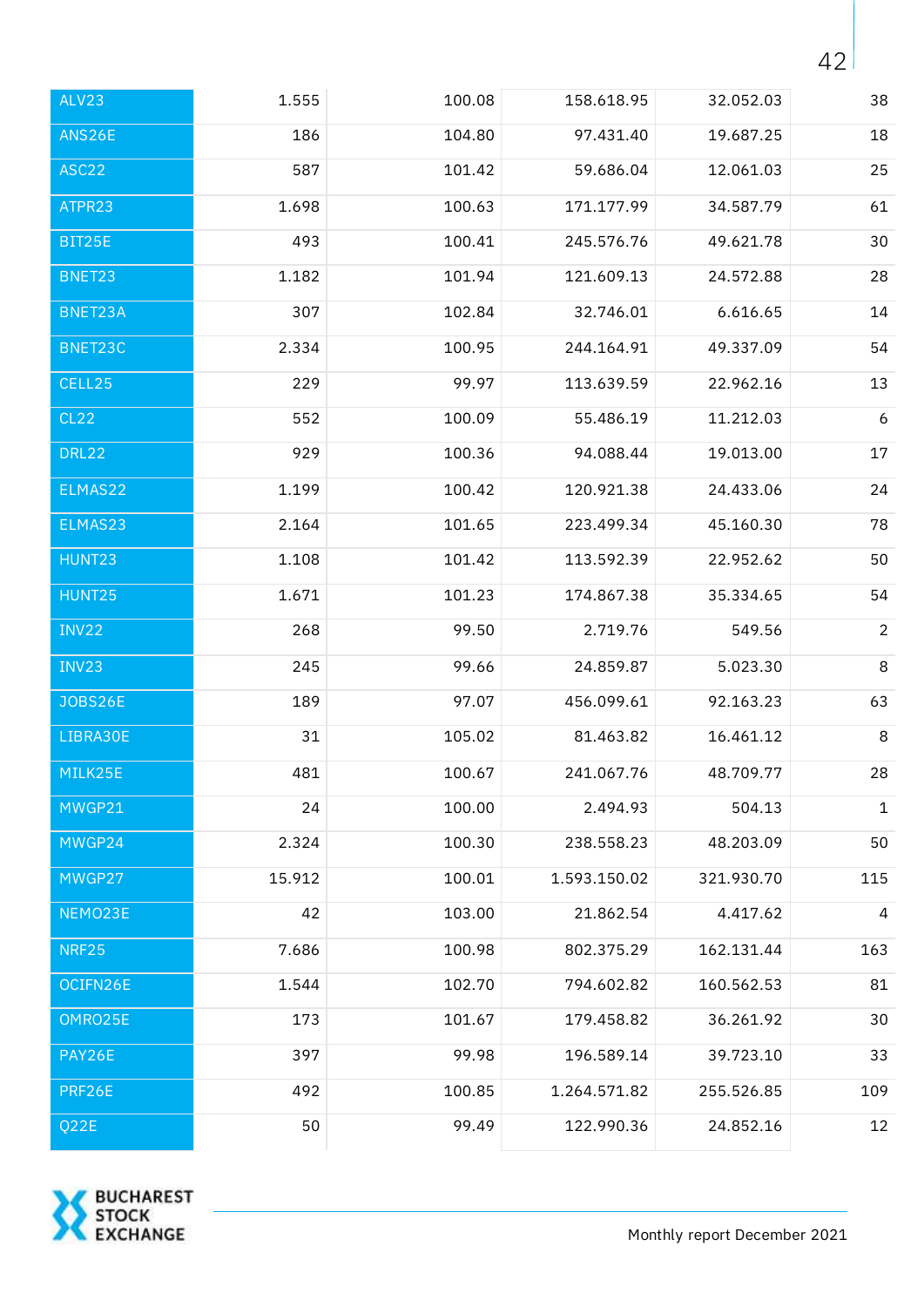| VIV25E        | 82    | 97.40  | 39.552.31    | 7.991.98   | 16  |
|---------------|-------|--------|--------------|------------|-----|
|               |       |        |              |            |     |
| <b>UTS23</b>  | 860   | 100.05 | 91.642.45    | 18.517.16  | 17  |
|               |       |        |              |            |     |
| <b>TEI26E</b> | 2.277 | 100.43 | 1.135.418.38 | 229.421.11 | 47  |
|               |       |        |              |            |     |
| <b>TEI26</b>  | 6.500 | 101.32 | 662.013.17   | 133.766.83 | 147 |
|               |       |        |              |            |     |
| <b>ROR22</b>  | 1.054 | 100.01 | 106.886.24   | 21.597.36  | 13  |
| <b>REO26</b>  | 7.839 | 97.46  | 789.363.85   | 159.503.42 | 198 |
|               |       |        |              |            |     |
| QUAL24E       | 733   | 103.87 | 381.798.42   | 77.148.45  | 43  |
|               |       |        |              |            |     |

## <span id="page-42-0"></span>H. Top Intermediari SMT/AeRO Decembrie 2021 / *Top of MTS / AeRO intermediaries December 2021*

Dupa valoarea tranzacţionată pe instrumentele din categoriile AeRO Acţiuni / By traded value on AeRO Shares

| Nr.            | Denumire Intermediar /           | Valoare /          | % din Total / |
|----------------|----------------------------------|--------------------|---------------|
| No.            | <b>Intermediary</b>              | <b>Value (RON)</b> | % of Total    |
| $\mathbf{1}$   | TRADEVILLE                       | 45.262.603.73      | 25.76%        |
| $\overline{2}$ | SSIF BRK FINANCIAL GROUP S.A.    | 36.420.855.27      | 20.73 %       |
| $\overline{3}$ | BT CAPITAL PARTNERS              | 28.315.634.39      | 16.12%        |
| $\overline{4}$ | <b>GOLDRING</b>                  | 18.412.582.95      | 10.48%        |
| 5 <sup>5</sup> | BRD GROUPE SOCIETE GENERALE      | 10.034.475.17      | 5.71%         |
| 6              | <b>ESTINVEST</b>                 | 8.571.082.29       | 4.88%         |
| 7              | INTERFINBROK CORPORATION         | 5.941.372.59       | 3.38%         |
| 8              | SWISS CAPITAL S.A.               | 5.864.102.14       | 3.34 %        |
| 9              | IFB FINWEST                      | 4.269.971.64       | 2.43 %        |
| 10             | PRIME TRANSACTION                | 4.170.537.94       | 2.37 %        |
| 11             | BANCA COMERCIALA ROMANA          | 2.924.123.43       | 1.66 %        |
| 12             | S.S.I.F. VIENNA INVESTMENT TRUST | 1.875.435.61       | 1.07%         |
| 13             | MUNTENIA GLOBAL INVEST           | 1.502.154.47       | 0.85%         |
| 14             | ALPHA BANK ROMANIA SA            | 1.052.908.30       | 0.60%         |